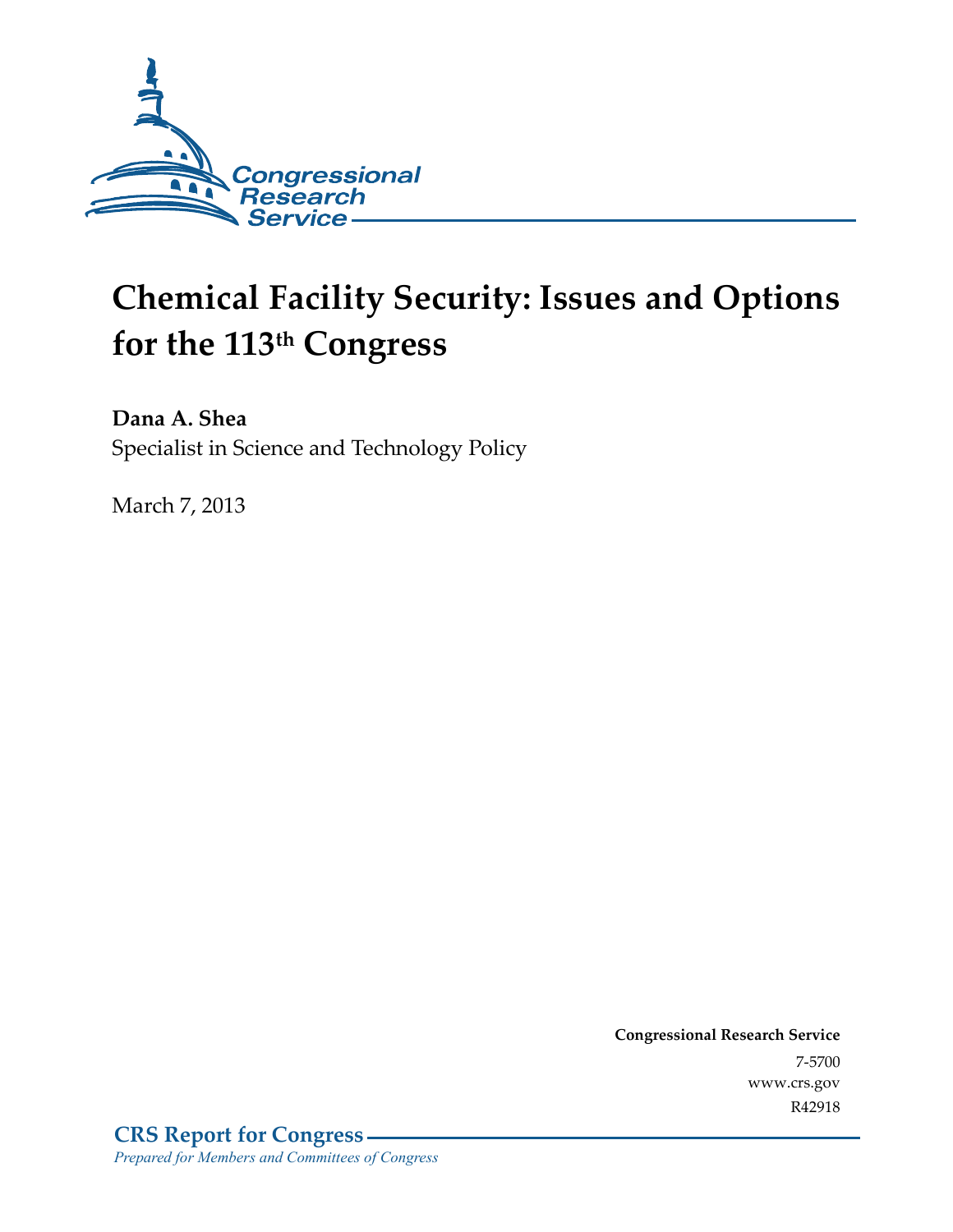## **Summary**

The Department of Homeland Security (DHS) has statutory authority to regulate chemical facilities for security purposes. The  $112<sup>th</sup>$  Congress extended this authority through March 27, 2013. The Obama Administration has requested extension of this authority until October 4, 2013. Congressional policymakers have debated the scope and details of reauthorization and continue to consider establishing an authority with longer duration. Some Members of Congress support an extension, either short- or long-term, of the existing authority. Other Members call for revision and more extensive codification of chemical facility security regulatory provisions. Questions regarding the current law's effectiveness in reducing chemical facility risk and the sufficiency of federal chemical facility security efforts exacerbate the tension between continuing current policies and changing the statutory authority.

Congressional policymakers have questioned DHS's effectiveness in implementing the authorized regulations, called chemical facility anti-terrorism standards (CFATS). The DHS finalized CFATS regulations in 2007. Since then, 22 chemical facilities have completed the CFATS process, which starts with information submission by chemical facilities and finishes with inspection and approval of facility security measures by DHS. Several factors, including the amount of detailed information provided to DHS, effectiveness of DHS program management, and the availability of CFATS inspectors, likely complicate the inspection process and lead to delays in inspection. Policymakers have questioned whether the compliance rate with CFATS is sufficient to mitigate this homeland security risk.

Key policy issues debated in previous Congresses contribute to the current reauthorization debate. These issues include the adequacy of DHS resources and efforts; the appropriateness and scope of federal preemption of state chemical facility security activities; the availability of information for public comment, potential litigation, and congressional oversight; the range of chemical facilities identified by DHS; and the ability of inherently safer technologies to achieve security goals.

The  $113<sup>th</sup>$  Congress might take various approaches to this issue. Congress might allow the statutory authority to expire but continue providing appropriations to administer the regulations. Congress might permanently or temporarily extend the statutory authority to observe the impact of the current regulations and, if necessary, address any perceived weaknesses at a later date. Congress might codify the existing regulations in statute and reduce the discretion available to the Secretary of Homeland Security to change the current regulatory framework. Alternatively, Congress might substantively change the current regulation's implementation, scope, or impact by amending the existing statute or creating a new one. Finally, Congress might choose to terminate the program by allowing its authority to lapse and removing funding for the program. This would leave regulation of chemical facility security to state and local governments.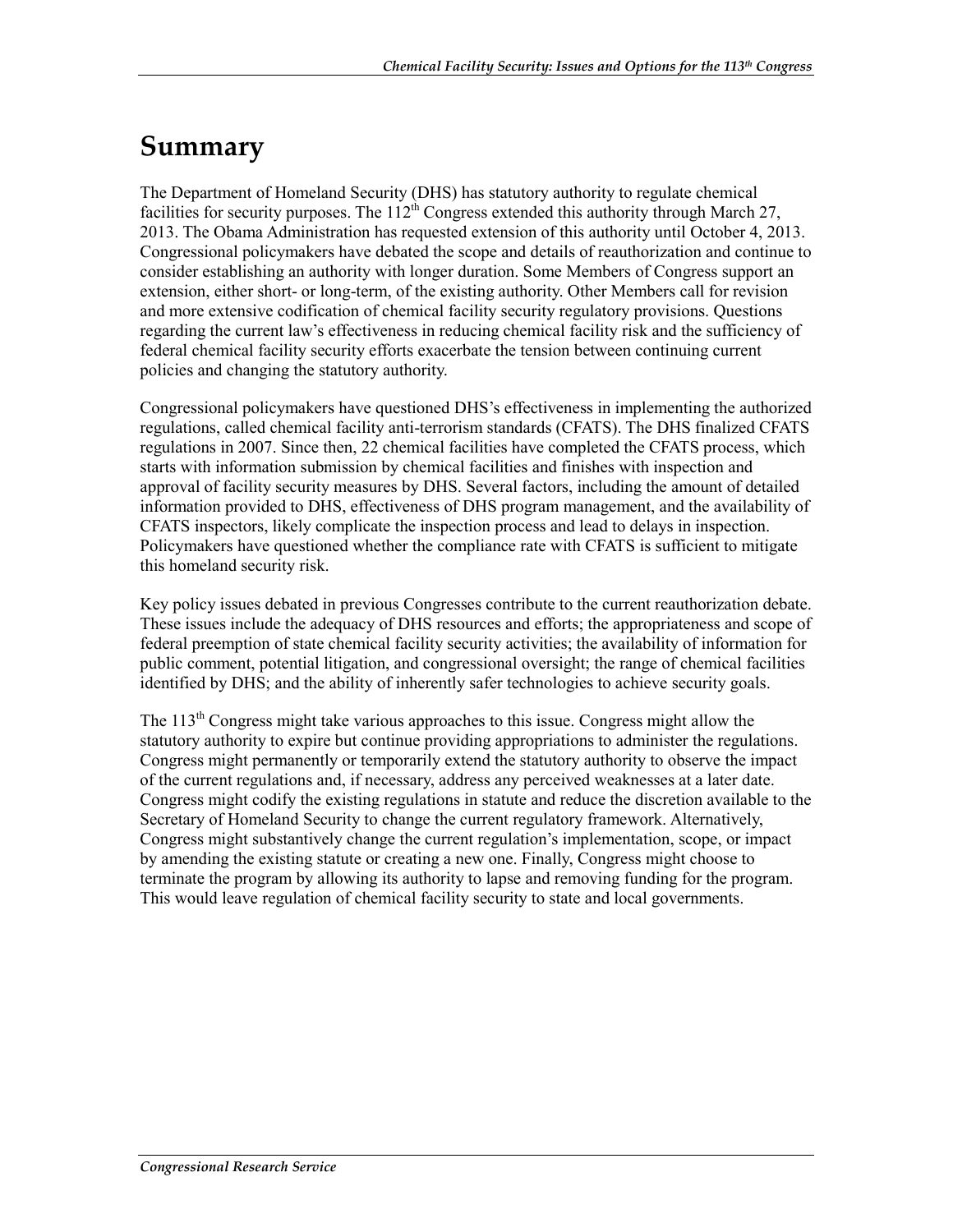# **Contents**

## **Figures**

|--|--|

## **Tables**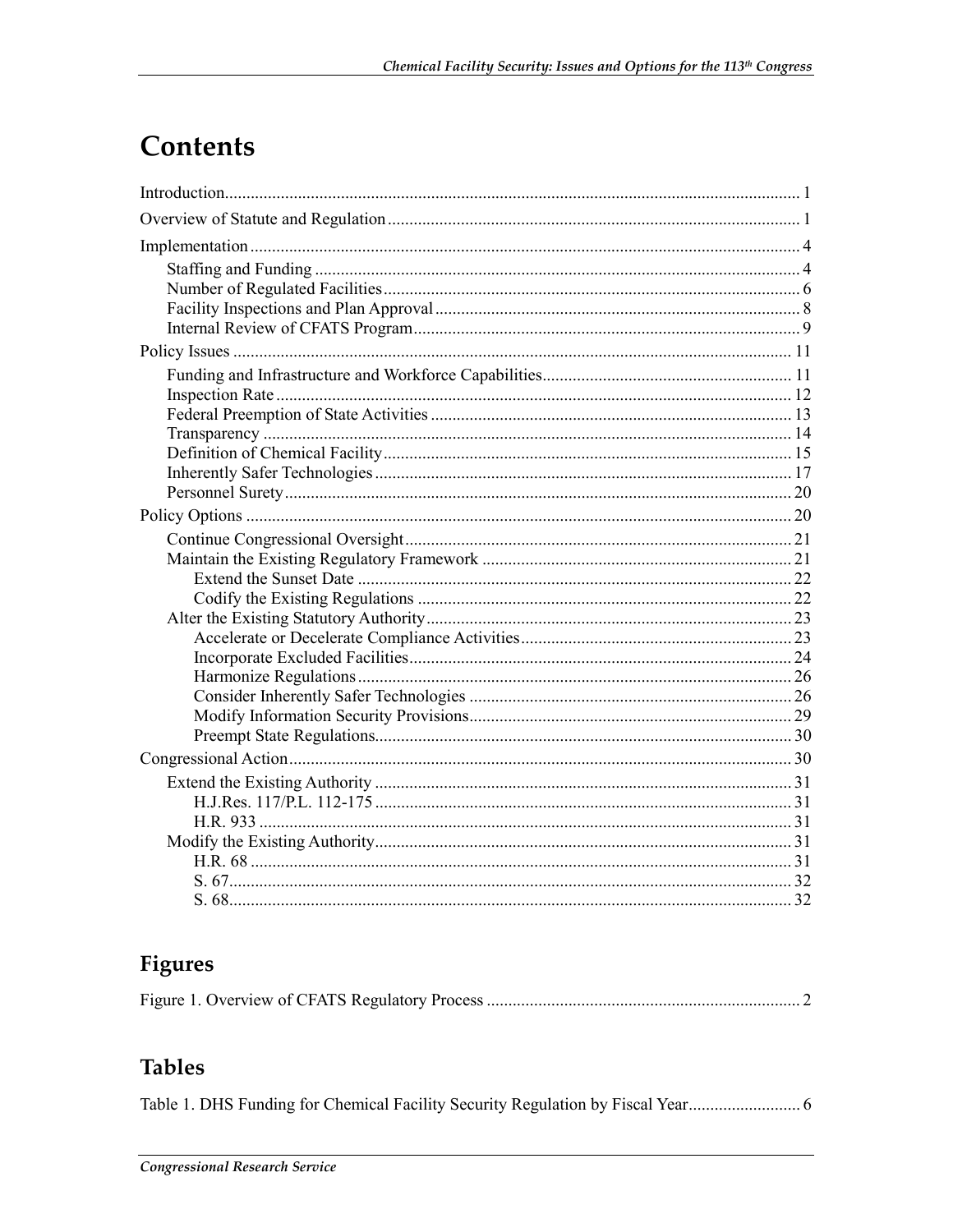## **Contacts**

|--|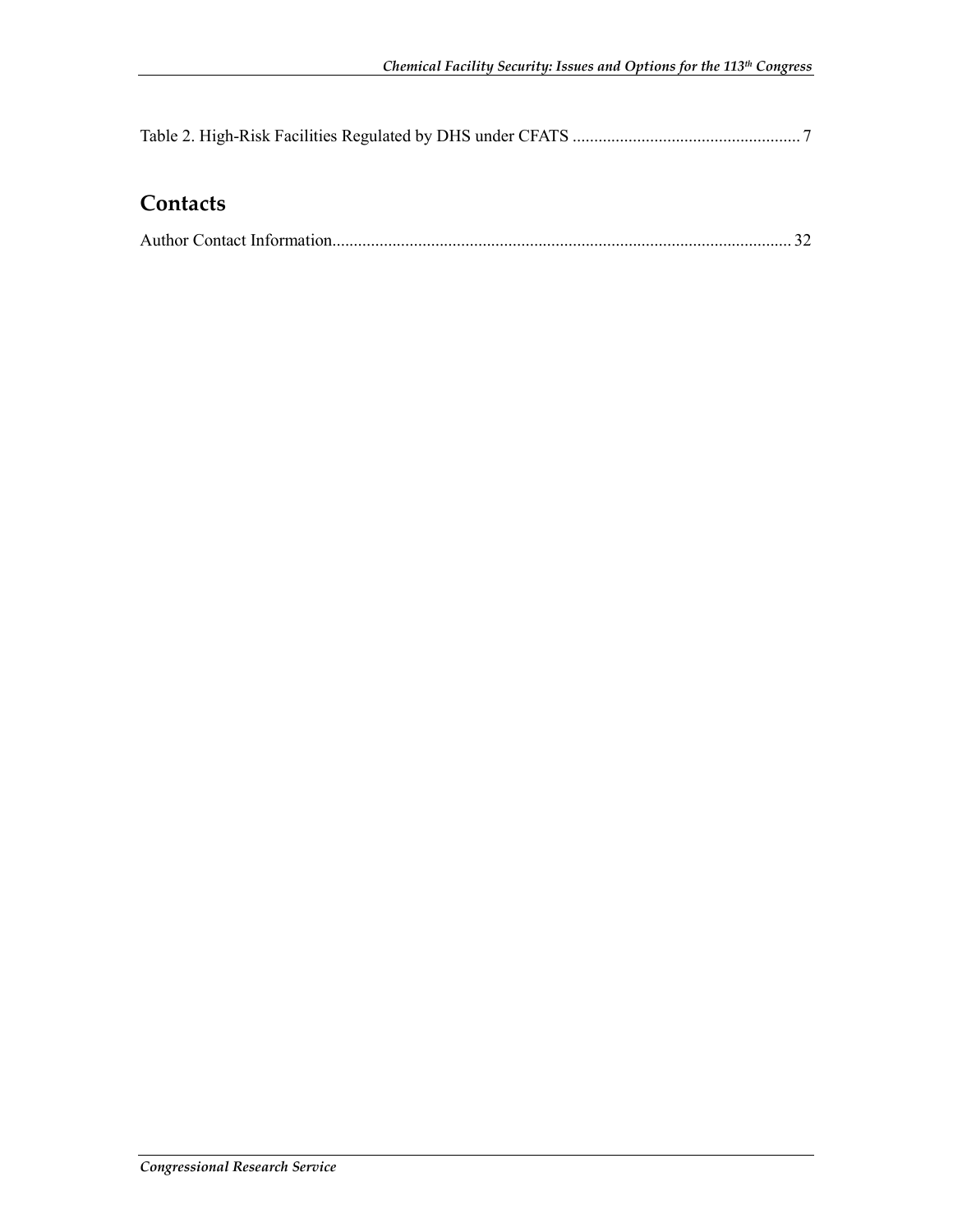# **Introduction**

Recognizing the potential harm that a large, sudden release of hazardous chemicals poses to nearby people, state and federal governments have long regulated safety practices at chemical facilities. Historically, chemical facilities have engaged in security activities on a voluntary basis. Even before the terrorist attacks of 2001, congressional policymakers expressed concern over the security vulnerabilities of these facilities. After the 2001 attacks and the decision by several states to begin regulating security at chemical facilities, Congress again considered requiring federal security regulations to mitigate these risks.

In 2006, the 109<sup>th</sup> Congress passed legislation providing the Department of Homeland Security (DHS) with statutory authority to regulate chemical facilities for security purposes. Subsequent Congresses have extended this authority, which currently expires on March 27, 2013. The Obama Administration has requested extension of this authority until October 4, 2013. Advocacy groups, stakeholders, and policymakers have called for Congress to reauthorize this authority, though they disagree about the preferred approach. Congress may extend the existing authority, revise the existing authority to resolve potentially contentious issues, or allow this authority to lapse.

This report provides a brief overview of the existing statutory authority and implementing regulation. It describes several policy issues raised in previous debates regarding chemical facility security and identifies policy options for congressional consideration.

## **Overview of Statute and Regulation**

The 109<sup>th</sup> Congress provided DHS with statutory authority to regulate chemical facilities for security purposes.<sup>1</sup> The statute explicitly identified some DHS authorities and left other aspects to the discretion of the Secretary of Homeland Security. The statute contains a "sunset provision" that causes the statutory authority to expire on March  $27$ ,  $2013$ <sup>2</sup>. The Obama Administration requested that Congress extend this authority until October 4, 2013.<sup>3</sup> This section reviews the chemical facility security statute and regulation, focusing on the regulatory compliance process.

On April 9, 2007, the Department of Homeland Security issued an interim final rule regarding the chemical facility anti-terrorism standards (CFATS).<sup>4</sup> This interim final rule entered into force on June 8, 2007. The interim final rule implements both statutory authority explicit in P.L. 109-295,

<sup>1&</sup>lt;br><sup>1</sup> Section 550, P.L. 109-295, Department of Homeland Security Appropriations Act, 2007.

 $2$  The original statutory authority expired on October 4, 2009, three years after enactment. The Department of Homeland Security Appropriations Act, 2010 (P.L. 111-83) extended the existing statutory authority through October 4, 2010. Since this initial extension, Congress has incrementally extended this authority through many appropriation acts and continuing resolutions. The Continuing Appropriations Resolution, 2013 (P.L. 112-175) extends the statutory authority through March 27, 2013.

<sup>3</sup> Office of Management and Budget, The White House, *Budget of the United States Government, Fiscal Year 2013, Appendix*, p. 597.

<sup>4</sup> 72 *Federal Register* 17688-17745 (April 9, 2007). An interim final rule is a rule that meets the requirements for a final rule and that has the same force and effect as a final rule, but contains an invitation for further public comment on its provisions. After reviewing comments to the interim final rule, an agency may modify the interim final rule and issue a "final" final rule. The DHS first issued the proposed rule in December 2006 and solicited public comments. 71 *Federal Register* 78276-78332 (December 28, 2006).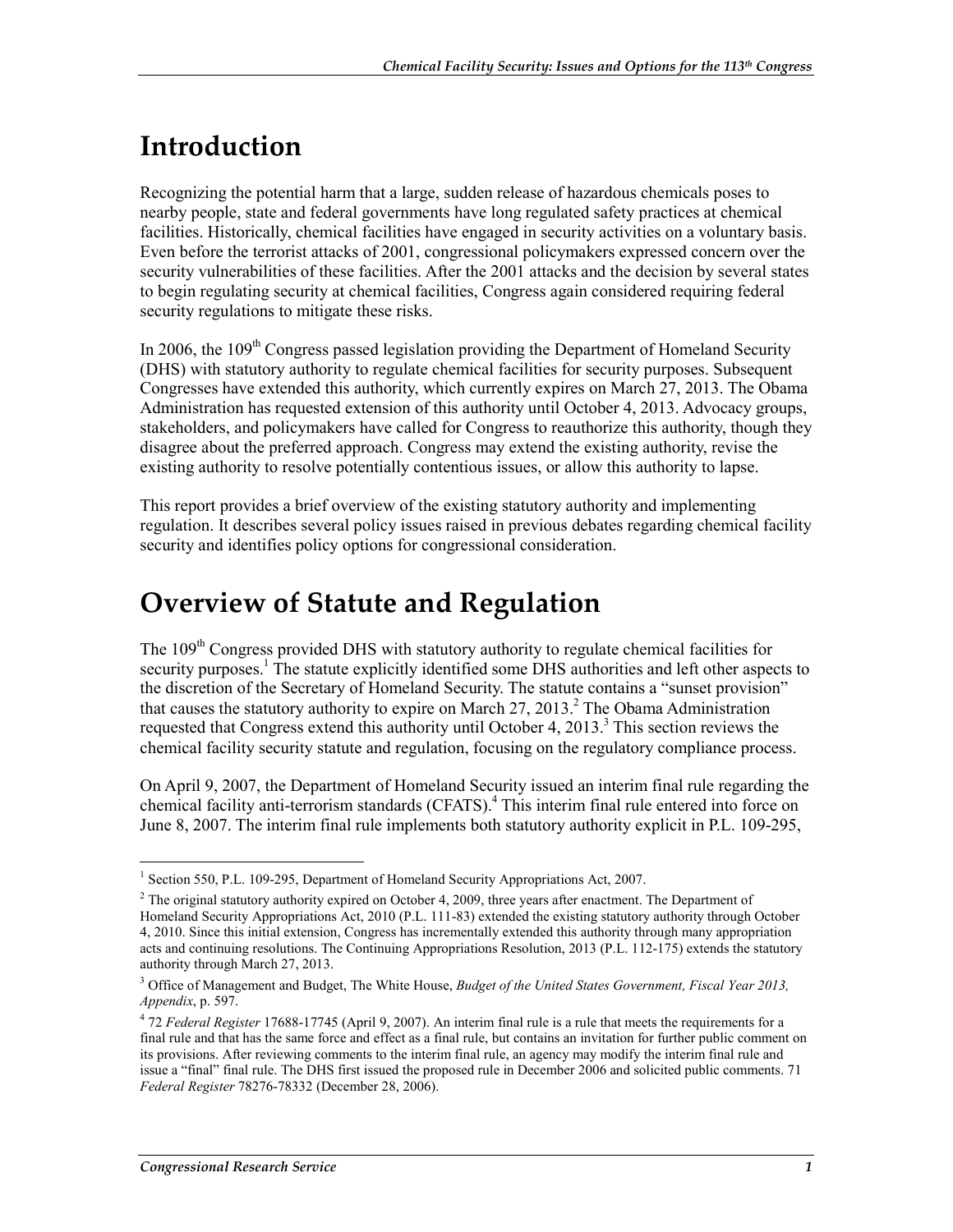Section 550, and authorities DHS found that Congress implicitly granted. In promulgating the interim final rule, DHS interpreted the language of the statute to determine what DHS asserts was the intent of Congress. Consequently, much of the rule arises from the Secretary's discretion and interpretation of legislative intent rather than explicit statutory language.

Under the interim final rule, the Secretary of Homeland Security determines which chemical facilities must meet regulatory security requirements, based on the degree of risk posed by each facility. The DHS lists 322 "chemicals of interest" for the purposes of compliance with CFATS.<sup>5</sup> The DHS considers each chemical in the context of three threats: release; theft or diversion; and sabotage and contamination. Chemical facilities with greater than specified quantities, called screening threshold quantities, of chemicals of interest must submit information to DHS to determine the facility's risk status. See **Figure 1**. The statute exempts several types of facilities from this requirement: facilities defined as a water system or wastewater treatment works; facilities owned or operated by the Department of Defense or Department of Energy; facilities regulated by the Nuclear Regulatory Commission (NRC); and those facilities regulated under the Maritime Transportation Security Act of 2002 (P.L. 107-295).



**Figure 1. Overview of CFATS Regulatory Process** 

**Notes:** COI=Chemical of Interest; STQ=Screening Threshold Quantity; CVI=Chemical-terrorism Vulnerability Information; CSAT=Chemical Security Assessment Tool; SVA=Security Vulnerability Assessment; ASP=Alternative Security Program; SSP=Site Security Plan.

**Source:** Office of Infrastructure Protection, National Protection and Programs Directorate, Department of Homeland Security, *Chemical Facility Anti-Terrorism Standards (CFATS) and Ammonium Nitrate Security Regulation Update*, July 31, 2012.

<sup>&</sup>lt;u>.</u> 5 72 *Federal Register* 65396-65435 (November 20, 2007).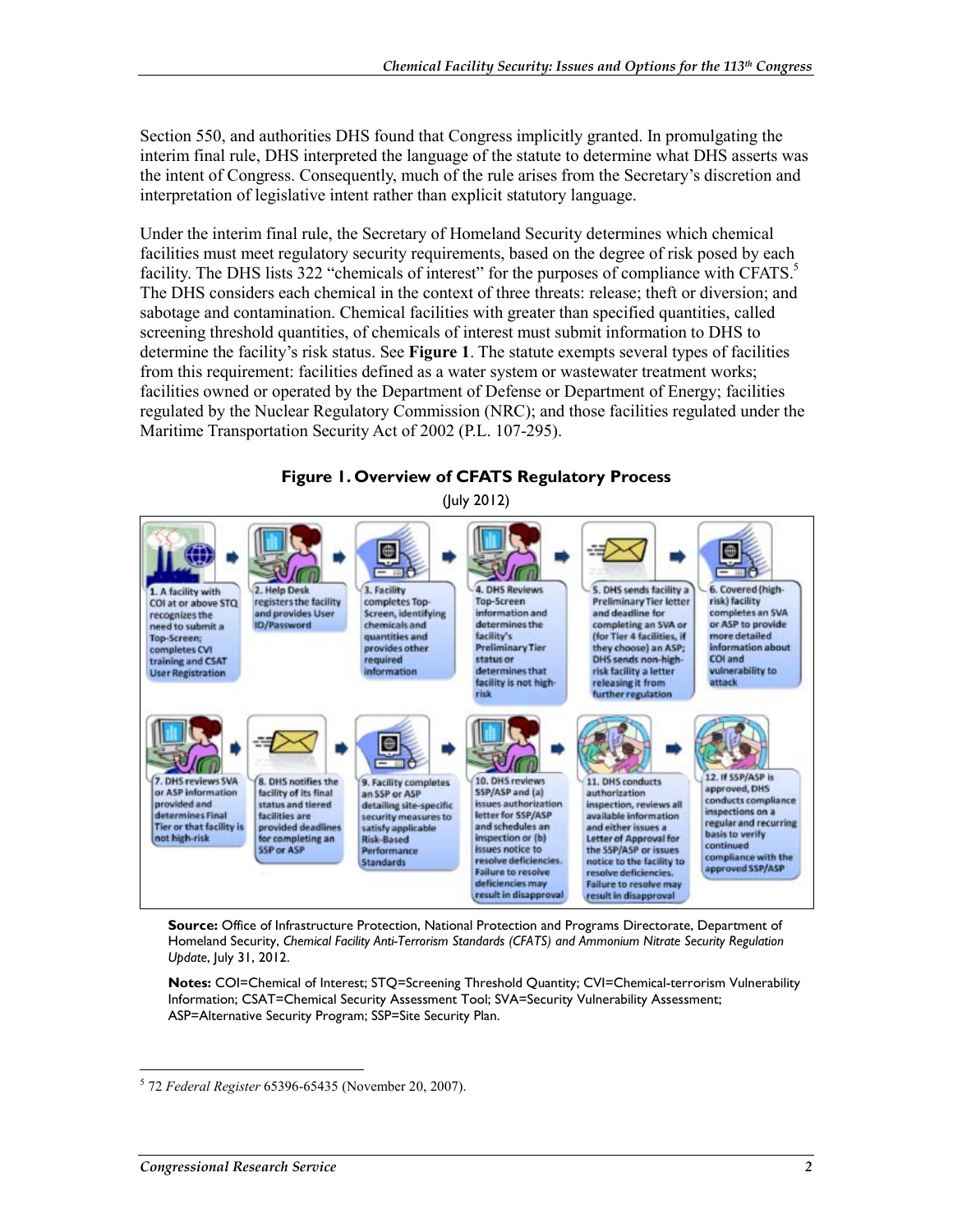Based on the information received from the facility, DHS determines whether a facility is or is not high-risk. Facilities that DHS deems high risk must meet CFATS requirements. The DHS assigns high-risk facilities into one of four tiers based on the magnitude of the facility's risk. Facilities in higher risk tiers must meet more stringent performance-based requirements. The statute mandated the use of performance-based security requirements.<sup>6</sup> The DHS created graduated performance-based requirements for facilities assigned to each risk-based tier.

All high-risk facilities must perform a security vulnerability assessment, develop an effective site security plan, submit these documents to DHS, and implement their security plan.<sup>7</sup> The security vulnerability assessment serves two purposes under the interim final rule. One is to determine or confirm the placement of the facility in a risk-based tier. The other is to provide a baseline against which to evaluate the site security plan activities.

The site security plans must address the security vulnerability assessment by describing how activities in the plan correspond to securing facility vulnerabilities. Additionally, the site security plan must address preparations for and deterrents against specific modes of potential terrorist attack, as applicable and identified by DHS. The site security plans must also describe how the activities taken by the facility meet the risk-based performance standards provided by DHS.

The DHS must review and approve the submitted documents, audit and inspect chemical facilities, and determine regulatory compliance. The DHS may disapprove submitted security vulnerability assessments or site security plans that fail to meet DHS performance-based standards, but not because of the presence or absence of a specific security measure. In the case of disapproval, DHS must identify in writing those areas of the assessment and/or plan that need improvement. Owners or operators of chemical facilities may appeal such decisions to DHS.

Similarly, if, after inspecting a chemical facility, DHS finds the facility not in compliance, the Secretary must write to the facility explaining the deficiencies found, provide an opportunity for the facility to consult with DHS, and issue an order to the facility to comply by a specified date. If the facility continues to be out of compliance, DHS may fine and, eventually, order the facility to cease operation. The interim final rule establishes the process by which chemical facilities can appeal DHS decisions and rulings, but the statute prohibits third-party suits for enforcement purposes.

The statute requires certain protections for information developed in compliance with this act. The interim final rule creates a category of information exempted from disclosure under the Freedom of Information Act (FOIA) and comparable state and local laws. The DHS named this

<u>.</u>

<sup>6</sup> According to the White House Office of Management and Budget, a performance standard is a standard

that states requirements in terms of required results with criteria for verifying compliance but without stating the methods for achieving required results. A performance standard may define the functional requirements for the item, operational requirements, and/or interface and interchangeability characteristics. A performance standard may be viewed in juxtaposition to a prescriptive standard which may specify design requirements, such as materials to be used, how a requirement is to be achieved, or how an item is to be fabricated or constructed.

For example, a performance standard might require that a facility perimeter be secured. In contrast, a prescriptive standard might dictate the height and type of fence to be used to secure the perimeter. See Office of Management and Budget, The White House, "Federal Participation in the Development and Use of Voluntary Consensus Standards and in Conformity Assessment Activities," *Circular A-119*, February 10, 1998.

 $<sup>7</sup>$  High-risk facilities may develop security vulnerability assessments and site security plans using alternative security</sup> programs so long as they meet the tiered, performance-based requirements of the interim final rule.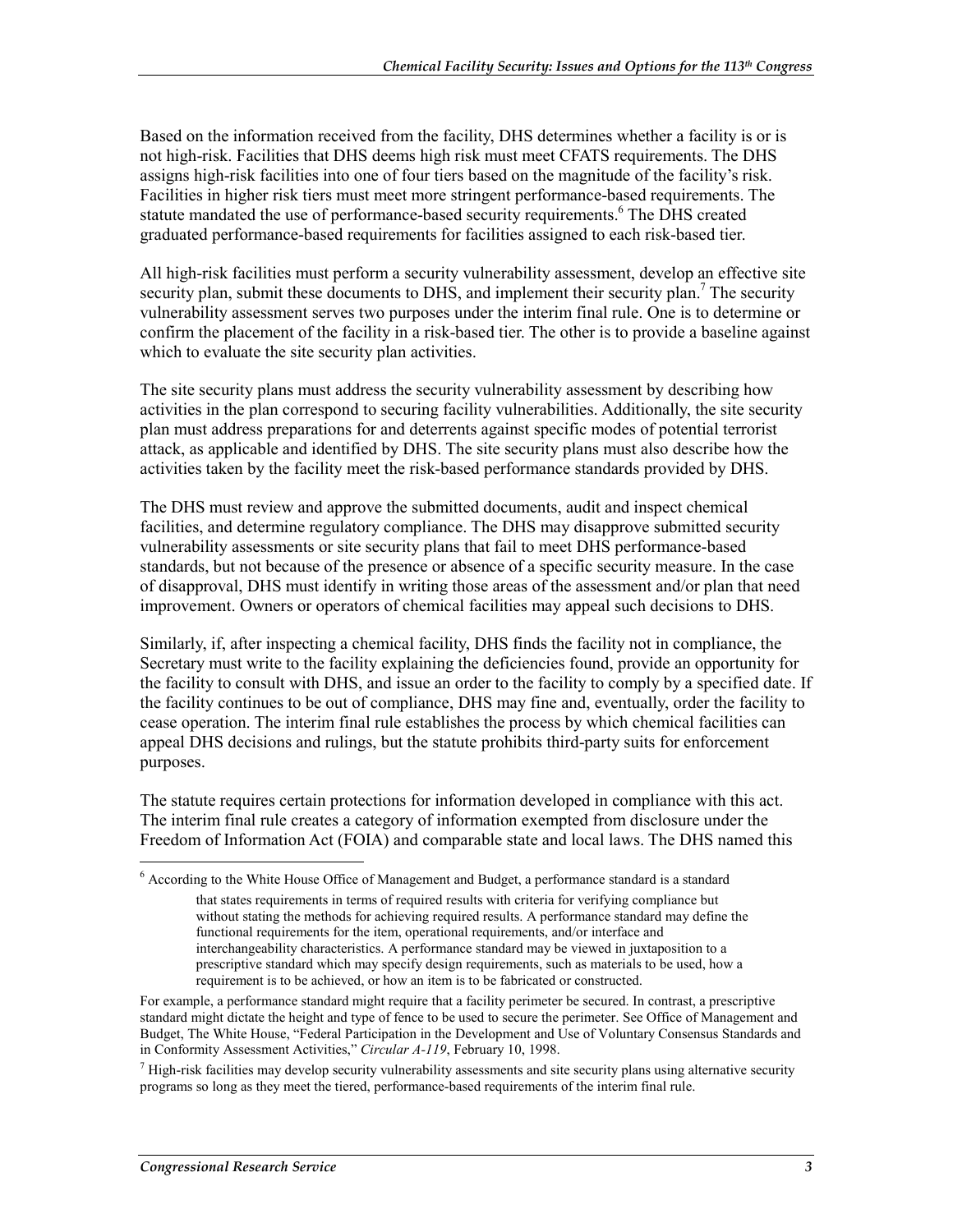category of information "Chemical-terrorism Vulnerability Information" (CVI). Information generated under the interim final rule, as well as any information developed for chemical facility security purposes identified by the Secretary, comprise this category. Judicial and administrative proceedings shall treat CVI as classified information. The DHS asserts sole discretion regarding who will be eligible to receive CVI. Disclosure of CVI may be punishable by fine.

The interim final rule states it preempts state and local regulation that "conflicts with, hinders, poses an obstacle to, or frustrates the purposes of" the federal regulation.<sup>8</sup> States, localities, or affected companies may request a decision from DHS regarding potential conflict between the regulations. Since DHS promulgated the interim final rule, Congress amended P.L. 109-295, Section 550, to state that such preemption will occur only in the case of an "actual conflict."<sup>9</sup> The DHS has not issued revised regulations addressing this change in statute.

## **Implementation**

The National Protection and Programs Directorate (NPPD) within DHS is responsible for chemical facility security regulations. In turn, the Office of Infrastructure Protection, through its Infrastructure Security Compliance Division (ISCD), oversees the CFATS program within NPPD.<sup>10</sup> This section reviews implementation of the chemical facility security regulations, focusing on funding, the number of regulated facilities, rate of facility inspection, and DHS's internal review of its implementation efforts.

## **Staffing and Funding**

The availability of staff, infrastructure, and funds is a key factor in implementing the CFATS program. Congress has not authorized specific appropriations for the CFATS program. As seen in **Table 1**, the staffing and funding for this program generally increased since its creation, but decreased since FY2011. The full-time-equivalent (FTE) staffing peaked in FY2011 at 257 FTE and then dropped to 247 in the next two fiscal years. Appropriations for this program peaked in FY2010 at \$103 million and have declined in each subsequent fiscal year.

When DHS received statutory authority to regulate chemical facilities in 2006, it did not possess a chemical facility security office or inspector cadre. The general increase in FTE over time reflects the creation and staffing of the office and the development of an inspector cadre. As of February 2012, DHS testified that it had hired most of the inspector cadre.<sup>11</sup>

For FY2013, the Senate Committee on Appropriations and the House of Representatives recommended different funding and staffing levels for ISCD before the passage of the Continuing Appropriations Resolution, 2013 (P.L. 112-175). The Senate committee recommended \$86

 8 72 *Federal Register* 17688-17745 (April 9, 2007) at 17739.

<sup>&</sup>lt;sup>9</sup> Section 534, P.L. 110-161, the Consolidated Appropriations Act, 2008.

 $10$  The budget request for the Infrastructure Security Compliance Project contains the Infrastructure Security Compliance Division funding and personnel allocations for implementing CFATS and ammonium nitrate regulations.

<sup>&</sup>lt;sup>11</sup> Testimony of Rand Beers, Under Secretary, National Protection and Programs Directorate, Department of Homeland Security, before the House Committee on Energy and Commerce, Subcommittee on Environment and the Economy, February 3, 2012.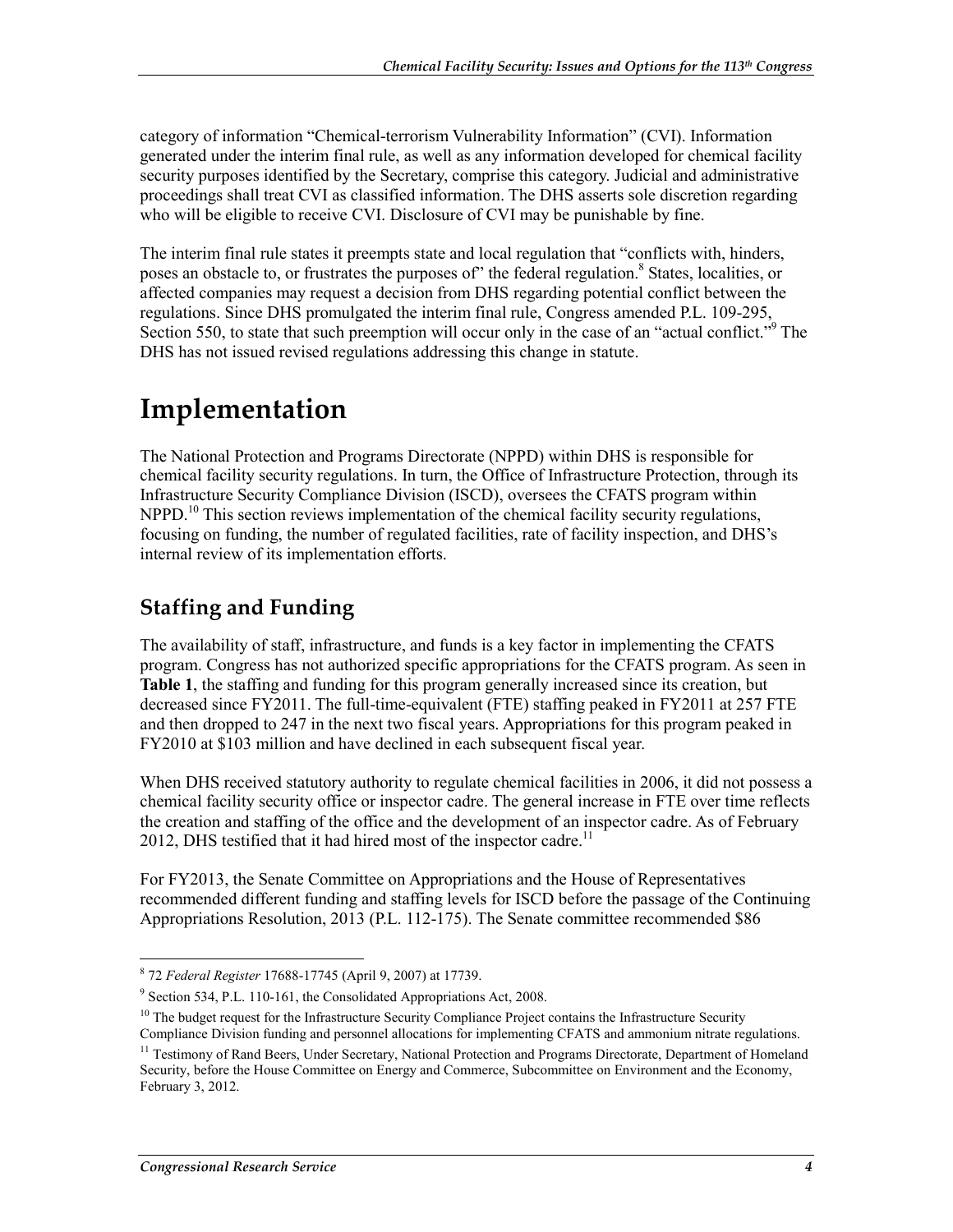million, \$7 million less than the FY2012 appropriation but \$11 million more than the Administration's request. The Senate committee stated,

it would be shortsighted, in the meantime, to take the full amount of [the Administration's] proposed savings when the need for improvement has been documented. Funding will not resolve all of the outstanding issues, but the proposed cuts are too deep to ensure change for the better can be completed.

The House, in contrast, would have appropriated \$45 million, \$48 million less than the FY2012 appropriation and \$30 million less than the Administration's request. In addition, the House report stated, "in spite of ample appropriations provided by Congress, the Department has made little progress carrying out its regulatory responsibilities for … the Chemical Facility Anti-Terrorism Standards (CFATS) program...."<sup>13</sup>

The DHS responded to the House-passed funding level, stating that this level of appropriations would

drastically curtail DHS's ability to: 1) implement the statutory and regulatory requirements for the security of high-risk chemical facilities as specified in CFATS; 2) continue development of the proposed Ammonium Nitrate Security Program; and 3) fully implement the program improvements identified in the ISCD Action Plan. DHS estimates that, after expending approximately \$35 million for salaries and benefits for 242 FTEs, approximately \$12 million would remain for implementing CFATS and completing development of the proposed Ammonium Nitrate Security Program. DHS would be forced to cease virtually all activities under CFATS other than those directly related to reviewing SSPs and performing facility inspections—which means those other activities would be significantly delayed. At the proposed \$45.4 million funding level, the Department's ability to conduct the most basic CFATS functions would be impacted. These include maintaining the CSAT and the Chemical-Security Management System information technology systems, and acquiring important technical and subject matter support. Additionally, CFATS-related outreach and engagement with the regulated community would be significantly reduced and some aspects would cease....<sup>14</sup>

The Continuing Appropriations Resolution, 2013 (P.L. 112-175), provided appropriations for ISCD through March 27, 2013, at an annualized rate of \$94 million. P.L. 112-175 directs agencies to implement budget authority "so that only the most limited funding action of that permitted in the joint resolution shall be taken in order to provide for continuation of projects and activities."15 Since the funding provided in P.L. 112-175 is greater than the Administration's request, the Senate committee recommendation, and the House-passed amount, it seems likely that ISCD will not obligate all of the FY2013 budget authority available to it.

<sup>&</sup>lt;sup>12</sup> S.Rept. 112-169, accompanying S. 3216, Department of Homeland Security Appropriations Bill, 2013, p. 98.

<sup>&</sup>lt;sup>13</sup> H.Rept. 112-492, accompanying H.R. 5855, Department of Homeland Security Appropriations Bill, 2013, p. 101.

<sup>&</sup>lt;sup>14</sup> Testimony of Suzanne Spaulding, Deputy Under Secretary, National Protection and Programs Directorate, Department of Homeland Security, before the House Committee on Appropriations, Subcommittee on Homeland Security, July 26, 2012.

<sup>&</sup>lt;sup>15</sup> Section 110, Continuing Appropriations Resolution, 2013 (P.L. 112-175).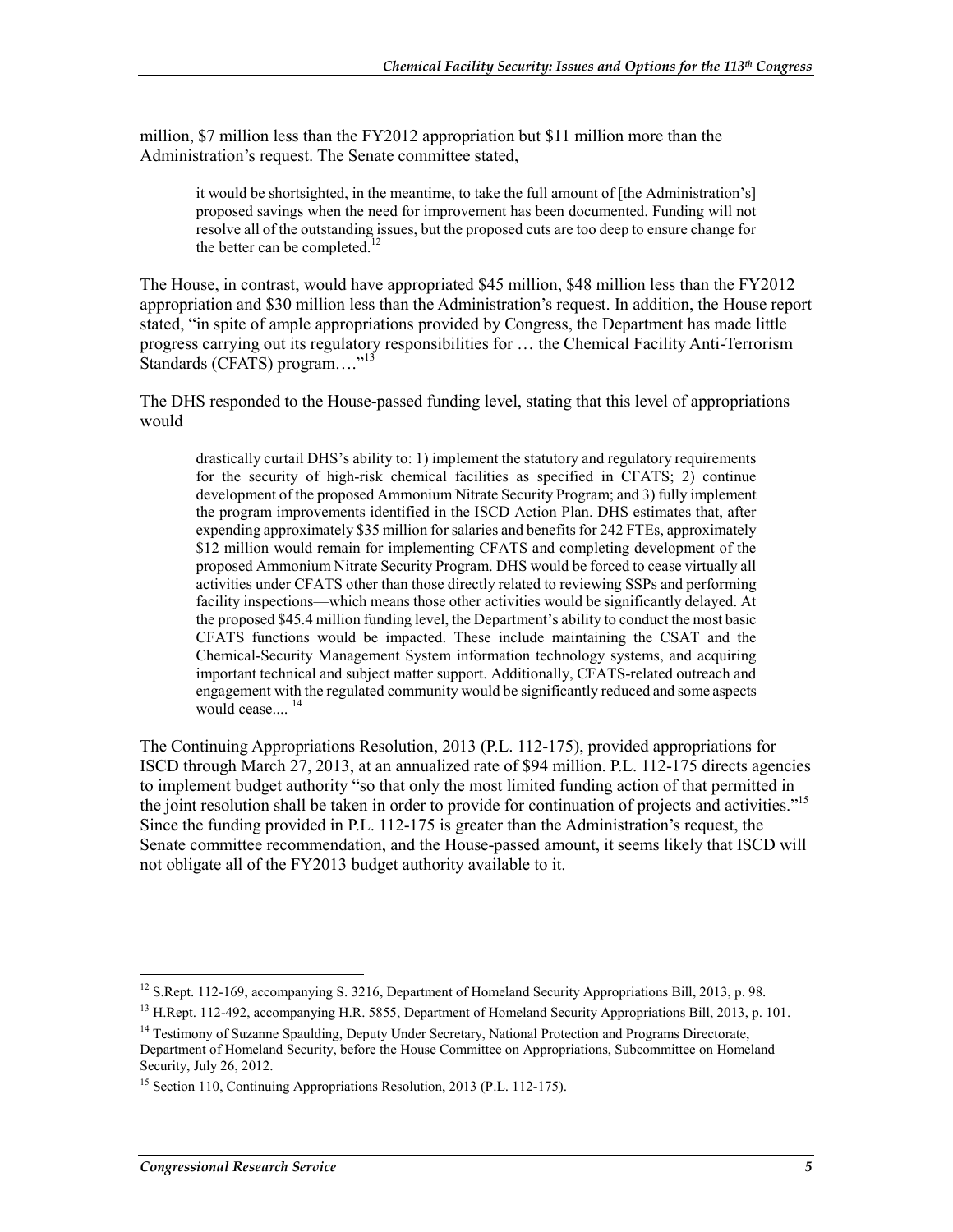| <b>Fiscal Year</b> | Request<br>$($$ in millions) | Appropriation<br>(\$ in millions) | <b>Full-time</b><br><b>Equivalents</b> |
|--------------------|------------------------------|-----------------------------------|----------------------------------------|
| FY2007             | 10                           | 22 <sup>a</sup>                   | 0                                      |
| FY2008             | 25                           | 50                                | 21                                     |
| FY2009             | 63                           | 78b                               | 78                                     |
| FY2010             | 103c                         | 103 <sup>d</sup>                  | 246                                    |
| FY2011             | 105 <sup>e</sup>             | 96 <sup>e</sup>                   | 257                                    |
| FY2012             | 99e                          | 93e                               | 242                                    |
| FY2013             | 75 <sup>f</sup>              | g                                 | 242                                    |

|  |  |  |  |  |  |  | Table 1. DHS Funding for Chemical Facility Security Regulation by Fiscal Year |
|--|--|--|--|--|--|--|-------------------------------------------------------------------------------|
|--|--|--|--|--|--|--|-------------------------------------------------------------------------------|

**Source:** Department of Homeland Security, congressional justifications FY2007-FY2013; H.Rept. 109-699; P.L. 110-28; the explanatory statement for P.L. 110-161 at *Congressional Record*, December 17, 2007, p. H16092; the explanatory statement for P.L. 110-329 at *Congressional Record*, September 24, 2008, pp. H9806-H9807; H.Rept. 111-298; P.L. 111-242, as amended; S.Rept. 112-74; H.Rept. 112-331; and P.L. 112-175.

**Notes:** Congress has not enacted specific authorization of appropriations for chemical facility security. Funding levels rounded to nearest million. A full-time equivalent equals one staff person working a full-time work schedule for one year. The DHS requests funding for chemical facility security through the Infrastructure Security Compliance Project.

- a. Includes funds provided in supplemental appropriations (P.L. 110-28).
- b. Of this amount appropriated for the Infrastructure Security Compliance Project, \$5 million were designated for activities related to the development of ammonium nitrate regulations.
- c. Of this amount requested for the Infrastructure Security Compliance Project, \$14 million were designated for activities related to the development of ammonium nitrate regulations.
- d. Of this amount appropriated for the Infrastructure Security Compliance Project, \$14 million were designated for activities related to the development of ammonium nitrate regulations.
- e. The DHS planned to use an unspecified amount of these funds to regulate ammonium nitrate sale and transfer.
- f. The DHS plans to use an unspecified amount of these requested funds to regulate ammonium nitrate sale and transfer.
- g. The Continuing Appropriations Resolution, 2013 (P.L. 112-175) provides appropriations through March 27, 2013, at an annualized rate of \$94 million.

## **Number of Regulated Facilities**

The DHS has assessed initial information submissions from more than 41,000 chemical facilities (step 4 in **Figure 1**). Of these facilities, DHS required more than 7,800 to submit a security vulnerability assessment to determine whether they were high-risk. From the submitted security vulnerability assessments, DHS has identified more than 4,400 facilities as high-risk. The other approximately 37,000 facilities that submitted information to DHS are low-risk and need meet no further CFATS requirements at this time.<sup>16</sup> The DHS assigned each high-risk facility, in some cases preliminarily, to one of four risk tiers (step 7 in **Figure 1**). **Table 2** shows the number of high-risk facilities in each tier as of July 31, 2012, with Tier 1 those facilities of highest risk.

<sup>&</sup>lt;u>.</u>  $16$  This determination might change, for example, if the facility changed its chemical holdings.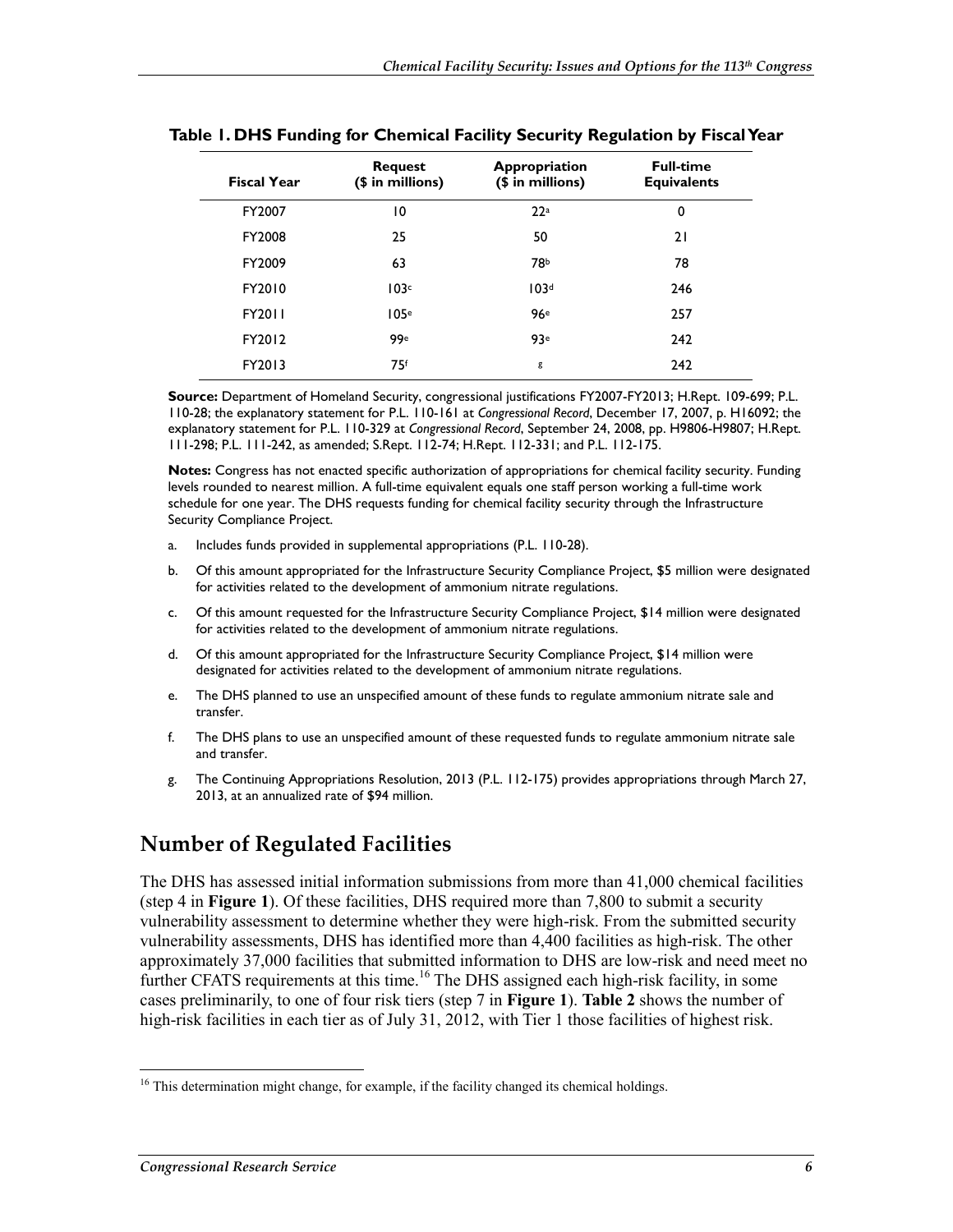| <b>Risk</b><br>Tier | <b>Facilities with Final Tier</b><br><b>Decision</b> | <b>Facilities Awaiting Final</b><br><b>Tier Decision</b> | <b>Total Facilities</b> |
|---------------------|------------------------------------------------------|----------------------------------------------------------|-------------------------|
|                     | 14                                                   |                                                          | 121                     |
| 2                   | 454                                                  | 51                                                       | 505                     |
| 3                   | 1,071                                                | 170                                                      | 1,241                   |
| 4                   | 2,023                                                | 535                                                      | 2,558                   |
| Total               | 3,662                                                | 763                                                      | 4,425                   |

**Source:** Infrastructure Security Compliance Division, Office of Infrastructure Protection, National Protection and Programs Directorate, Department of Homeland Security, *Chemical Facility Anti-Terrorism Standards (CFATS) and Ammonium Nitrate Security Regulation Update*, July 31, 2012.

**Notes:** The DHS has preliminarily assigned some facilities to a risk tier. Final assignment to a risk tier occurs after final review of submitted security vulnerability assessments.

In May 2010, DHS identified an anomaly in one of the risk-assessment tools it used to determine a facility's risk tier. At that time, DHS believed that it had resolved the anomaly. In June 2011, a new acting ISCD Director "rediscovered" this issue, identified its potential effect on facility tiering, brought the issue to the attention of NPPD leadership,<sup>17</sup> and notified facilities of their change in risk tier.<sup>18</sup> Subsequent review of this risk-assessment tool resulted in DHS reviewing the tier determination of approximately 500 facilities.<sup>19</sup> The DHS lowered the number of facilities allocated at that time to the highest-risk tier from 219 to 102, a greater than 50% reduction.<sup>20</sup> In some cases, DHS determined that some facilities no longer qualified as a high-risk facility and thus were not subject to the CFATS regulations.

Overall, the total number of chemical facilities assigned a risk tier by DHS has declined since the CFATS program began. The DHS asserts that the observed reduction in regulated chemical facilities indicates that the CFATS program and its statutory authority are increasing security by inducing regulated entities to voluntarily reduce the chemical holdings to levels below the regulatory threshold. Several other factors may have contributed to this decline, including erroneous filing by regulated entities, process changes on the part of regulated entities, and business operations and decisions.

<u>.</u>

<sup>&</sup>lt;sup>17</sup> Oral testimony of Rand Beers, Under Secretary, National Protection and Programs Directorate, Department of Homeland Security, before the House Committee on Energy and Commerce, Subcommittee on Environment and the Economy, February 3, 2012.

<sup>&</sup>lt;sup>18</sup> Department of Homeland Security, "DHS Notifies Chemical Facilities of Revised Tiering Assignments," July 5, 2011, http://www.dhs.gov/files/programs/cfats-revised-tiering-assignments.shtm.

<sup>&</sup>lt;sup>19</sup> Response to Questions for the Record by Rand Beers, Under Secretary, National Protection and Programs Directorate, Department of Homeland Security, before the House Committee on Appropriations, Subcommittee on Appropriations, March 1, 2012.

 $20$  CRS analysis of facilities with either final or preliminary tier assignment. See National Protection and Programs Directorate, Department of Homeland Security, *Chemical Facility Anti-Terrorism Standards, 13th Annual DOE/EFCOG Chemical Safety and Lifecycle Management Workshop*, March 23, 2011; Personal communication with Department of Homeland Security, September 15, 2011; and AcuTech Consulting Group, *A Survey of CFATS Progress in Securing the Chemical Sector*, September 6, 2011.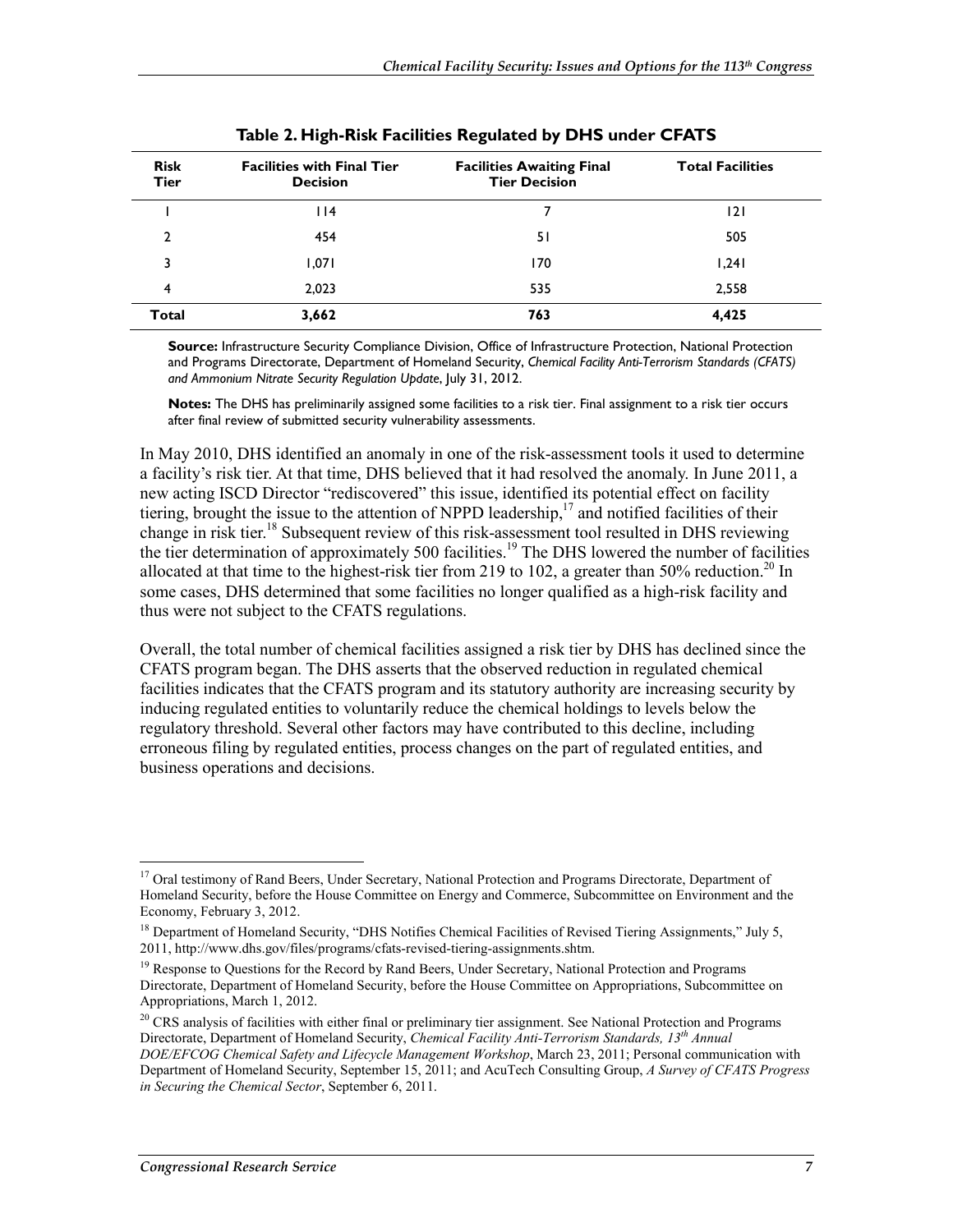## **Facility Inspections and Plan Approval**

The DHS planned to begin inspections of Tier 1 facilities as quickly as 14 months after issuance of regulations (step 11 of **Figure 1**).<sup>21</sup> Several factors have delayed inspections, including the release of additional regulatory information in the form of an appendix and the need to build an inspector cadre, to establish a regional infrastructure, and to assist facilities in complying with regulation. Chemical inspectors must be able to assess the security measures at a chemical facility using the performance-based criteria developed by DHS. Performance-based security measures are likely more difficult than prescriptive measures for chemical inspectors to assess and thus may require greater training and experience in the inspector cadre. To overcome this challenge, DHS has established a Chemical Security Academy, a 10-week training course for inspectors. Such training, while likely improving the quality of inspection, also introduces additional time between the hiring of new inspectors and their deployment in the field.

DHS officials have provided numerous dates since 2007 for beginning inspections.<sup>22</sup> The DHS began inspections of Tier 1 facilities in February 2010.<sup>23</sup> At that time, DHS testified that it planned to inspect all Tier 1 facilities by the end of calendar year  $2010<sup>24</sup>$  but DHS had only authorized 10 site security plans (step 10 of **Figure 1**) and had approved no implementation of any site security plan by the end of calendar year  $2011$ <sup>25</sup> Since then, DHS has implemented an interim site security plan review process that it asserts is more effective and timely. The DHS has used this interim review process to authorize additional site security plans. As of January 2013, DHS had authorized or conditionally authorized more than 200 site security plans. The DHS also reported that it had successfully inspected and approved the site security plan implementation at 22 facilities.<sup>26</sup>

The DHS has identified an additional factor in the delay of the inspection schedule: the necessary iteration between DHS and the regulated entity regarding its site security plan.<sup>27</sup> The DHS has issued at least 66 administrative orders to compel facilities to complete their site security plans.<sup>28</sup>

<sup>1</sup> 21 Department of Homeland Security, *Chemical Facility Anti-Terrorism Standards Interim Final Rule Regulatory Assessment,* DHS-2006-0073, April 1, 2007, p. 15.

<sup>&</sup>lt;sup>22</sup> In July 2007, DHS provided testimony that formal site inspections of a selected group of facilities would begin by the end of 2007 (Testimony of Robert B. Stephan, Assistant Secretary for Infrastructure Protection, National Protection and Programs Directorate, Department of Homeland Security, before the House Committee on Homeland Security, Subcommittee on Transportation Security and Infrastructure, July 24, 2007).

<sup>&</sup>lt;sup>23</sup> Testimony of Rand Beers, Under Secretary, National Protection and Programs Directorate, Department of Homeland Security, before the Senate Committee on Homeland Security and Governmental Affairs, March 3, 2010.

<sup>&</sup>lt;sup>24</sup> Oral testimony of Rand Beers, Under Secretary, National Protection and Programs Directorate, Department of Homeland Security, before the Senate Committee on Homeland Security and Governmental Affairs, March 3, 2010.

<sup>&</sup>lt;sup>25</sup> Oral testimony of Rand Beers, Under Secretary, National Protection and Programs Directorate, Department of Homeland Security, before the House Committee on Homeland Security, Subcommittee on Cybersecurity, Infrastructure Protection, and Security Technologies, February 11, 2011.

<sup>&</sup>lt;sup>26</sup> David Wulf, Director, Infrastructure Security Compliance Division, Office of Infrastructure Protection, National Programs and Protection Directorate, Department of Homeland Security, *A Year of Progress for the Chemical Facility Anti-Terrorism Standards (CFATS)*, January 17, 2013, http://blog.socma.com/?post=308.

<sup>&</sup>lt;sup>27</sup> The DHS identified such iteration on the contents of site security plans as one factor delaying the start of the inspection process from December 2009 to February 2010. Oral testimony of Rand Beers, Under Secretary, National Protection and Programs Directorate, Department of Homeland Security, before the Senate Committee on Homeland Security and Governmental Affairs, March 3, 2010.

<sup>&</sup>lt;sup>28</sup> Testimony of Rand Beers, Under Secretary, National Protection and Programs Directorate, Department of Homeland Security, before the House Committee on Energy and Commerce, Subcommittee on Environment and the Economy, (continued...)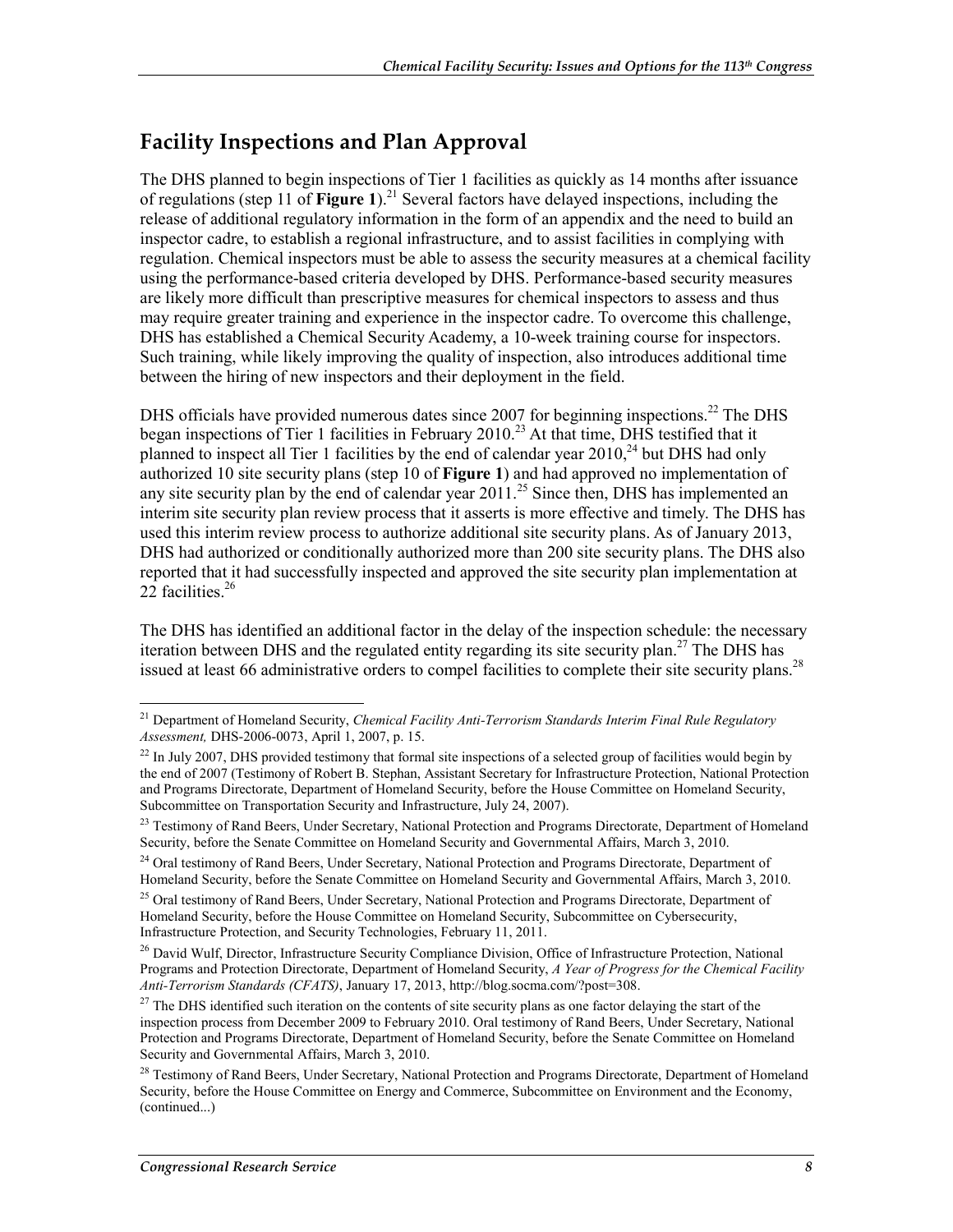In addition, DHS established a pre-authorization inspection process to gain additional information from facilities to fully assess the submitted site security plan. Once DHS completes a preauthorization inspection at a facility, the facility may amend its site security plan to reflect the results of the pre-authorization inspection. The DHS had performed approximately 180 preauthorization inspections as of February 2012.<sup>29</sup> The DHS has since included this type of inspection in its more general compliance assistance visit program.

#### **Internal Review of CFATS Program**

A series of challenges internal to the Infrastructure Security Compliance Division (ISCD), which implements CFATS regulations, led to an internal review of ISCD in 2011. These challenges included problems with the assignment of regulated chemical facilities to risk tiers and issues with respect to locality pay.<sup>30</sup> In December 2010, NPPD initiated a management review of ISCD through the NPPD Office of Compliance and Security. In July 2011, new leadership took charge of ISCD and, at the direction of Under Secretary Beers, began a review of the goals, challenges, and potential corrective actions to improve program performance.<sup>31</sup> In November 2011, ISCD leadership presented Under Secretary Beers with a report containing the results of both reviews. According to DHS, the report was intended as a candid, internal assessment that focused predominantly on the challenges faced by ISCD rather than on the program's successes and opportunities.<sup>32</sup>

At the time of the report, DHS had received approximately 4,200 site security plans but had not yet approved any. The review report identified several factors that contributed to the absence of approvals. These factors included the inability to perform compliance inspections and the lack of an established records management system to document key decisions.<sup>33</sup> Other challenges facing ISCD reportedly included human resource issues, such as having employees with insufficient qualifications and work training, erroneous impressions of inspector roles and responsibilities, and the use of contractors to perform inherently governmental work.<sup>34</sup> Additional reported challenges included difficulty in quickly altering workplace requirements, resolving personnel security requirements, detailing site security compliance inspections, managing workplace behavior and perceptions, and dealing with a unionized workforce. Additionally, ISCD lacked a

 $\overline{a}$ 

<sup>(...</sup>continued)

March 31, 2011.

<sup>&</sup>lt;sup>29</sup> Testimony of Rand Beers, Under Secretary, National Protection and Programs Directorate, Department of Homeland Security, before the House Committee on Energy and Commerce, Subcommittee on Environment and the Economy, February 3, 2012.

<sup>&</sup>lt;sup>30</sup> Oral testimony of Rand Beers, Under Secretary, National Protection and Programs Directorate, Department of Homeland Security, before the House Committee on Energy and Commerce, Subcommittee on Environment and the Economy, February 3, 2012.

<sup>&</sup>lt;sup>31</sup> Personal communication with Department of Homeland Security, January 5, 2012.

<sup>&</sup>lt;sup>32</sup> Oral testimony of David Wulf, Deputy Director, Infrastructure Security Compliance Division, National Protection and Programs Directorate, Department of Homeland Security, before the House Committee on Energy and Commerce, Subcommittee on Environment and the Economy, February 3, 2012.

<sup>33</sup> Government Accountability Office, *Critical Infrastructure Protection: DHS Is Taking Action to Better Manage Its Chemical Security Program, but It Is Too Early to Assess Results,* GAO-12-515T, July 26, 2012.

<sup>&</sup>lt;sup>34</sup> Mike Levine, "EXCLUSIVE: Beset by Strife at Chemical Security Office, DHS Internal Report Claims Anti-Terrorism Program Now in Jeopardy," *FoxNews.com*, December 21, 2011.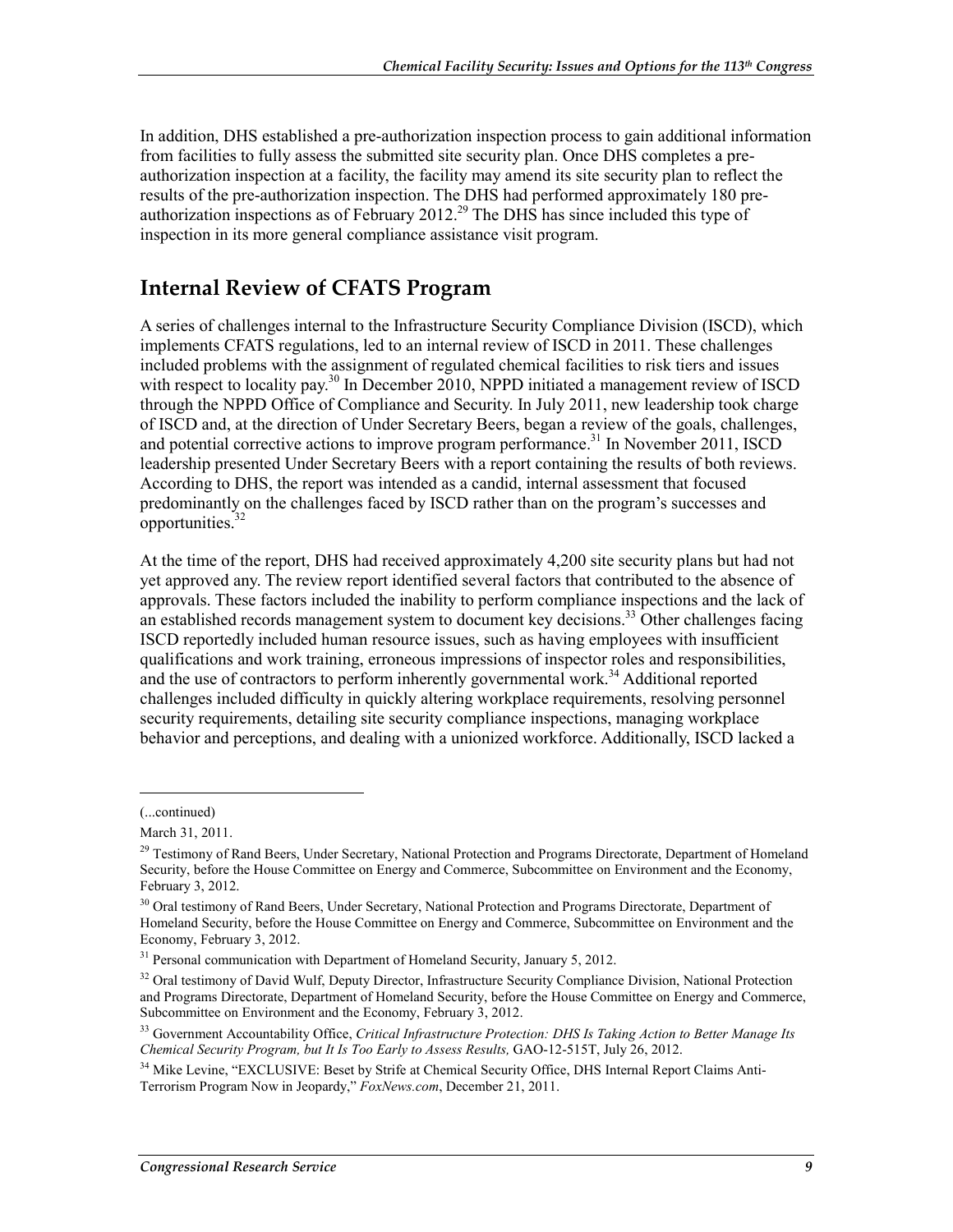system for tracking the usage of consumable supplies, potentially allowing for waste, fraud, and abuse; faced challenges in hiring new qualified individuals; and suffered from a lack of morale.

The report identified three top priorities to address the challenges addressing ISCD:

- clearing the backlog of site security plans;
- developing a chemical inspection process; and
- addressing ISCD statutory responsibilities for regulating ammonium nitrate and managing personnel surety as part of the CFATS program.<sup>35</sup>

The ISCD developed an action plan with discrete action items to address identified challenges. In addition to the action plan, NPPD requested ISCD leadership to provide milestones and a schedule for completion of the action plan tasks. The ISCD is implementing this plan with the oversight of NPPD leadership.<sup>36</sup> According to GAO, ISCD has developed at least eight sequential versions of the action plan, updating each additional version, and in some cases adding additional detail, milestones, or timelines.<sup>37</sup>

As of January 2013, DHS reports it has completed 87 of the 95 action items included in the action plan.<sup>38</sup> The ISCD has implemented an interim review process for site security plans with a goal of formalizing a new review process by July 2012.<sup>39</sup> In the action plan, ISCD has updated its internal policy and guidance materials for inspections, created a monthly ISCD newsletter, promoted staff engagement and dialogue, provided additional supervisory training and guidance, and attempted to hire a permanent leadership team. In addition, NPPD is overseeing review of the process by which ISCD assigns risk tiers to regulated facilities.

GAO reviewed the DHS action plan and stated that "ISCD appears to be heading in the right direction, but it is too early to tell if individual items are having their desired effect because ISCD is in the early stages of implementing corrective actions and has not established performance measures to assess results."40 GAO provided several caveats to its assessment, including that it did not have available documentary evidence about the causes of the issues identified in the ISCD memorandum. For example, GAO stated, "Program officials did not maintain records of key decisions and the basis for those decisions during the early years of the program."<sup>41</sup>

<sup>&</sup>lt;u>.</u> 35 Government Accountability Office, *Critical Infrastructure Protection: DHS Is Taking Action to Better Manage Its Chemical Security Program, but It Is Too Early to Assess Results,* GAO-12-515T, July 26, 2012.

<sup>&</sup>lt;sup>36</sup> ISCD program leadership meets with the Principal NPPD Deputy Under Secretary at least weekly to discuss progress on the action plan. Oral testimony of Rand Beers, Under Secretary, National Protection and Programs Directorate, Department of Homeland Security, before the House Committee on Energy and Commerce, Subcommittee on Environment and the Economy, February 3, 2012.

<sup>37</sup> Government Accountability Office, *Critical Infrastructure Protection: DHS Is Taking Action to Better Manage Its Chemical Security Program, but It Is Too Early to Assess Results,* GAO-12-515T, July 26, 2012.

<sup>&</sup>lt;sup>38</sup> David Wulf, Director, Infrastructure Security Compliance Division, Office of Infrastructure Protection, National Programs and Protection Directorate, Department of Homeland Security, *A Year of Progress for the Chemical Facility Anti-Terrorism Standards (CFATS)*, January 17, 2013, http://blog.socma.com/?post=308.

<sup>39</sup> Government Accountability Office, *Critical Infrastructure Protection: DHS Is Taking Action to Better Manage Its Chemical Security Program, but It Is Too Early to Assess Results,* GAO-12-515T, July 26, 2012.

<sup>40</sup> Government Accountability Office, *Critical Infrastructure Protection: DHS Is Taking Action to Better Manage Its Chemical Security Program, but It Is Too Early to Assess Results,* GAO-12-515T, July 26, 2012.

<sup>41</sup> Government Accountability Office, *Critical Infrastructure Protection: DHS Is Taking Action to Better Manage Its Chemical Security Program, but It Is Too Early to Assess Results,* GAO-12-515T, July 26, 2012.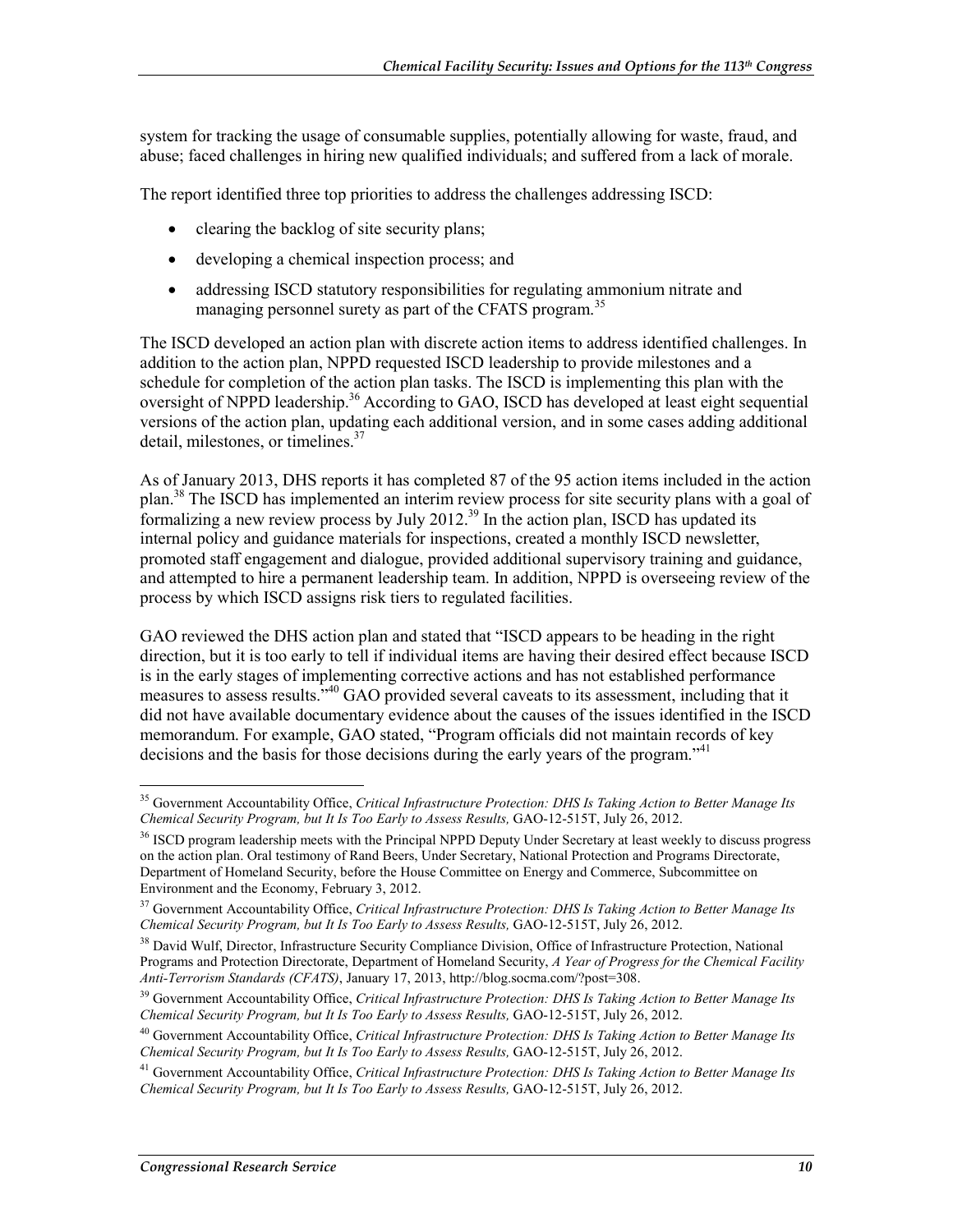# **Policy Issues**

Previous congressional discussion on chemical facility security raised several contentious policy issues.<sup>42</sup> Some issues will exist even if Congress extends the existing statutory authority without changes. These include whether DHS has sufficient funding and capabilities to adequately oversee chemical facility security; whether federal chemical facility security regulations should preempt state regulations; and how much chemical security information individuals may share outside of the facility and the federal government. Other issues, such as what facilities DHS should regulate as a chemical facility and whether DHS should require chemical facilities to adopt or consider adopting inherently safer technologies, may be more likely addressed if Congress chooses to revise or expand existing authority.

## **Funding and Infrastructure and Workforce Capabilities**

The 2007 CFATS regulations establish an oversight structure that relies on DHS personnel inspecting chemical facilities and ascertaining whether regulated entities have implemented their authorized site security plans. Although the use of performance-based measures, where chemical facilities have flexibility in how to achieve the required security performance, may reduce some demands on the regulated entities, it may also require greater training and judgment on the part of DHS inspectors. Congressional oversight has raised the question of whether DHS has requested and received appropriated funds sufficient to hire and retain the staff necessary to perform the required compliance inspections and whether DHS has properly managed the appropriated funds received.<sup>43</sup>

The DHS has faced challenges when creating the necessary infrastructure to perform nationwide inspections. As stated by DHS, initial expectations for inspector responsibilities and infrastructure needs did not match the final needs.

For example, at the program's outset, certain roles and responsibilities were envisioned for the program staff that, in the end, did not apply. This resulted in the hiring of some employees whose skills did not match their ultimate job responsibilities and the purchase of some equipment that in hindsight appear to be unnecessary for chemical inspectors. Additionally, we envisioned a greater number of field offices than we eventually decided to employ. $44$ 

The degree to which funding meets agency infrastructural needs likely depends on factors both external and internal to DHS. External factors include the number of regulated facilities and the sufficiency of security plan implementation. Challenges experienced by DHS in overseeing facility site security plan implementation will likely increase the workforce necessary to meet the

 $42$  Congressional policymakers have debated chemical facility security issues since at least the  $106<sup>th</sup>$  Congress.

<sup>&</sup>lt;sup>43</sup> See, for example, House Committee on Homeland Security, Subcommittee on Transportation Security and Infrastructure Protection, *Chemical Security: The Implementation of the Chemical Facility Anti-Terrorism Standards*  and the Road Ahead, 110<sup>th</sup> Congress, December 12, 2007; H.Rept. 112-492, accompanying H.R. 5855, Department of Homeland Security Appropriations Bill, 2013, and S.Rept. 112-169, accompanying S. 3216, Department of Homeland Security Appropriations Bill, 2013.

<sup>44</sup> Testimony of Rand Beers, Under Secretary, National Protection and Programs Directorate, Department of Homeland Security, before the House Committee on Energy and Commerce, Subcommittee on Environment and the Economy, February 3, 2012.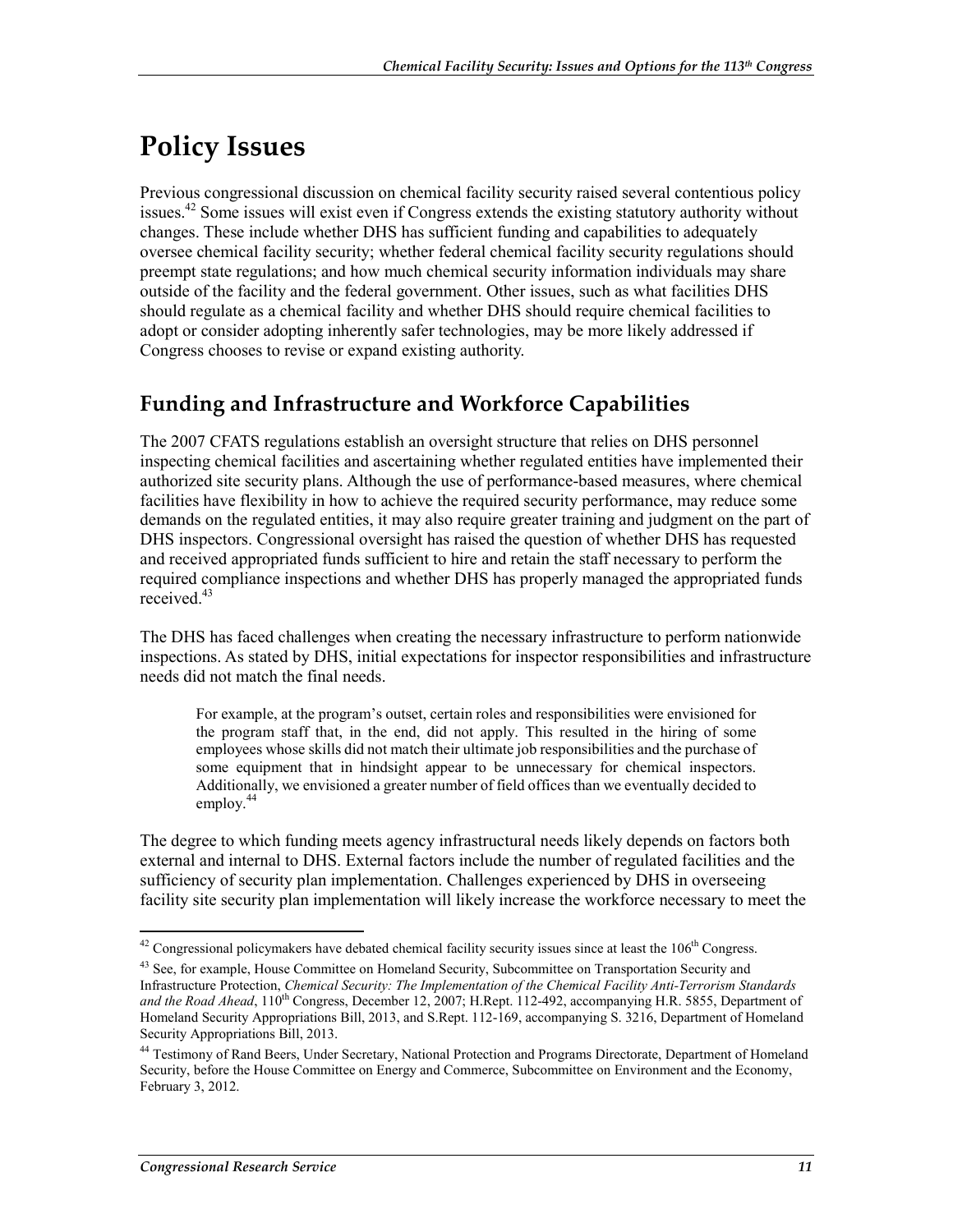planned inspection cycle. In contrast, reduction in the number of regulated facilities will likely decrease the number of needed inspectors. Internal factors include the ratio between headquarters staff and field inspectors; the assigned risk tiers of the regulated facilities; and the timetable for implementation of inspections. Once DHS has more fully engaged in inspection of regulated facilities, it may be able to more comprehensively determine its long-term resource needs and estimate both funding and staff requirements. A key factor for achieving program efficacy and efficiency may be the success in training inspectors to perform CFATS inspections, given the reported difficulties in developing inspector training combined with the requirements of a new regulatory program.

#### **Inspection Rate**

As of January 2013, 22 chemical facilities had completed the CFATS process, which starts with information submission by chemical facilities and finishes with approval of inspected security measures by DHS.<sup>45</sup> The DHS states that the first authorization inspection was conducted in 2010, and as of September 2012, DHS had conducted 19 authorization inspections.<sup>46</sup> The DHS projects that it will require almost seven years of inspections to inspect and approve all regulated facilities.<sup>47</sup> Some policymakers have expressed surprise at the pace of inspection and questioned whether DHS should continue at the current pace or accelerate the compliance process.<sup>48</sup> Several factors likely complicate and slow the inspection process. One factor appears to be the internal operations of the DHS implementing office and the skills and capabilities of the ISCD inspector cadre. Another factor appears to be that the information facilities submit in site security plans may not provide what DHS views as sufficient detail to evaluate compliance.<sup>49</sup> Rather than reject such site security plans, DHS attempts to gather the necessary information from the facilities, including through compliance assistance visits.

Compliance assistance visits may lead to higher quality site security plan submissions, even though the visits appear to be a significant drain on DHS resources. In principle, such visits may lower the future authorization inspection burden, as CFATS inspectors will be familiar with security measures at the chemical facility. Such familiarity may hasten the actual authorization inspection.

The DHS has also suggested that higher risk-tier facilities benefit more from these types of assistance visits due to the complexity of the facility, the potential presence of multiple chemicals of interest, and the more stringent risk-based performance standards that apply. Lower risk-tier facilities may not need such visits because these facilities may be less complex and inspectors may develop best practices through the compliance assistance visits of higher-tiered facilities.

<u>.</u>

<sup>&</sup>lt;sup>45</sup> Testimony of Rand Beers, Under Secretary, National Protection and Programs Directorate, Department of Homeland Security, before the House Committee on Energy and Commerce, Subcommittee on Environment and the Economy, September 11, 2012.

<sup>46</sup> Oral Testimony of David Wulf, Director, Infrastructure Security Compliance Division, National Protection and Programs Directorate, Department of Homeland Security, before the House Committee on Energy and Commerce, Subcommittee on Environment and the Economy, September 11, 2012.

<sup>47</sup> H.Rept. 112-492, accompanying H.R. 5855, Department of Homeland Security Appropriations Bill, 2013, p. 101.

<sup>48</sup> Monica Hatcher, "Why Chemical Plants Are Vulnerable to Terrorism," *Houston Chronicle*, April 5, 2010.

<sup>49</sup> For example, see Department of Homeland Security, *Chemical Facility Anti-Terrorism Standards Site Security Plans and Preliminary Inspections, NASTTPO Annual Meeting*, May 12, 2010; and W. Koch, Air Products, *Overview of DHS CFATS Pre Authorization Visit*, July 7, 2010.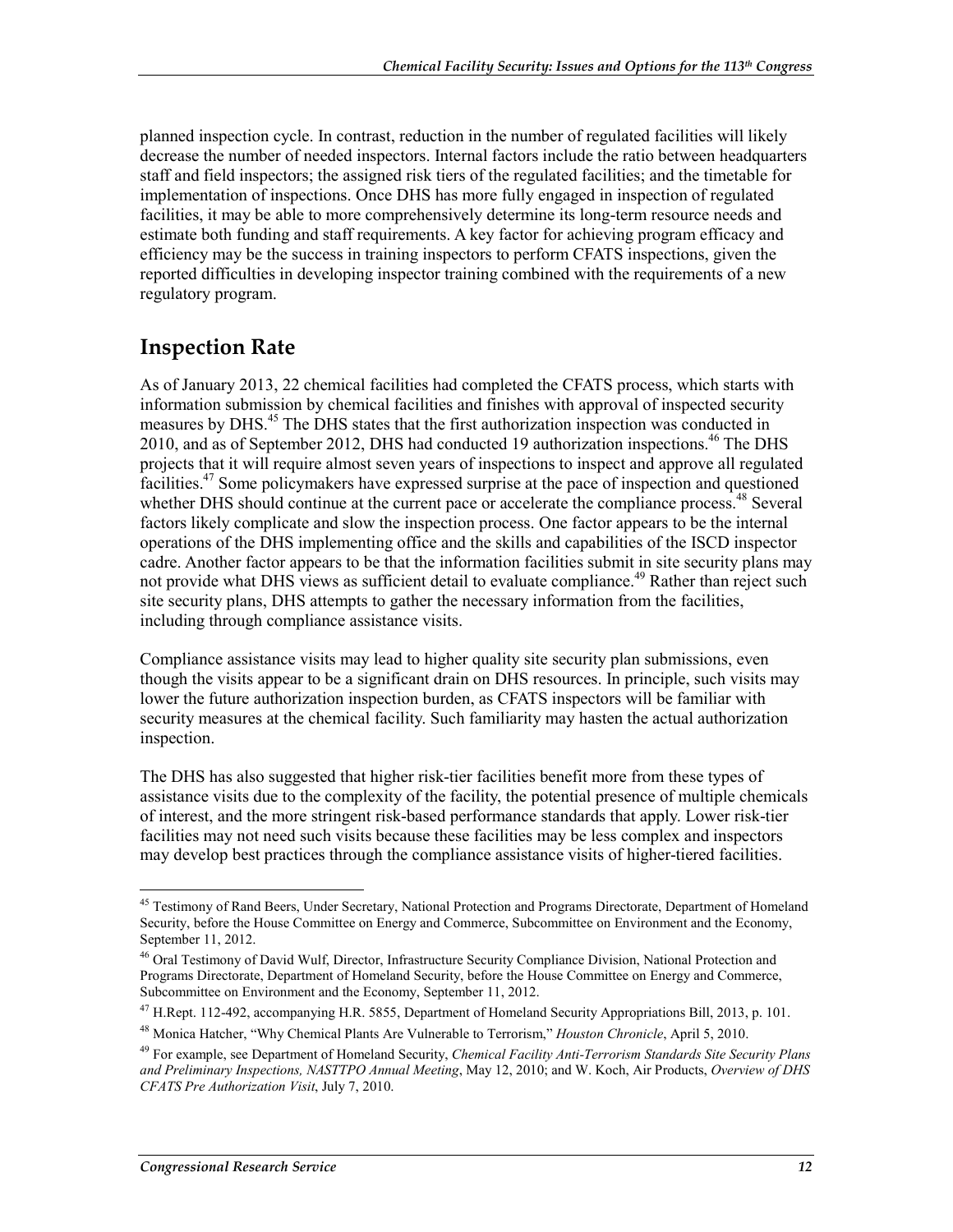However, the converse might be true instead. Smaller facilities with less security experience may benefit more from such visits.

Some policymakers have questioned whether the low inspection rate is due to constraints in the number of chemical facility security inspectors hired by DHS or the availability of appropriated funding. The CFATS regulations state that DHS will inspect the implementation of site security plans at all facilities and require that facilities resubmit their site security plan every two years for Tier 1 and Tier 2 facilities or three years for Tier 3 and Tier 4 facilities.<sup>50</sup> This requires DHS to perform approximately 1,700 inspections annually to inspect each facility's implementation of its site security plan. The DHS has asserted that each inspection would require two or more inspectors and approximately one week to perform.<sup>51</sup>

The DHS appears to have requested sufficient inspectors to manage the workload associated with a reinspection cycle of every two years for top tier facilities and every three years for lower tier facilities, but such a staffing level may be insufficient to address the large number of initial regulatory submissions or a more frequent reinspection cycle or the use of inspectors to perform compliance assistance visits.<sup>52</sup> This level of staffing would appear to require at least several years of inspections to reduce the backlog created from the initial site security plan submissions, even if DHS performed only authorization inspections. If DHS were to hire additional inspectors, it might reduce the backlog of site security plans but also run the risk of having additional unnecessary staff in future years. The DHS might hire temporary or short-term staff to augment the inspector cadre, but the need to train such employees for CFATS-specific inspections may pose challenges.

Finally, because DHS has focused on inspecting those facilities in the highest risk tier, it potentially faces the most complicated inspection environments. Inspections of lower risk tier facilities may pose fewer complications, take less time, and involve fewer inspectors. If so, DHS might quickly and substantially increase the number of facilities inspected by focusing efforts on lower tier facilities. Through this approach, DHS might gain insight and experience among the inspector cadre while reducing some national risk. $53$ 

## **Federal Preemption of State Activities**

The original statute did not expressly address the issue of federal preemption of state and local chemical facility security statute or regulation. When DHS issued regulations establishing the CFATS program, DHS asserted that the CFATS regulations would preempt state and local chemical facility security statute or regulation that "conflicts with, hinders, poses an obstacle to or

 $50$  Other DHS documents have provided different inspection timeframes. In 2011, DHS stated its expectation that, when at full operational capability, it would inspect Tier 1 facilities annually, Tier 2 facilities every two years, and a prioritized selection of 10% of Tier 3 and Tier 4 facilities each year (Department of Homeland Security, *Annual Performance Report Fiscal Years 2010 – 2012; Appendix A: Measure Descriptions and Data Collection Methodologies*, p. 8).

<sup>51</sup> Department of Homeland Security, *The Chemical Facility Anti-Terrorism Standards—Update for the Chemical Sector Security Summit*, June 29, 2009.

<sup>&</sup>lt;sup>52</sup> CRS calculation assuming two inspectors per inspection and one inspection per week.

 $<sup>53</sup>$  The DHS defines all facilities regulated under CFATS as high-risk chemical facilities. A lower or higher risk tier is</sup> relative to other high-risk chemical facilities.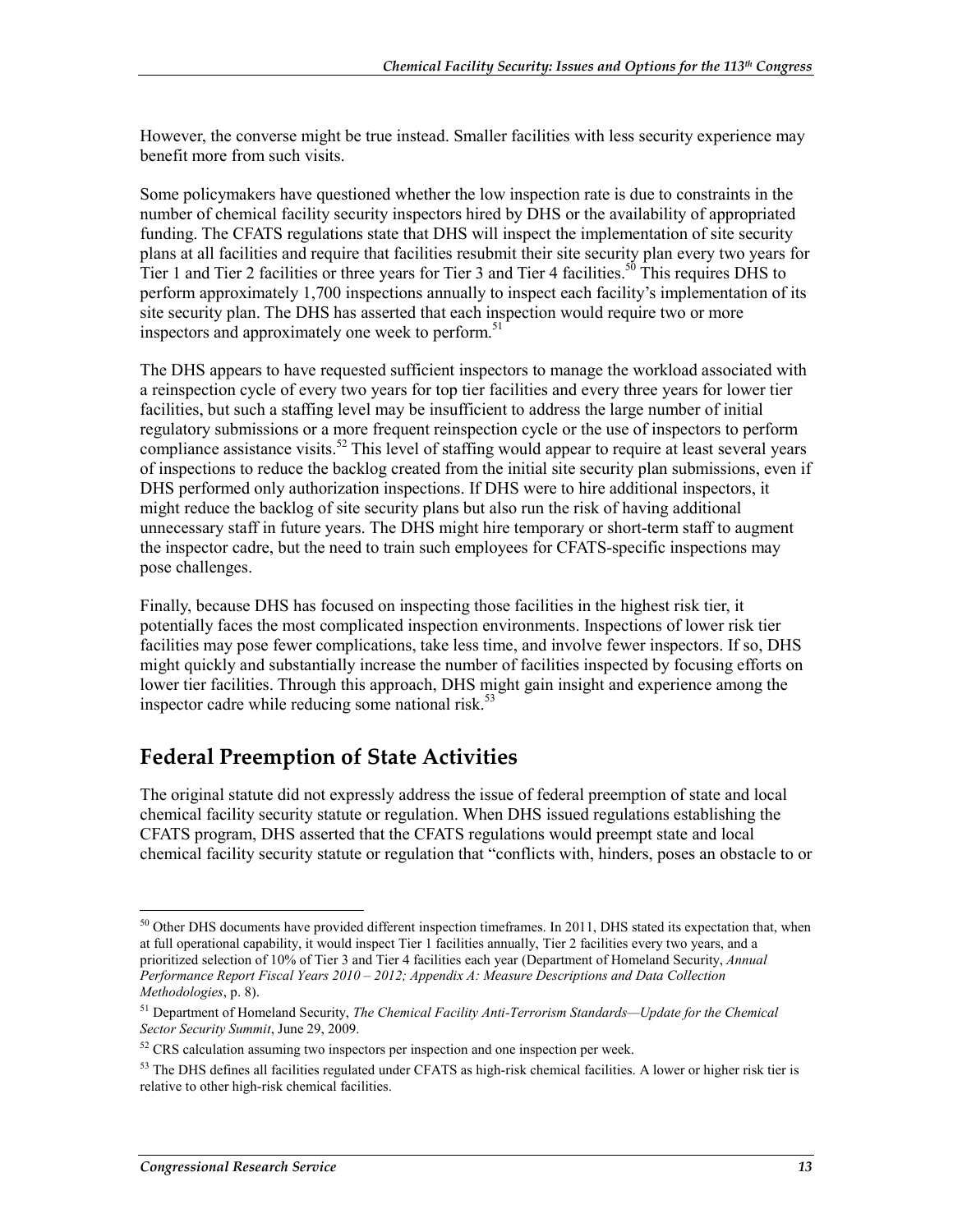frustrates the purposes of" the federal regulation.<sup>54</sup> After the regulation's release, Congress amended DHS's statutory authority to state that only in the case of an "actual conflict" would the federal regulation preempt state authority.<sup>55</sup> Few states have established independent chemical facility security regulatory programs, and conflict between the federal and state activities has not yet occurred.<sup>56</sup> The DHS did not identify any state programs that conflict with the CFATS regulations.<sup>57</sup> The DHS has also not altered its regulatory language in response to the statutory amendment.

Advocates for federal preemption call for a uniform security framework across the nation. They assert that a "patchwork" of regulations might develop if states independently develop additional chemical facility security regulations.<sup>58</sup> Variation in security requirements might lead to differing regulatory compliance costs, and companies might suffer competitive disadvantage based on their geographic location.

Supporters of a state's right to regulate chemical facility security claim that the federal regulation should be a minimum standard with which all regulated entities must comply. They assert that DHS should allow states to develop more stringent regulations than the federal regulations. They claim such regulations would increase security. Some supporters of state regulation suggest that more stringent, conflicting state regulations should preempt the federal regulations. Such a case might occur if a state regulation mandated the use of a particular security approach at chemical facilities, conflicting with the federal regulation that adopts a performance-based, rather than prescriptive, approach. The desire to retain industries that might relocate if faced with increased regulation arguably would temper state inclinations to require overly stringent or incompatible regulations.

Some policymakers may assert that chemical facility security should be left to the states rather than be implemented by the federal government. If Congress allows the statutory authority to expire and does not appropriate funds for the further implementation of CFATS, the federal authority would lapse, and state and local jurisdictions would be solely responsible for regulating chemical facility security.

#### **Transparency**

The CFATS process involves determining chemical facility vulnerabilities and developing security plans to address them. Information developed in this process is not openly disseminated. The CFATS program categorizes this information as Chemical-terrorism Vulnerability Information (CVI) and provides penalties for its disclosure. Some advocates have argued for greater transparency in the CFATS process, even if the program does not provide detailed information regarding potential vulnerabilities and specific security measures. They assert that

 $54$  6 CFR 27.405(a).

<sup>55</sup> Section 534, P.L. 110-161, Consolidated Appropriations Act, 2008.

<sup>56</sup> Several states, including New Jersey, Maryland, and New York, have implemented laws addressing security at chemical facilities.

<sup>57 72</sup> *Federal Register* 17688–17745 (April 9, 2007) at 17727.

<sup>&</sup>lt;sup>58</sup> See, for example, National Association of Chemical Distributors, "NACD Key Issue: Chemical Facility Security," *Key Issues 2009 Washington Fly-In 111th Congress*.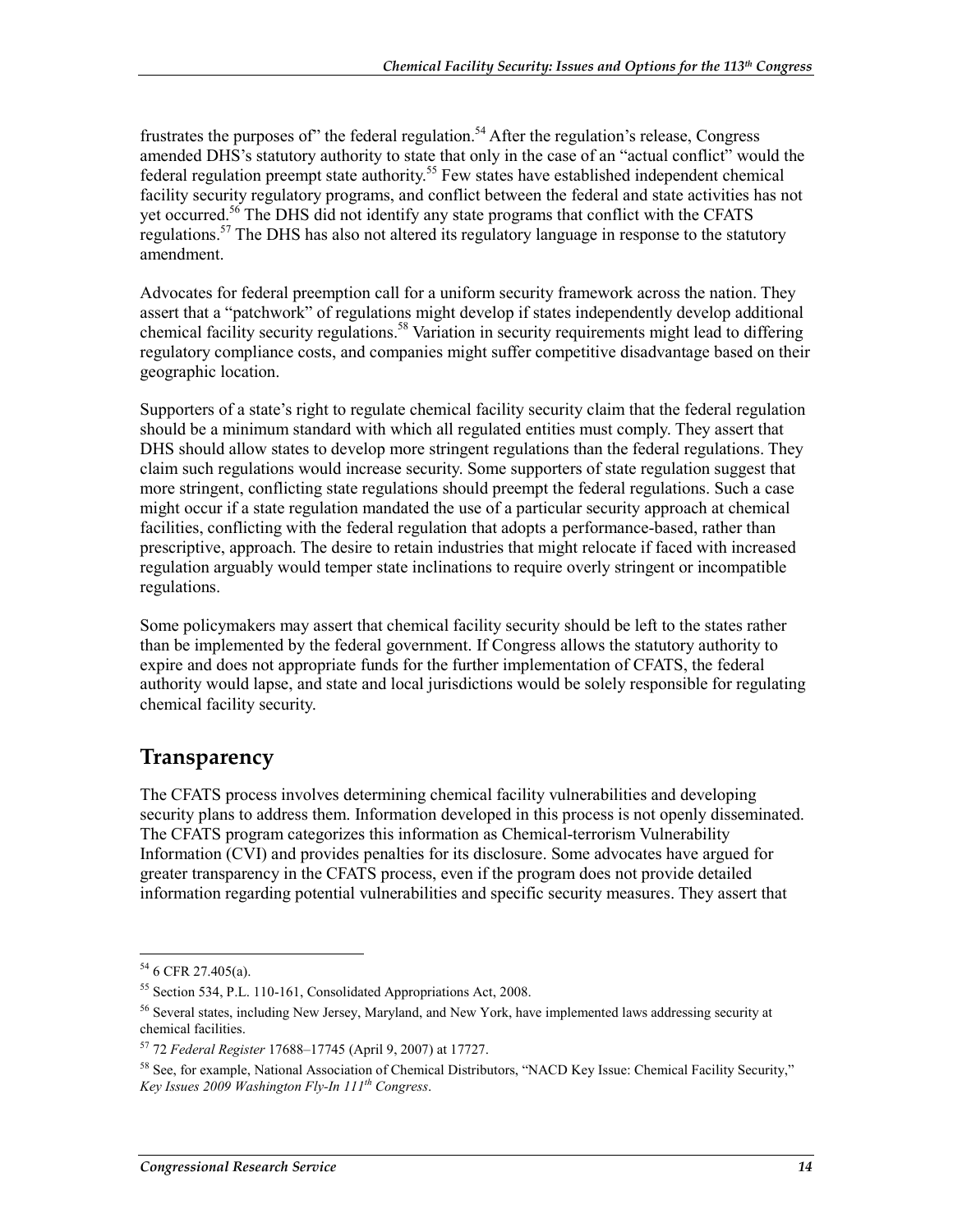those individuals living in surrounding communities require such information to effectively plan and make choices in an emergency.<sup>59</sup>

The current statute and regulation prohibit public disclosure of CVI. Only specific "covered persons" may access CVI. While acknowledging a legitimate homeland security need to limit dissemination of security information, some policymakers have questioned whether such limitations hinder other efforts. For example, first responders and community representatives have highlighted how such information protection regimes may impede emergency response and the ability of those in the surrounding community to react to emergency situations at the chemical facility.<sup>60</sup> Additionally, worker representatives have raised concerns that these limitations and the lack of mandated inclusion of worker representatives may impede worker input into security  $plane<sup>61</sup>$ 

The current information protection regimes for chemical facility security information, CVI under CFATS and Sensitive Security Information (SSI) under the Maritime Transportation Security Act (MTSA), do not contain penalties for incorrectly marking information as protected. Only disclosure of correctly marked information is penalized. Additionally, the chemical facility is responsible for identifying and appropriately marking protected information. These information markings only would be assessed in the case of dispute. As was asserted during congressional oversight, this disparity may lead to a tendency by regulated entities, in order to protect themselves against potential liability or scrutiny, to erroneously limit dissemination of information that should be made available to the public. $62$ 

Additionally, the existing statute contains no provisions explicitly protecting or allowing for concerned covered persons to divulge CVI or to challenge the categorization of information as protected in an attempt to inform authorities about security vulnerabilities or other weaknesses. Depending on the circumstances, those individuals might be penalized for their disclosure of protected information. The CFATS regulations, reflecting this inherent tension, provide for a point of contact to which such information might be revealed, but also state "Section 550 did not give DHS authority to provide whistleblower protection, and so DHS has not incorporated specific whistleblower protections into this regulation.<sup>563</sup>

## **Definition of Chemical Facility**

The DHS regulates both entities that possess and entities that manufacture chemicals of interest. Thus, the term chemical facility encompasses many types of facilities, including agricultural facilities, universities, and others. With DHS defining chemical facilities according to possession

<sup>&</sup>lt;u>.</u> <sup>59</sup> OMB Watch and Public Citizen, "Chemical Facility Anti-Terrorism Standards, Department of Homeland Security, DHS-2006-0073," *Letter*, February 7, 2007.

 $60$  Testimony of Joseph Crawford, Chief of Police, City Saint Albans, WV, before the House Committee on Energy and Commerce, Subcommittee on Oversight and Investigations, April 21, 2009; and testimony of Kent Carper, President, Kanawha County Commission, Kanawha County, WV, before the House Committee on Energy and Commerce, Subcommittee on Oversight and Investigations, April 21, 2009.

<sup>&</sup>lt;sup>61</sup> See, for example, testimony of Glenn Erwin, United Steelworkers International Union, before the Senate Committee on Homeland Security and Governmental Affairs, July 13, 2005.

<sup>&</sup>lt;sup>62</sup> "House Energy and Commerce Subcommittee on Oversight and Investigations Holds Hearing on the Bayer CropScience Facility Explosion," *CQ Congressional Transcripts*, April 21, 2009.

<sup>63 72</sup> *Federal Register* 17688–17745 (April 9, 2007) at 17718.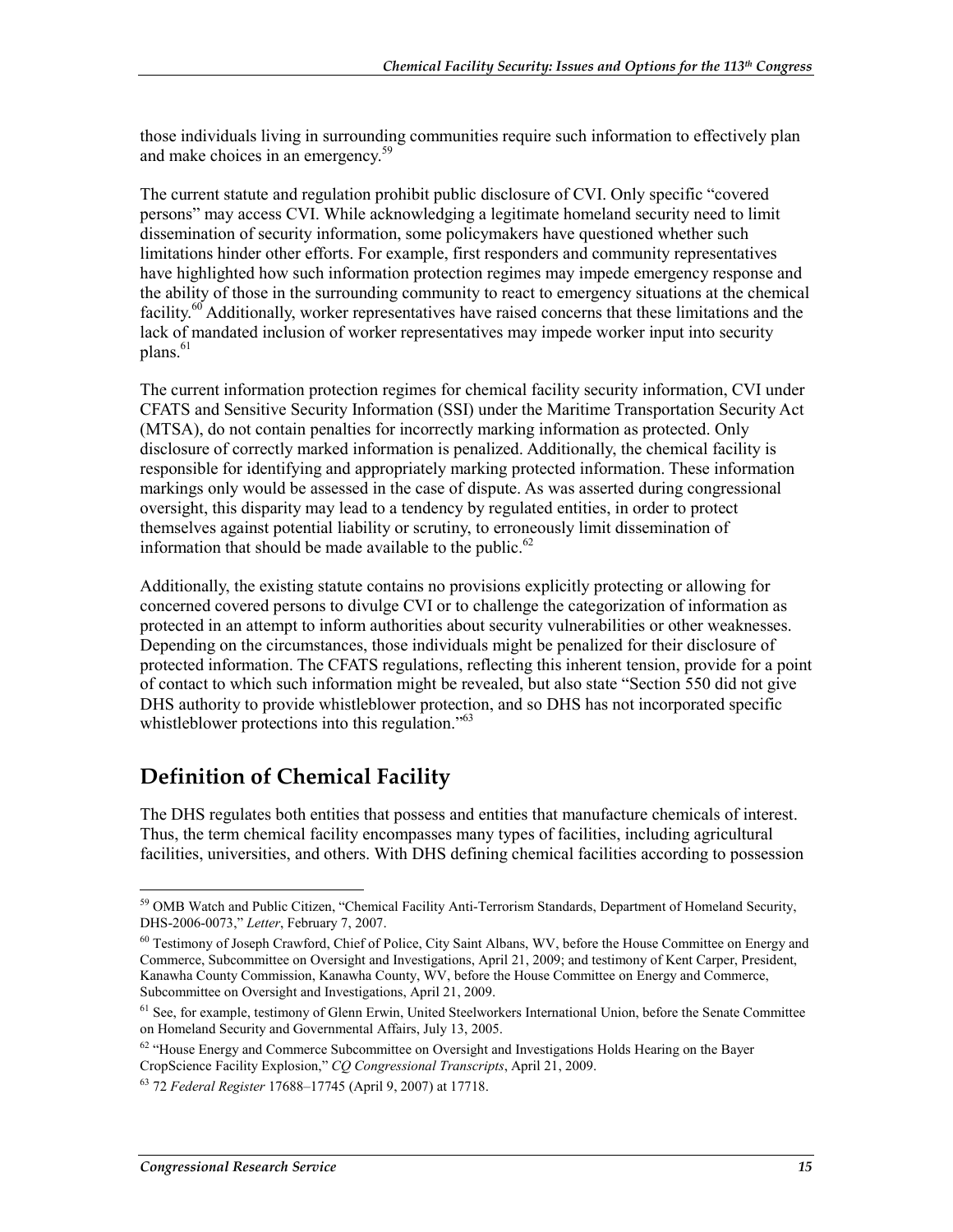of a chemical of interest, it regulates facilities not part of the chemical manufacturing and distributing chain. Stakeholders have expressed concern that the number of entities so regulated might be unwieldy and that the regulatory program might focus on many chemical facilities that pose little risk rather than on those facilities that pose more substantial risk. For example, during the rulemaking process, DHS received commentary and revised its regulatory threshold for possession of propane, stating:

DHS, however, set the [screening threshold quantities] for propane in this final rule at 60,000 pounds. Sixty thousand pounds is the estimated maximum amount of propane that nonindustrial propane customers, such as restaurants and farmers, typically use. The Department believes that non-industrial users, especially those in rural areas, do not have the potential to create a significant risk to human life or health as would industrial users. The Department has elected, at this time, to focus efforts on large commercial propane establishments but may, after providing the public with an opportunity for notice and comment, extend its [CFATS] screening efforts to smaller facilities in the future. This higher [screening threshold quantity] will focus DHS's security screening effort on industrial and major consumers, regional suppliers, bulk retail, and storage sites and away from non-industrial propane customers.<sup>64</sup>

Academic institutions have asserted that DHS should not apply CFATS regulations to them because of the dispersed nature of chemical holdings at colleges and universities. These institutions claim that regulatory compliance costs would not be commensurate with the risk reduction.<sup>65</sup> The DHS has identified that a college or university with a high-risk facility on campus might choose to implement security measures at the specific location rather than across the entire campus.<sup>66</sup> While the regulatory compliance costs likely decrease at lower risk tiers compared to higher risk tiers, all regulated entities bear compliance costs as continued annual expenses.

As mentioned above, the statutory authority underlying CFATS exempts several types of facilities, including water and wastewater treatment facilities. The federal government does not regulate water and wastewater treatment facilities for chemical security purposes. Instead, current chemical security efforts at water and wastewater treatment facilities are voluntary in nature.<sup>67</sup> Some advocacy groups have called for inclusion of currently exempt facilities, such as water and wastewater treatment facilities.<sup>68</sup> Some drinking water and wastewater treatment facilities possess amounts of chemicals of interest and would lead to regulation if located at a different type of facility.69 Advocates for their inclusion in security regulations cite the presence of such potentially

<sup>1</sup> 64 72 *Federal Register* 65396–65435 (November 20, 2007) at 65406.

<sup>65 72</sup> *Federal Register* 65396–65435 (November 20, 2007) at 65412.

<sup>66</sup> Department of Homeland Security, *Colleges and Universities and the Chemical Facility Anti-Terrorism Standards (CFATS)*, July 2010.

<sup>&</sup>lt;sup>67</sup> Congress required certain drinking water facilities to perform vulnerability assessments and develop emergency response plans through Section 401 of P.L. 107-188, the Public Health Security and Bioterrorism Preparedness and Response Act of 2002. For more information on drinking water security activities, see CRS Report RL31294, *Safeguarding the Nation's Drinking Water: EPA and Congressional Actions*, by Mary Tiemann.

<sup>68</sup> See, for example, Paul Orum and Reece Rushing, Center for American Progress, *Chemical Security 101: What You Don't Have Can't Leak, or Be Blown Up by Terrorists*, November 2008; and testimony of Philip J. Crowley, Senior Fellow and Director of Homeland Security, Center for American Progress, before the House Committee on Energy and Commerce, Subcommittee on Environment and Hazardous Materials, June 12, 2008.

<sup>69</sup> See U.S. Environmental Protection Agency, *Factoids: Drinking Water and Ground Water Statistics for 2008*, EPA 816-K-08-004, November 2008; and U.S. Environmental Protection Agency, *Clean Watersheds Needs Survey 2004: Report to Congress*, January 2008.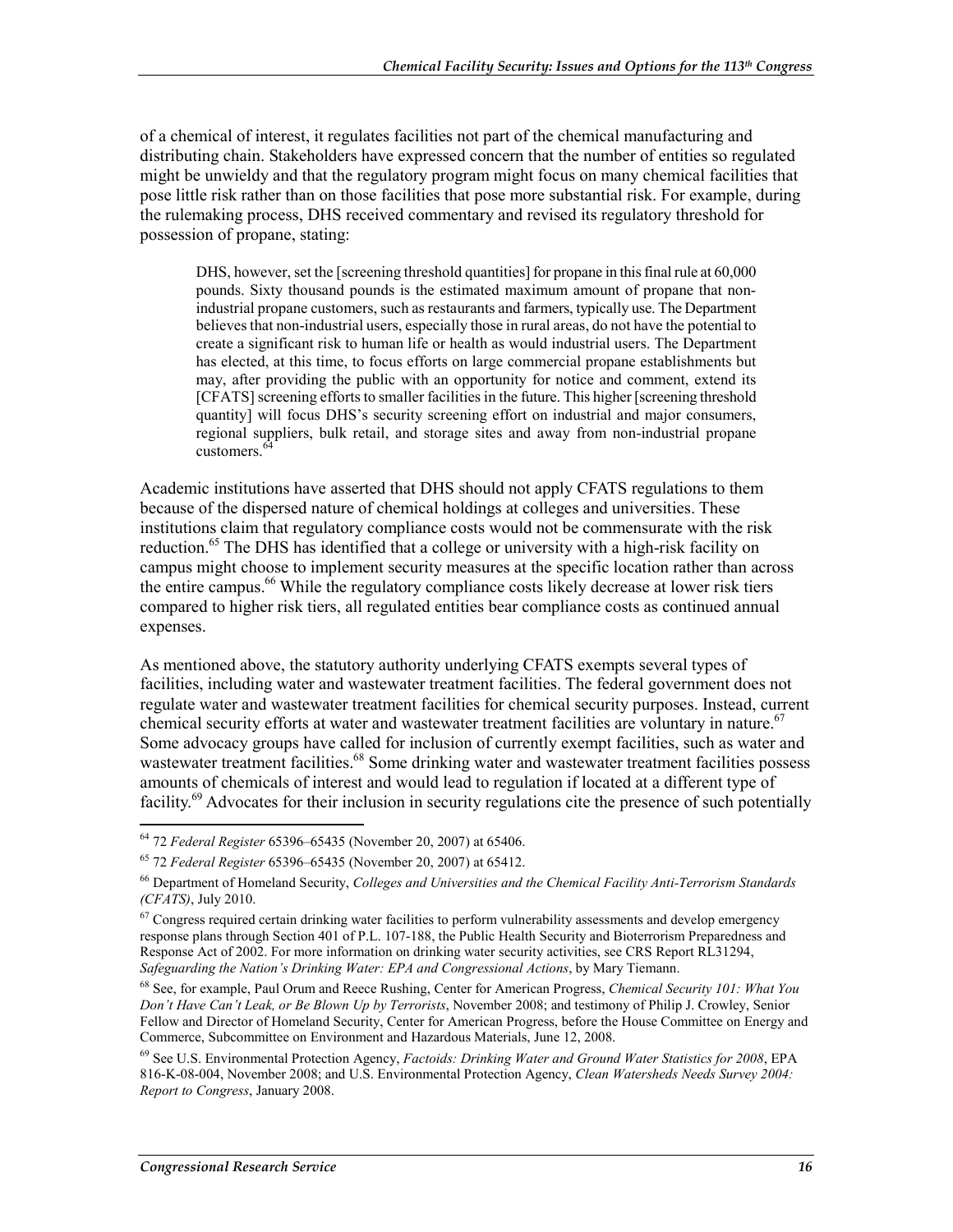hazardous chemicals and their relative proximity to population centers as reasons to mandate security measures for such facilities. In contrast, representatives of the water sector point to the critical role that water and wastewater treatment facilities have in daily life. They caution against including these facilities in the existing regulatory framework because of the potential for undue public impacts. They cite, for example, loss of basic fire protection and sanitation services if the federal government were to order a water or wastewater utility to cease operations for security reasons or failure to comply with regulation.<sup>70</sup>

If Congress were to remove the drinking water and wastewater treatment facility exemption, the number of regulated facilities might substantially increase, placing additional burdens on the CFATS program. The United States contains approximately 52,000 community water systems and 16,500 wastewater treatment facilities.71 These facilities vary substantially in size and service. The number of regulated facilities would depend on the criteria used to determine inclusion, such as chemical possession or number of individuals served. It is likely that only a subset of these facilities would meet a regulatory threshold.<sup>72</sup> In 2011, a DHS official testified that approximately 6,000 such facilities would likely meet the CFATS threshold.<sup>73</sup>

### **Inherently Safer Technologies**

Previous debate on chemical facility security has included whether to mandate the adoption or consideration of changes in chemical processes to reduce the potential consequences following a successful attack on a chemical facility. Suggestions for such changes have included reducing the amount of chemical stored onsite and changing the chemicals used. In previous congressional debate, these approaches have been referred to as inherently safer technologies or methods to reduce the consequences of a terrorist attack.

A fundamental challenge for inherently safer technologies is how to compare one technology with its potential replacement. It is challenging to unequivocally state that one technology is inherently safer than the other without adequate metrics. Risk factors may exist outside of the comparison framework.<sup>74</sup> Some experts have asserted that the metrics for comparing industrial processes are

<sup>70</sup> American Water Works Association, "Chemical Facility Security," *Fact Sheet*, 2009. For more information on security issues in the water infrastructure sector, see CRS Report RL32189, *Terrorism and Security Issues Facing the Water Infrastructure Sector*, by Claudia Copeland.

<sup>71</sup> See U.S. Environmental Protection Agency, *Factoids: Drinking Water and Ground Water Statistics for 2008*, EPA 816-K-08-004, November 2008; and U.S. Environmental Protection Agency, *Clean Watersheds Needs Survey 2004: Report to Congress*, January 2008. For comparison, more than 38,000 chemical facilities filed a Top-Screen under CFATS.

 $72$  For example, the number of individuals served by the drinking water facility might be used as a regulatory criterion. Section 401 of the Public Health Security and Bioterrorism Preparedness and Response Act of 2002 (P.L. 107-188) mandated drinking water facilities serving more than 3,300 individuals develop an emergency response plan and perform a vulnerability assessment. Approximately 8,400 community water systems met this requirement at that time. For more information on drinking water security activities, see CRS Report RL31294, *Safeguarding the Nation's Drinking Water: EPA and Congressional Actions*, by Mary Tiemann.

<sup>&</sup>lt;sup>73</sup> Oral testimony of Rand Beers, Under Secretary, National Protection and Programs Directorate, Department of Homeland Security, before the House Committee on Homeland Security, Subcommittee on Cybersecurity, Infrastructure Protection, and Security Technologies, February 11, 2011.

 $74$  For example, the replacement of hydrogen fluoride with sulfuric acid for refinery processing would replace a more toxic chemical with a less toxic one. In this case, experts estimate that equivalent processing capacity would require 25 times more sulfuric acid. Thus, more chemical storage facilities and transportation would be required, potentially posing different dangers than atmospheric release to the surrounding community. Determining which chemical process (continued...)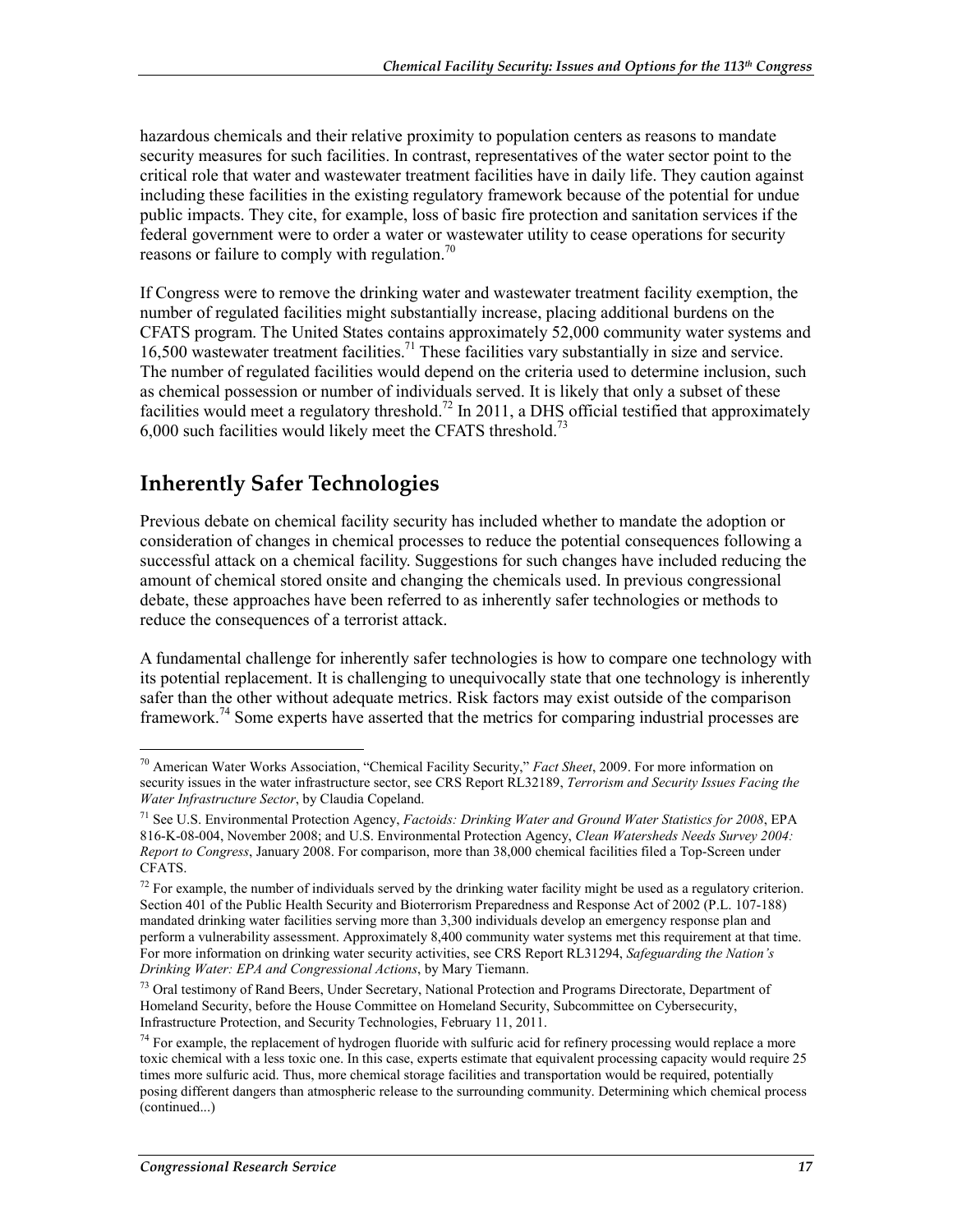not yet fully established and need additional research and study.<sup>75</sup> A committee of the National Research Council of the National Academies has recommended that DHS support research and development to foster cost-effective, inherently safer chemistries and chemical processes.<sup>76</sup> The National Academies has identified as a potential concern that inherently safer process analyses may become narrowly focused and its outcomes inappropriately weighted.<sup>77</sup> A facility might consider many additional factors beyond homeland security implications when weighing the applicability and benefit of switching from one process to another. These factors include cost, technical challenges regarding implementation in specific situations, supply chain impacts, quality and availability of end products, and indirect effects on workers.

Supporters of adopting these approaches as a way to improve chemical facility security argue that reducing or removing these chemicals from a facility will reduce the incentive to attack the facility. They suggest that reducing the consequences of a release also lowers the threat from terrorist attack and mitigates the risk to the surrounding populace. They point to facilities that have voluntarily changed amounts of chemicals on hand or chemical processes in use as examples that facilities can implement such an approach in a cost-effective, practical fashion.<sup>79</sup>

Opponents of mandating what proponents call inherently safer technologies question the validity of the approach as a security tool and the government's ability to effectively oversee its implementation. Industrial entities assert that process safety engineers within the regulated industry already employ such approaches and that these are safety, not security, methods. They assert that process safety experts and business executives should determine the applicability and financial practicality of changing existing processes at specific chemical facilities.<sup>80</sup> A 2011 industry survey stated that, of those respondents that assessed using alternative chemicals or processes,  $66.4\%$  determined such alternatives were not technically feasible.<sup>81</sup> Opponents of an inherently safer technology mandate also state concern that few existing alternative approaches

<sup>(...</sup>continued)

had less overall risk might require considering factors both internal and external to the chemical facility and the surrounding community. See testimony of M. Sam Mannan, Director, Mary Kay O'Connor Process Safety Center, Texas A&M University, before the House Committee on Homeland Security, December 12, 2007.

<sup>75</sup> Testimony of M. Sam Mannan, Director, Mary Kay O'Connor Process Safety Center, Texas A&M University, before the House Committee on Homeland Security, December 12, 2007.

<sup>&</sup>lt;sup>76</sup> Committee on Assessing Vulnerabilities Related to the Nation's Chemical Infrastructure, National Research Council, *Terrorism and the Chemical Infrastructure: Protecting People and Reducing Vulnerabilities*, 2006.

<sup>77</sup> Committee on Inherently Safer Chemical Processes, National Research Council, *The Use of Methyl Isocyanate (MIC) at Bayer CropScience*, 2012.

<sup>&</sup>lt;sup>78</sup> For further discussion on this issue, see Center for Chemical Process Safety, American Institute of Chemical Engineers, *Final Report: Definition for Inherently Safer Technology in Production, Transportation, Storage, and Use,*  July 2010.

<sup>79</sup> See, for example, Paul Orum and Reece Rushing, Center for American Progress, *Preventing Toxic Terrorism: How Some Chemical Facilities Are Removing Danger to American Communities*, April 2006; and Paul Orum and Reece Rushing, Center for American Progress, *Chemical Security 101: What You Don't Have Can't Leak, or Be Blown Up by Terrorists*, November 2008.

<sup>&</sup>lt;sup>80</sup> See. for example, testimony of Timothy J. Scott, Dow Chemical Company, before the House Committee on Homeland Security, Subcommittee on Cybersecurity, Infrastructure Protection, and Security Technologies, February 11, 2011; and testimony of Marty Durbin, Managing Director, Federal Affairs, American Chemistry Council, before the House Committee on Energy and Commerce, Subcommittee on Environment and Hazardous Materials, June 12, 2008.

<sup>81</sup> AcuTech Consulting Group, *A Survey of CFATS Progress in Securing the Chemical Sector*, September 6, 2011, p. 41.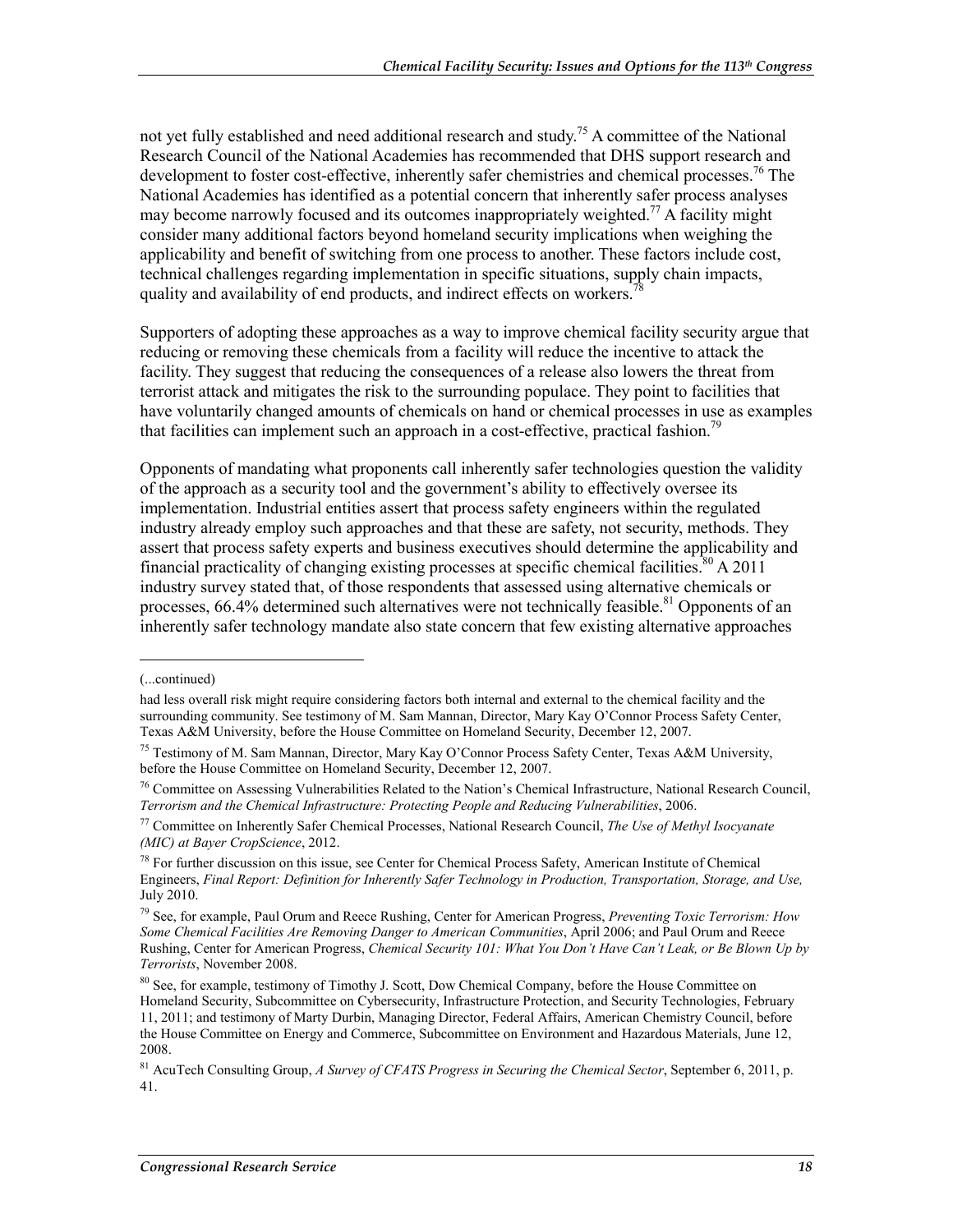are well understood with regard to their unanticipated side effects. They claim that researchers should continue to study these alternative approaches rather than immediately apply them, since unanticipated side effects could injure business and other interests.<sup>82</sup> A third opposing view questions whether the federal government contains the required technical expertise to adjudicate the practicality and benefit of alternative technological approaches.<sup>83</sup>

The DHS has engaged in research and development activities within its Science and Technology (S&T) Directorate to develop a better understanding of inherently safer technology, including efforts to define inherently safer technology. $84$  The NPPD has not adopted the results from these research and development efforts within its regulatory context. Congress has directed DHS to detail and report to Congress the Department's definition of inherently safer technology as it relates to chemical facilities under the purview of CFATS.<sup>85</sup>

Some industry representatives have asserted that an inherently safer technology mandate might have a potentially significant negative financial impact.<sup>86</sup> Regulated entities incur a cost when meeting existing CFATS requirements, and small businesses may be challenged to make additional necessary capital investments. In its interim final rule, DHS estimated that even without an inherently safer technology requirement CFATS "may have a significant economic impact on a substantial number of small entities."87 Because of the performance-based nature of the regulatory requirement, it is difficult to detail the exact impact on small businesses.<sup>88</sup> Adding an inherently safer technology requirement might increase the cost of CFATS compliance and might disproportionately affect small entities not already incorporating such activities in their business processes. Policymakers in previous Congresses highlighted the issue of small business impact, especially in the context of requiring additional measures that might hurt productivity.

 $82$  For example, EPA experts have pointed to the change by drinking water treatment facilities between two approved disinfectants—chlorine and chloramine—as correlated with an unexpected increase in levels of lead in drinking water due to increased corrosion. Government Accountability Office, *Lead in D.C. Drinking Water*, GAO-05-344, March 2005.

<sup>83</sup> See, for example, testimony of M. Sam Mannan, Director, Mary Kay O'Connor Process Safety Center, Texas A&M University, before the House Committee on Homeland Security, Subcommittee on Cybersecurity, Infrastructure Protection, and Security Technologies, February 11, 2011; testimony of Dennis C. Hendershot, Staff Consultant, Center for Chemical Process Safety, American Institute of Chemical Engineers, before the Senate Committee on Environment and Public Works, June 21, 2006, S.Hrg. 109-1044; and testimony of Matthew Barmasse, Synthetic Organic Chemical Manufacturers Association, before the Senate Committee on Homeland Security and Governmental Affairs, July 13, 2005.

<sup>&</sup>lt;sup>84</sup> The Chemical Security Analysis Center of the DHS S&T Directorate contracted with the Center for Chemical Process Safety of the American Institute of Chemical Engineers to develop a technically based definition for inherently safer technology. See Center for Chemical Process Safety, American Institute of Chemical Engineers, *Final Report: Definition for Inherently Safer Technology in Production, Transportation, Storage, and Use*, July 2010.

<sup>85</sup> H.Rept. 112-331, p. 986.

<sup>86</sup> Testimony of Stephen Poorman, International EHS Manager, FUJIFILM Imaging Colorants Ltd., on behalf of the Society of Chemical Manufacturers and Affiliates before the Senate Committee on Homeland Security and Governmental Affairs, March 3, 2010.

<sup>87 72</sup> *Federal Register* 17688–17745 (April 9, 2007) at 17772.

<sup>88</sup> Department of Homeland Security, *Chemical Facility Anti-Terrorism Standards Interim Final Rule Regulatory Assessment,* DHS-2006-0073, April 1, 2007.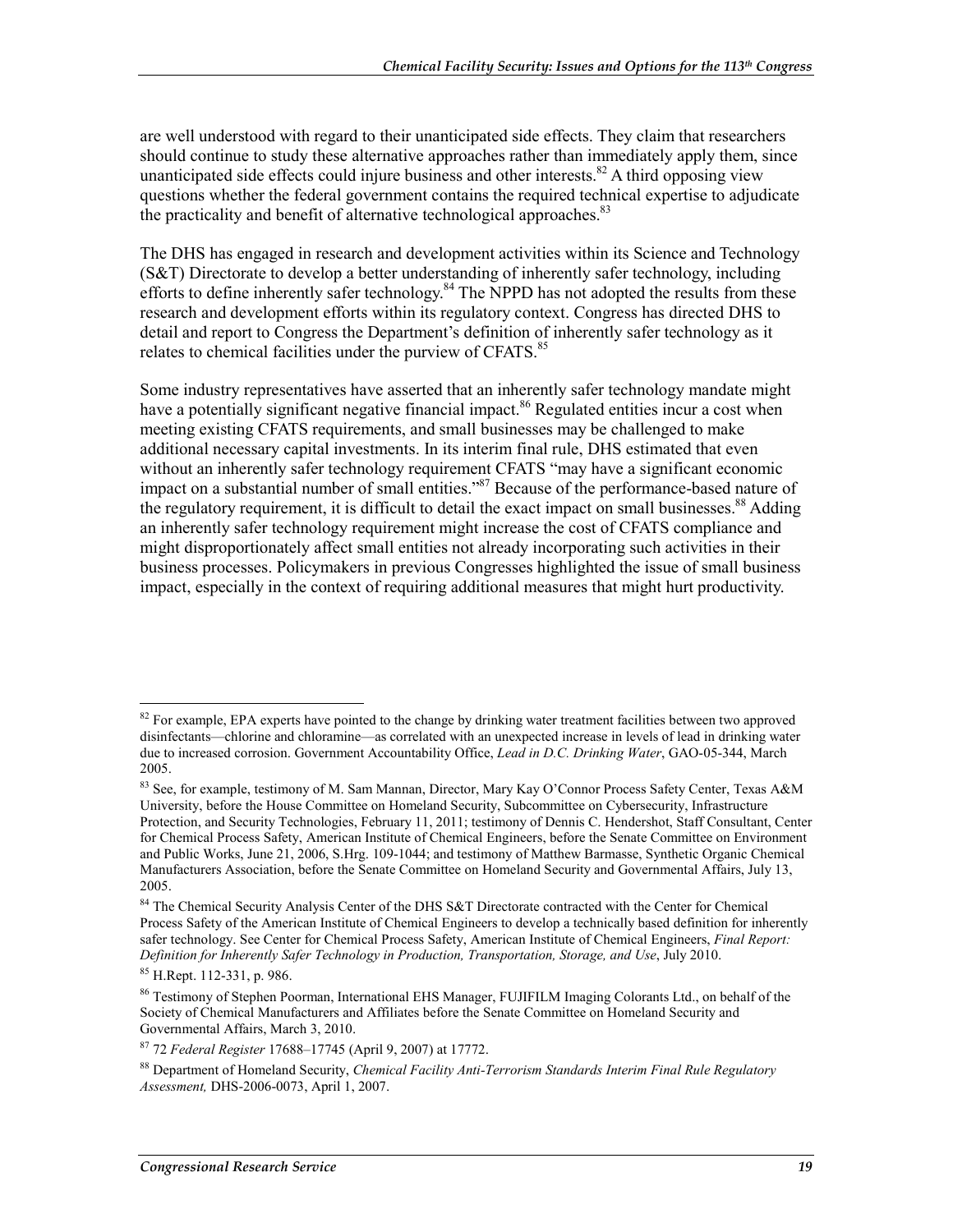#### **Personnel Surety**

A recurring issue in chemical facility security is assuring that individuals with known terrorist affiliations do not gain access to high-risk facilities. The CFATS program addresses this concern in regulation by establishing a personnel surety risk-based performance standard. This performance standard requires facilities to conduct background checks on employees and unescorted visitors and provide information to DHS for use in screening employees against the Terrorist Screening Database (TSDB).<sup>89</sup>

The DHS has not established a process by which CFATS-regulated facilities can meet this standard fully. The DHS issued a series of information collection requests from 2009 to 2011 that described how DHS would gather and use information on employees at CFATS-regulated facilities and requested public comment.<sup>90</sup> Stakeholders and policymakers raised concerns that the DHS approach seemed duplicative of existing requirements underpinning the Transportation Worker Identification Credential (TWIC). In addition, DHS did not plan to accept existing TWIC cards as meeting this screening requirement.

In July 2012, DHS withdrew its information collection request from Office of Management and Budget (OMB) review. The DHS asserts that its position on how to comply with the personnel surety standard has "evolved" in response to industry-provided information.<sup>91</sup> The DHS is developing a new information collection request for submission to  $OMB<sup>92</sup>$ . The DHS has indicated that this new information collection request will clarify that DHS will implement the personnel surety program in phases; that DHS will accept third-party submission of information on behalf of regulated entities; that facilities will not need to submit information each time an affected individual seeks access; and that entities with multiple regulated facilities may submit information on a company-wide, rather than facility, basis. Additionally, the DHS is considering mechanisms to use electronic verification and validation of TWIC cards rather than requiring submission of information to  $DHS<sup>93</sup>$ 

# **Policy Options**

<u>.</u>

The statutory authority for CFATS expires on March 27, 2013. The Obama Administration has requested extension of this authority until October 4, 2013.<sup>94</sup> The 113<sup>th</sup> Congress may address chemical facility security through several options. Congress may continue its oversight of DHS's

<sup>&</sup>lt;sup>89</sup> The Terrorist Screening Database (TSDB) is a centralized federal database of information about known or suspected terrorists. For more information, see http://www.fbi.gov/about-us/nsb/tsc/tsc\_faqs.

<sup>90</sup> See 74 *Federal Register* 27555-27557 (June 10, 2009); 75 *Federal Register* 18850-18857 (April 13, 2010); and 76 *Federal Register* 34720-24732 (June 14, 2011).

<sup>&</sup>lt;sup>91</sup> Office of Infrastructure Protection, National Protection and Programs Directorate, Department of Homeland Security, *CFATS Personnel Surety Program Update-Chemical Sector Security Summit*, August 1, 2012.

 $92$  Testimony of Rand Beers, Under Secretary, National Protection and Programs Directorate, Department of Homeland Security, before the House Committee on Energy and Commerce, Subcommittee on Environment and the Economy, September 11, 2012.

<sup>&</sup>lt;sup>93</sup> Office of Infrastructure Protection, National Protection and Programs Directorate, Department of Homeland Security, *CFATS Personnel Surety Program Update-Chemical Sector Security Summit*, August 1, 2012.

<sup>94</sup> Office of Management and Budget, The White House, *Budget of the United States Government, Fiscal Year 2013, Appendix*, p. 597.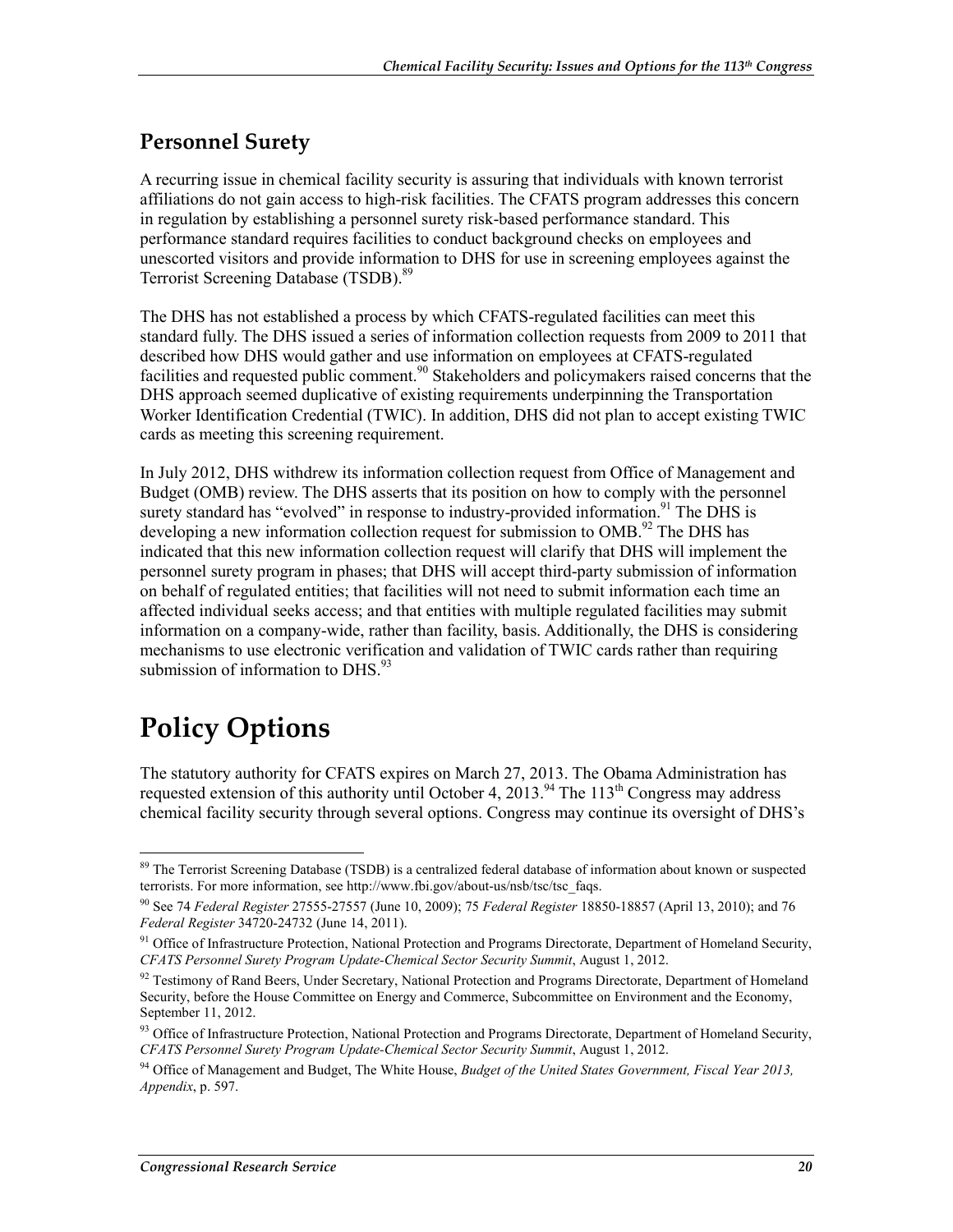efforts to implement this program. Congress might also take legislative action to extend further the existing statutory authority by revising or repealing its sunset provision; codifying the existing regulations; amending the existing statutory authority; addressing existing programmatic activities; or restricting or expanding the scope of chemical facility security regulation.

If Congress does not act and allows the statutory authority to expire, regulated entities may question the application and enforcement of the CFATS regulations. In the case where Congress allows the statutory authority to expire, but Congress appropriates funds for enforcing the CFATS program, DHS will likely be able to enforce the CFATS regulations. The Government Accountability Office (GAO) has found that in the case where a program's statutory authority expires, but Congress explicitly appropriates funding for it, the program may continue to operate without interruption.<sup>95</sup> If Congress allows the statutory authority to expire and also does not appropriate funding for implementing the CFATS program, the CFATS regulations will likely also lapse. In this case, the states would likely become the primary source of any chemical facility security regulation.

## **Continue Congressional Oversight**

Under one possible policy option, interested Members of Congress or congressional committees might continue their oversight of the CFATS program. Historically, much of the congressional debate has considered legislative options to reauthorize the existing statute or authorize the CFATS program through a different statutory vehicle. Congressional committees have accepted the assurances of DHS officials regarding CFATS activities even as DHS failed to meet its selfestablished deadlines. With the program's critical self-assessment, congressional oversight may have increased focus due to concerns about program performance, use of appropriations, and internal oversight. Congressional oversight of the program's implementation, enforcement, and efficacy may play a key role in determining the sufficiency of the existing authority and regulations.

The 112<sup>th</sup> Congress held oversight hearings on DHS's implementation of the CFATS program through both appropriating and authorizing committees. Following the results of the ISCD review memorandum, congressional oversight has additionally focused on DHS's progress in addressing identified management challenges. GAO reviewed the CFATS program management and plans on addressing mission-related issues.<sup>96</sup>

## **Maintain the Existing Regulatory Framework**

The existing statutory authority places much of the CFATS regulatory framework at the discretion of the Secretary of Homeland Security. The DHS is still in the process of implementing these regulations and has not yet determined their effectiveness. Congress might choose to maintain the existing regulations by extending the statutory authority's sunset date or codifying the existing regulations. Also, as noted above, allowing the statutory authority to expire could maintain, in

<sup>1</sup> 95 Office of the General Counsel, General Accounting Office, *Principles of Federal Appropriations Law, Third Edition*, GAO-04-261SP, January, 2004, pp. 2-70–2-71.

<sup>96</sup> Government Accountability Office, *Critical Infrastructure Protection: DHS Is Taking Action to Better Manage Its Chemical Security Program, but It Is Too Early to Assess Results,* GAO-12-515T, July 26, 2012.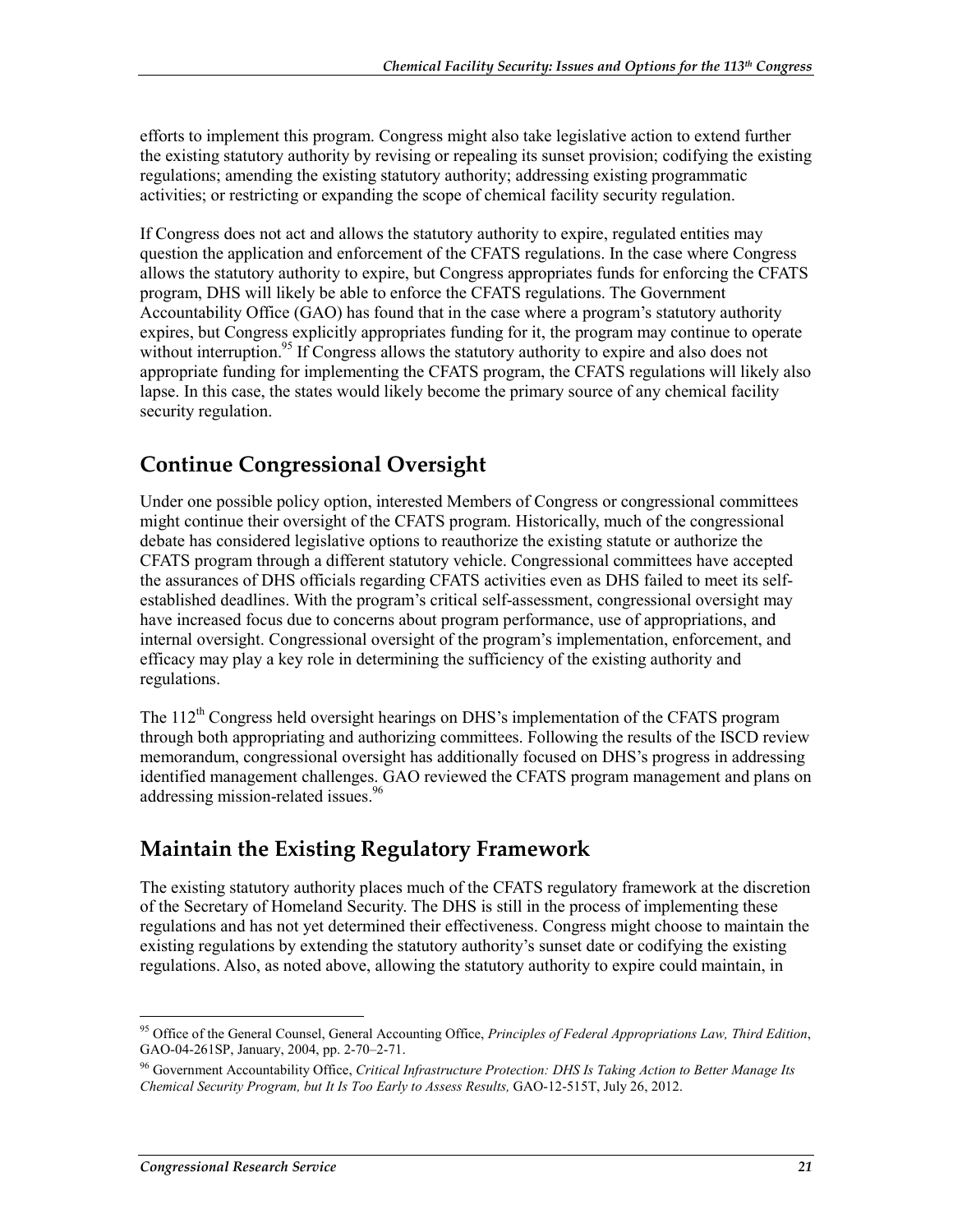effect, the existing regulatory framework if Congress continues to fund implementation, although this might lead to legal challenge.

#### **Extend the Sunset Date**

Congressional policymakers might choose to extend the current statutory authority for a fixed or indefinite time. Congress has enacted a series of limited extensions of the statutory authority since its inception. The Obama Administration requested for FY2012 an extension of the statutory authority to October 4, 2013.<sup>97</sup> The Continuing Appropriations Resolution, 2013 (P.L. 112-175) extends the statutory authority through March 27, 2013. Extending the existing statutory authority may provide regulated entities continuity, protect them from losing those resources already expended in regulatory compliance, and avoid providing a competitive advantage to those regulated entities that remained out of regulatory compliance. An extension may allow assessment of the efficacy of the existing regulations and inclusion of this information in any future attempts to revise or extend DHS's statutory authority. Moreover, since DHS is in the process of implementing current regulations, some policymakers argue for a simple extension without changing statutory requirements.

In addition to requesting a temporary extension of the statutory authority, the Obama Administration also supports enacting a permanent statutory authority.<sup>98</sup> Congress might make the existing program permanent by removing the statutory authority's sunset date. Some chemical manufacturers support converting the existing program into a permanent program.<sup>99</sup> The removal of the sunset date would make the statutory authority permanent, maintain the current discretion granted to the Secretary of Homeland Security to develop regulations, and might allow long-term assessment of the efficacy of the existing regulations. Making the existing statute permanent would provide consistency in authority and remove the statutory pressure to reauthorize the program. In contrast, the presence of a sunset date for the statutory authority arguably increases the likelihood of congressional attention to chemical facility security as a legislative topic. Some advocates who wish for more regular congressional review of the statutory authority might oppose removing its sunset date.

#### **Codify the Existing Regulations**

Congressional policymakers might choose to affirm the existing regulations by codifying them or their principles in statute. Such codification could reduce the discretion of the Secretary of Homeland Security to alter the CFATS regulations in the future. The existing statutory authority grants broad discretion to the Secretary to develop many elements of the CFATS regulations. Future Secretaries may choose to alter its structure or approach and still comply with the existing statute. Policymakers might identify specific components of the existing regulation that they wish any future regulation to retain and codify those portions. Specifying these components might limit the ability of the Secretary to react to changing circumstance, gained experience, and new

<sup>1</sup> 97 Office of Management and Budget, The White House, *Budget of the United States Government, Fiscal Year 2012, Appendix*, p. 553.

<sup>98</sup> Oral testimony of Rand Beers, Under Secretary, National Protection and Programs Directorate, Department of Homeland Security, before the House Committee on Homeland Security, Subcommittee on Cybersecurity, Infrastructure Protection, and Security Technologies, February 11, 2011.

<sup>99</sup> Randy Dearth and Cal Dooley, "Commentary: Taking Chemical Plant Security in Pittsburgh Seriously," *Pittsburgh Post-Gazette*, May 27, 2009.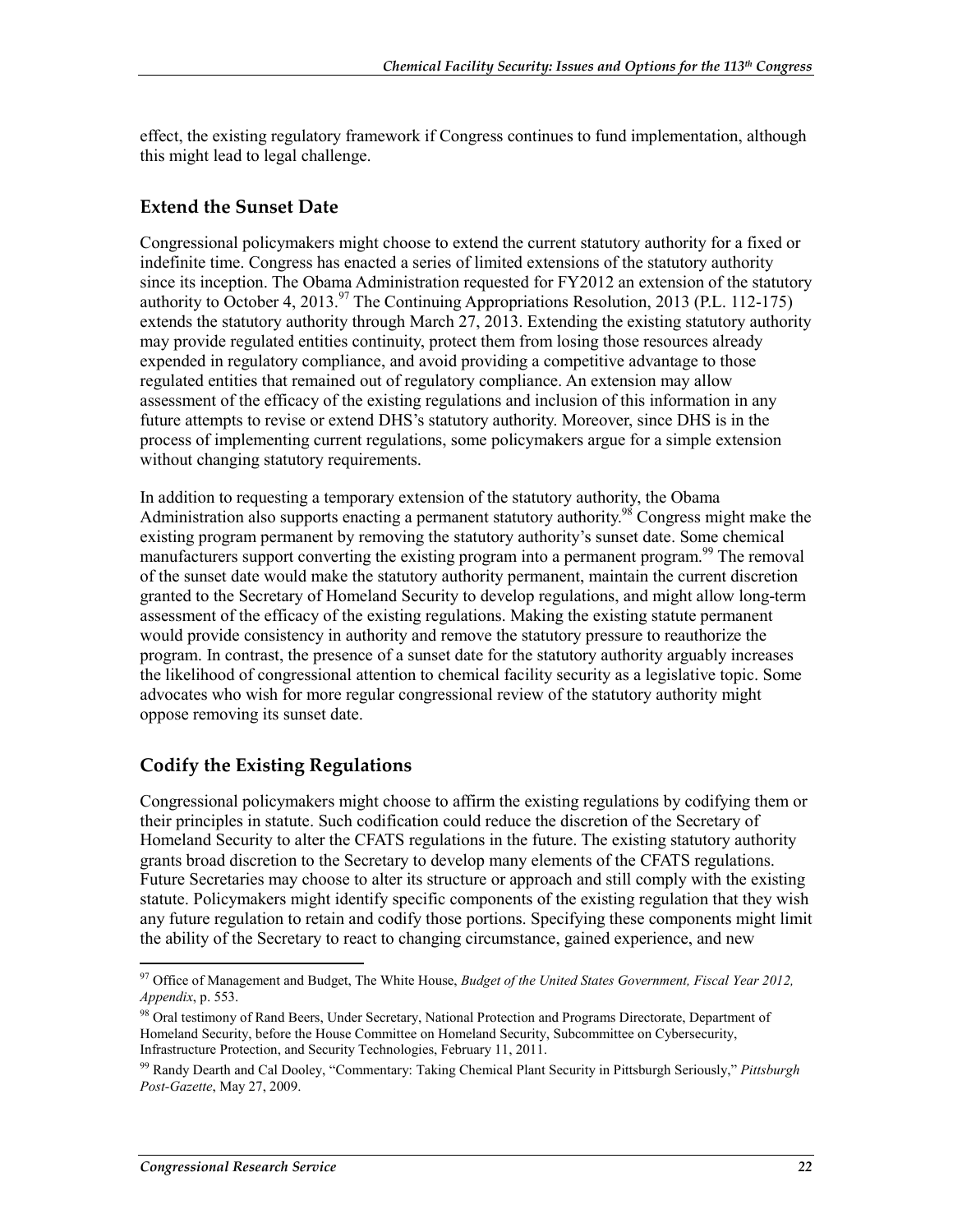knowledge. On the other hand, the codified portions might enhance the regulated community's ability to plan for future expenses and requirements.

### **Alter the Existing Statutory Authority**

Congressional policymakers might choose to alter the existing statutory authority to modify the existing regulations, address stakeholder concerns, or broadly change the regulatory program.

#### **Accelerate or Decelerate Compliance Activities**

The DHS bases its schedule for facility CFATS compliance on the chemical facility's assigned risk tier. Those chemical facilities assigned to higher risk tiers have a more accelerated compliance and resubmission schedule than those assigned to lower risk tiers. Congressional policymakers might attempt to accelerate the compliance schedule by increasing funding available to DHS for CFATS, thereby increasing the ability of DHS to provide feedback to regulated entities, review submissions, and inspect facilities filing site security plans. Additional funding might reduce or mitigate inefficiencies or delays related to DHS processing of submissions.

Alternatively, policymakers might provide DHS with the authority to use third parties as CFATS inspectors. The DHS could then augment the number of CFATS inspectors to meet increased demand or delegate inspection authority to state and local governments. Third-party inspectors might allow DHS to draw on expertise outside of the federal government in assessing the efficacy of the implemented site security activities. The DHS may need to define the roles and responsibilities of these inspectors and how DHS will assess and accredit their qualifications. The DHS has stated its intent to issue a rulemaking regarding the use of third-party inspectors but has not yet done so.<sup>100</sup> The use of third-party inspectors might lead to concerns about equal treatment of chemical facilities by different third-party inspectors, and questions about whether homeland security inspections of this type are an inherently governmental responsibility that only federal employees should perform.

Finally, Congress might determine that DHS has sufficient resources to accelerate compliance activities but is restrained by some other procedural factor. Congressional policymakers might direct DHS to streamline its review process, reduce the timeframe for response and interaction with regulated entities, or otherwise enact process improvements.

Congressional policymakers might choose to slow the implementation schedule of the chemical facility security regulations. Concern about the impact of the regulation on small businesses or other entities might lead to a decelerated compliance schedule. The DHS has already implemented select regulatory extensions for certain agricultural operations.<sup>101</sup> Congressional policymakers might direct DHS to provide longer submission, implementation, and resubmission timelines for those regulated entities that might suffer disproportionate economic burdens from compliance.

<sup>1</sup> 100 72 *Federal Register* 17688–17745 (April 9, 2007) at 17712.

<sup>101 73</sup> *Federal Register* 1640 (January 9, 2008).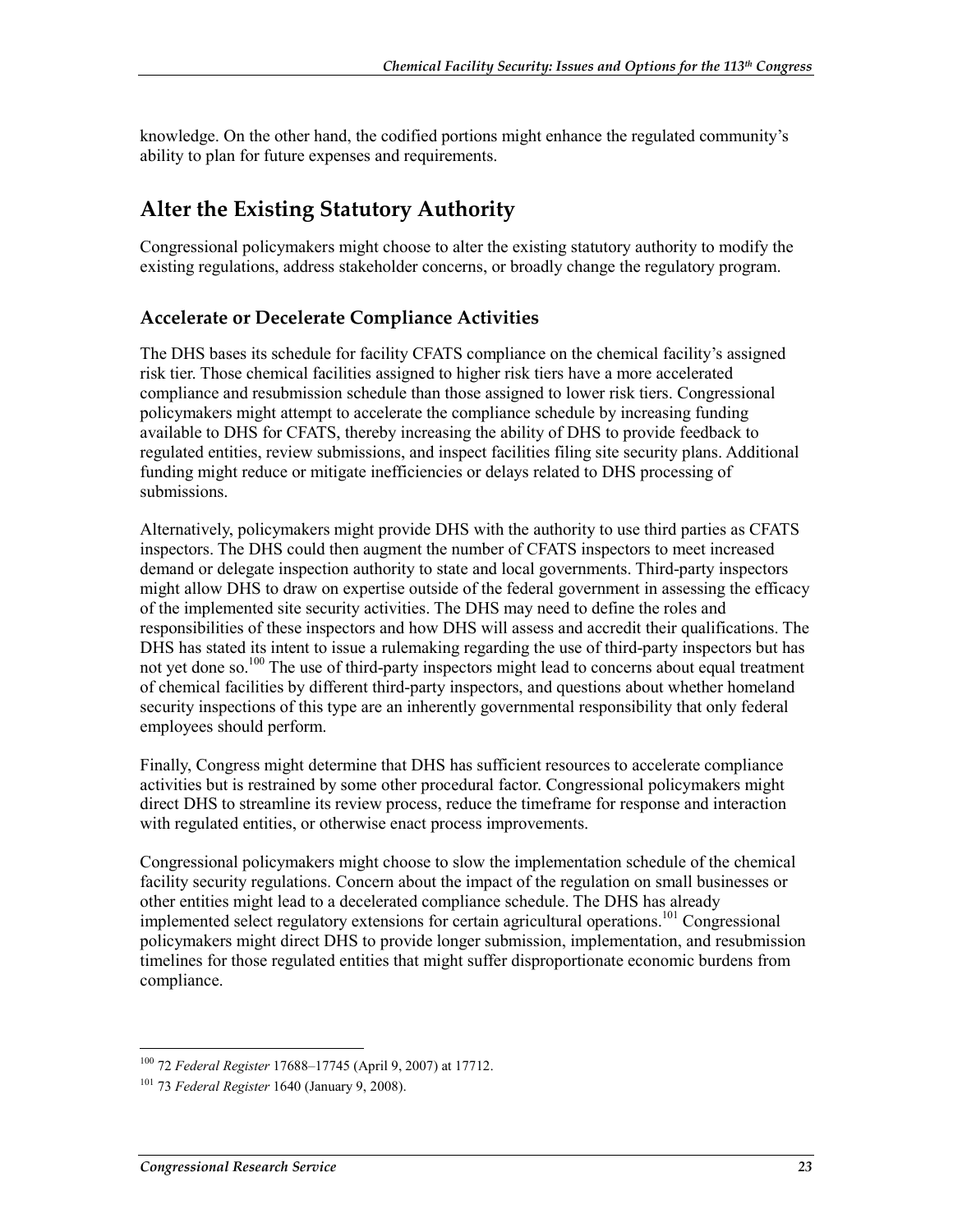#### **Incorporate Excluded Facilities**

Policymakers might remove some or all of the statutory exclusions from the CFATS program. The Administration has supported revising the existing exclusions to provide a more comprehensive chemical facility security approach. The DHS supports modifying the existing exemption for (1) facilities regulated under the Maritime Transportation Security Act (MTSA) to increase security at these facilities to the CFATS standard and (2) facilities regulated by the Nuclear Regulatory Commission to clarify the scope of the exemption. $102$ 

In addition, DHS and the Environmental Protection Agency (EPA) have called for additional authorities to regulate water and wastewater treatment facilities:

The Department of Homeland Security and the Environmental Protection Agency believe that there is an important gap in the framework for regulating the security of chemicals at water and wastewater treatment facilities in the United States. The authority for regulating the chemical industry purposefully excludes from its coverage water and wastewater treatment facilities. We need to work with the Congress to close this gap in the chemical security authorities in order to secure chemicals of interest at these facilities and protect the communities they serve. Water and wastewater treatment facilities that are determined to be high-risk due to the presence of chemicals of interest should be regulated for security in a manner that is consistent with the CFATS risk and performance-based framework while also recognizing the unique public health and environmental requirements and responsibilities of such facilities.<sup>103</sup>

The EPA has testified that the Obama Administration believes that EPA should be the lead agency for chemical security for both drinking water and wastewater systems, with DHS supporting EPA's efforts. The EPA also supports providing states with an important role in regulating chemical security at water systems, including determinations, auditing, and inspecting.<sup>104</sup>

If Congress provides the executive branch with statutory authority to regulate water and wastewater treatment facilities for chemical security purposes, it may weigh several policy decisions. Among these choices are which facilities should be regulated; how stringent such security measures should be; what federal agency should oversee them; and whether compliance with these security measures is practicable given the public nature of many water and wastewater treatment facilities.

One option for congressional policymakers might be to include water and wastewater treatment facilities under the existing CFATS regulations, effectively removing the exemption currently in statute. This would place water and wastewater treatment facilities on par with other possessors

<sup>&</sup>lt;sup>102</sup> Testimony of Rand Beers, Under Secretary, National Protection and Programs Directorate, Department of Homeland Security, before the Senate Committee on Homeland Security and Governmental Affairs, March 3, 2010. The DHS and the Nuclear Regulatory Commission have developed a memorandum of agreement regarding security at chemical facilities regulated by the Nuclear Regulatory Commission (*Memorandum of Understanding between the U.S. Department of Homeland Security and the U.S. Nuclear Regulatory Commission*, March 31, 2011).

<sup>&</sup>lt;sup>103</sup> Testimony of Benjamin H. Grumbles, Assistant Administrator for Water, U.S. Environmental Protection Agency before the House Committee on Energy and Commerce, Subcommittee on Environment and Hazardous Materials, June 12, 2008. See also testimony of Rand Beers, Under Secretary, National Protection and Programs Directorate, Department of Homeland Security, before the Senate Committee on Homeland Security and Governmental Affairs, March 3, 2010.

<sup>&</sup>lt;sup>104</sup> Testimony of Peter S. Silva, Assistant Administrator for Water, Environmental Protection Agency, before the Senate Committee on Homeland Security and Governmental Affairs, March 3, 2010.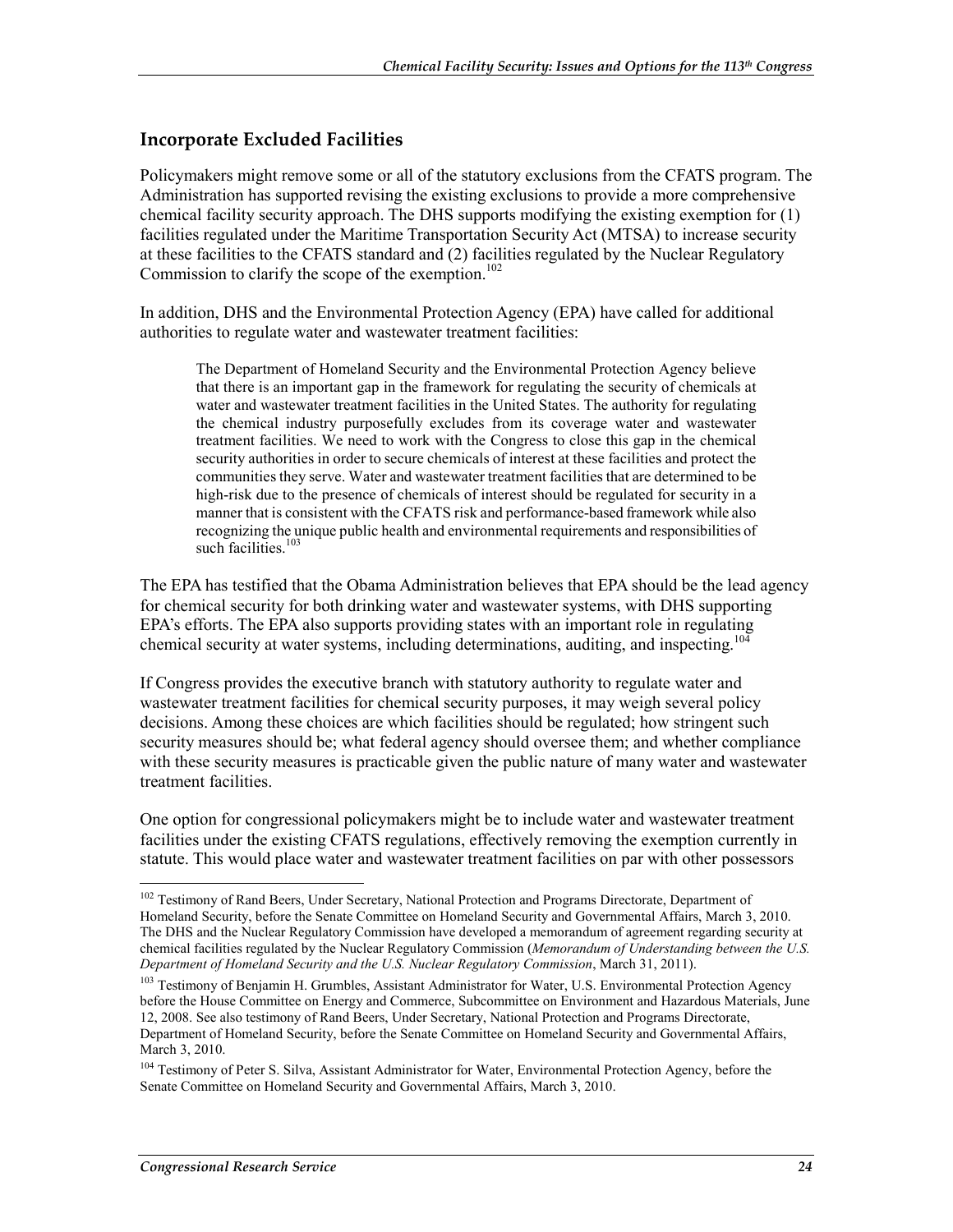of chemicals of interest. The DHS would provide oversight of all regulated chemical facilities.<sup>105</sup> Opponents might claim that activities under CFATS, such as vulnerability assessment, duplicate existing requirements under the Safe Drinking Water Act.<sup>106</sup> Also, opponents of such an approach cite the essential role that water and wastewater treatment facilities play in daily life and assert that several authorities available to DHS under CFATS, such as the ability to require a facility to cease operations, are inappropriate if applied to a municipal utility.<sup>107</sup> Congressional policymakers might mitigate some of these concerns by requiring DHS to consult with EPA regarding its regulation of water and wastewater treatment facilities and harmonizing existing vulnerability assessment requirements.

Another option might be to grant statutory authority to regulate water and wastewater treatment facilities for security purposes to EPA. Some water-sector stakeholders suggest that EPA retaining the lead for water and wastewater treatment facilities would be more efficient. Providing EPA the authority to oversee public health and safety and security operations may reduce the potential for redundancy and other inefficiencies.<sup>108</sup>

If policymakers assign responsibility for chemical facility security at different facilities to different agencies, each agency will promulgate separate rules. These rules may be similar or different depending on the agencies' statutory authority, interpretation of that authority, and ability of the regulated entities to comply as well as any interagency coordination that might occur. Some industry representatives have expressed concern regarding the effects of multiple agencies regulating security at drinking water and wastewater treatment facilities.<sup>109</sup> They assert that municipalities that operate both types of facilities might face conflicting regulations and guidance if different agencies regulate drinking water and wastewater treatment facilities. Congress may wish to assess the areas where such facilities are similar and different in order to provide authorities that meet any unique characteristics.

Any new regulation of drinking water and wastewater treatment facilities is likely to cause the regulated entities, and potentially the federal government, to incur some costs. Representatives of the water and wastewater sectors argue that local ratepayers will eventually bear the capital and ongoing costs incurred due to increased security measures.110 Congressional policymakers may wish to consider whether the regulated entities and the customers they serve should bear these costs, as is done for other regulated chemical facilities, or whether they should be borne by the

<u>.</u>

<sup>&</sup>lt;sup>105</sup> Those chemical facilities exempt from CFATS because they are regulated under MTSA are overseen by the Coast Guard, which is part of DHS. In 2009, DHS testified that 365 facilities are fully exempt from the CFATS regulations due to compliance with MTSA, while 135 are partially exempt ("House Committee on Homeland Security Holds Hearing on the Chemical Facility Antiterrorism Act of 2009," *CQ Congressional Transcripts*, June 16, 2009).

<sup>&</sup>lt;sup>106</sup> Section 1433 of the Safe Drinking Water Act as amended by Section 401 of P.L. 107-188, the Public Health Security and Bioterrorism Preparedness and Response Act of 2002, required water systems to perform a vulnerability assessment.

<sup>&</sup>lt;sup>107</sup> Testimony of Brad Coffey, Association of Metropolitan Water Agencies, before the House Committee on Energy and Commerce, Subcommittee on Environment and Hazardous Materials, June 12, 2008.

<sup>&</sup>lt;sup>108</sup> Some agencies oversee both safety and security issues. For example, the U.S. Coast Guard has both safety and security responsibilities for ports.

<sup>&</sup>lt;sup>109</sup> See, for example, American Water Works Association, "AWWA Members Urged to Contact Congress on Chemical Security Bill," and Association of Metropolitan Water Agencies, "Drinking Water Security and Treatment Mandates," *Policy Resolution*, October 2008.

<sup>&</sup>lt;sup>110</sup> Testimony of Brad Coffey, Association of Metropolitan Water Agencies, before the House Committee on Energy and Commerce, Subcommittee on Environment and Hazardous Materials, June 12, 2008.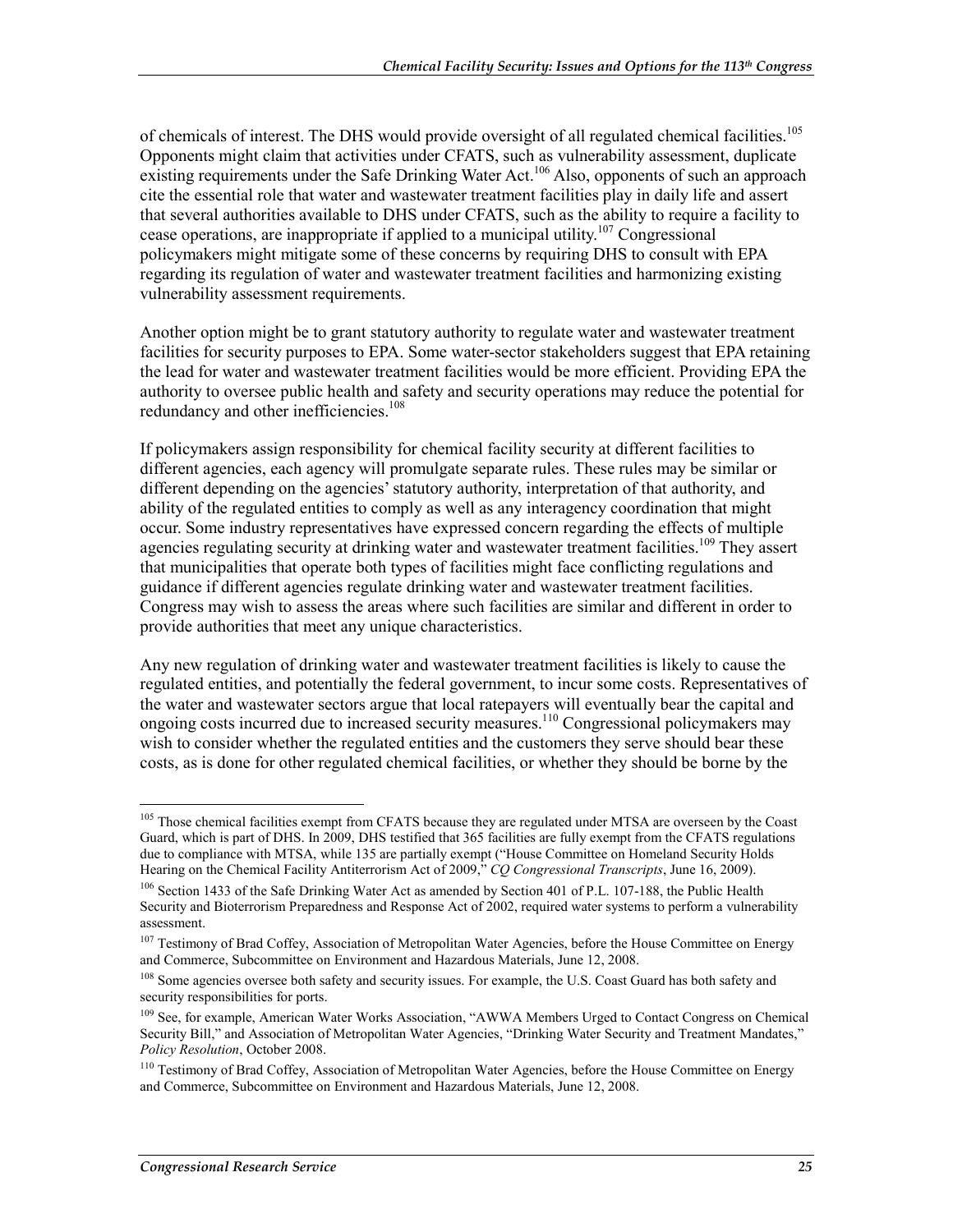taxpayers in general through federal financial assistance to the regulated entities. Additionally, if inclusion of other facility types significantly increases the number of regulated entities, the regulating agency may require additional funds to process regulatory submissions and perform required inspections.

#### **Harmonize Regulations**

Other security provisions, such as MTSA, apply to some facilities exempt from the existing chemical facility security regulations. The DHS supports modifying the existing exemption for MTSA facilities to increase security at these facilities to the CFATS standard and modifying the existing exemption for facilities regulated by the Nuclear Regulatory Commission to clarify the scope of the exemption for NRC-regulated facilities.<sup>111</sup> The EPA has testified that the Obama Administration believes that DHS should be responsible for ensuring consistency of high-risk chemical facility security across all critical infrastructure sectors.<sup>112</sup> If Congress modifies these exemptions, conflicts might arise between requirements under chemical facility security regulations and these other provisions. One approach to resolving these conflicts is to identify which statute would supersede the others. Critics of such an approach might assert that the superseding statute does not contain all of the protections present in the other statutes. Another approach might be to require agencies to generally harmonize the regulations implementing each statute. Regulatory agencies might identify and determine the best ways to meet statutory requirements while also limiting regulatory duplication or contradiction.

Such harmonization might reduce the regulatory burden on companies possessing facilities regulated under two frameworks, such as MTSA and CFATS, by allowing a single security approach to the regulations. For example, equivalent credentialing of workers under both regulatory frameworks might limit the regulatory cost of compliance, in contrast to requiring two distinct security credentials. The DHS has established a joint NPPD/U.S. Coast Guard (USCG) working group to evaluate and, where appropriate, implement methods to harmonize the CFATS and MTSA regulations.<sup>113</sup> In contrast, if the process of harmonization leads to a significant increase in security requirements, the regulatory burden faced by industry might also increase. Congress previously expressed its expectation that DHS would execute a Memorandum of Agreement between NPPD and USCG regarding harmonization of chemical security responsibilities under CFATS and MTSA no later than March 30, 2012.114 The DHS did not meet this expectation.

#### **Consider Inherently Safer Technologies**

Congressional policymakers may choose to address the issue of inherently safer technologies, sometimes called methods to reduce the consequences of terrorist attack. The current statute bars DHS from mandating the presence or absence of a particular security measure. Therefore, DHS

<sup>&</sup>lt;sup>111</sup> Testimony of Rand Beers, Under Secretary, National Protection and Programs Directorate, Department of Homeland Security, before the Senate Committee on Homeland Security and Governmental Affairs, March 3, 2010.

<sup>&</sup>lt;sup>112</sup> Testimony of Peter S. Silva, Assistant Administrator for Water, Environmental Protection Agency, before the Senate Committee on Homeland Security and Governmental Affairs, March 3, 2010.

<sup>&</sup>lt;sup>113</sup> Testimony of Rand Beers, Under Secretary, National Protection and Programs Directorate, Department of Homeland Security, before the House Committee on Energy and Commerce, Subcommittee on Environment and the Economy, March 31, 2011.

<sup>114</sup> H.Rept. 112-331, p. 947.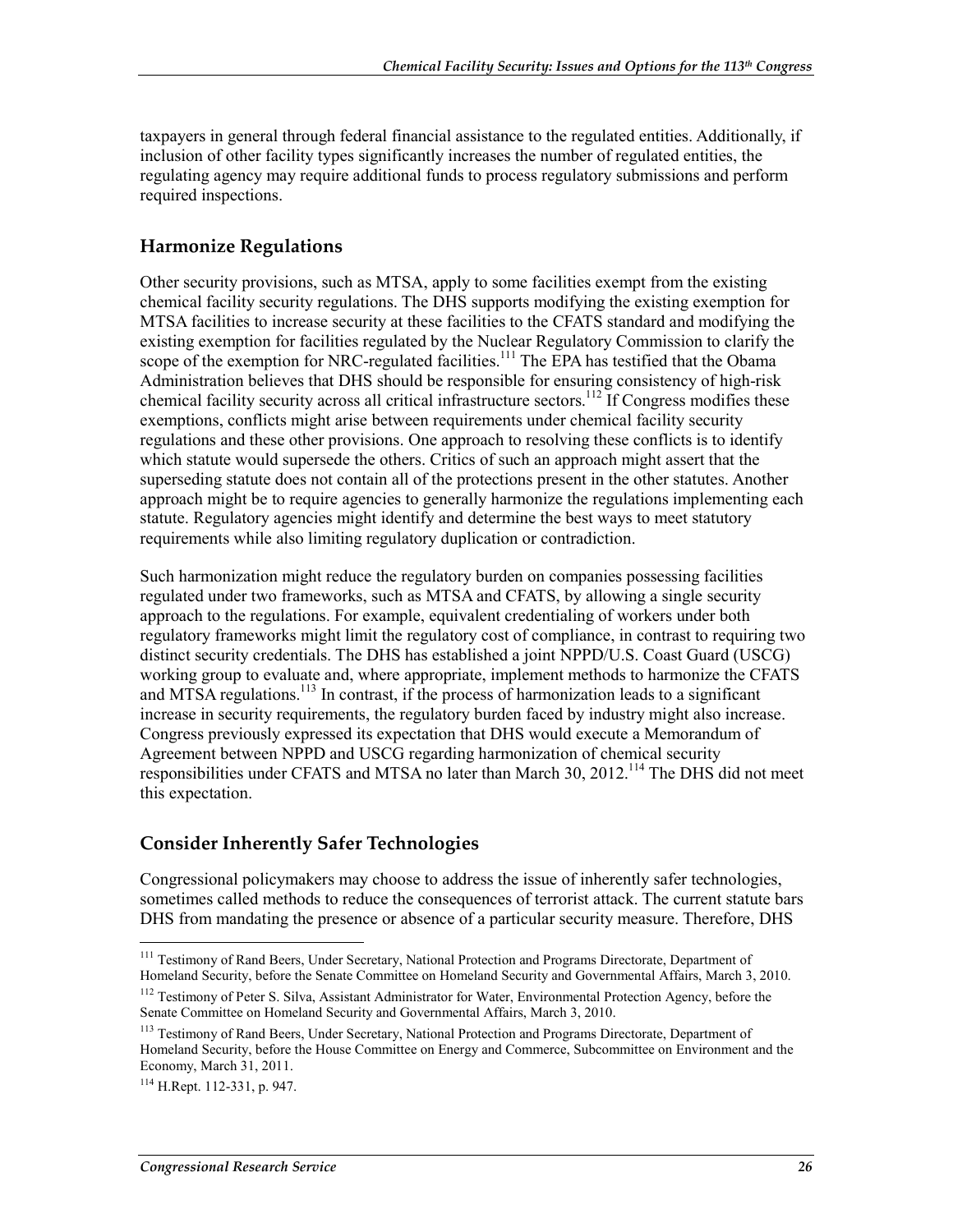cannot require a regulated facility to adopt or consider inherently safer technologies.<sup>115</sup> Congress could choose to continue the current policy or provide DHS with statutory authority regarding inherently safer technologies at regulated chemical facilities or require efforts regarding inherently safer technologies.

One policy approach might be to mandate the implementation of inherently safer technologies for a set of processes. Another policy approach might be to mandate the consideration of implementation of inherently safer technologies with certain criteria controlling whether implementation is required. A third policy approach might be to mandate the development of a federal repository of inherently safer technology approaches and consideration of chemical processes against those options listed in the repository. Stakeholders might assess and review the viability of applying these inherently safer approaches at lower cost if such information were centralized and freely available. Alternatively, policymakers might establish an incentive-based structure outside of the chemical facility security mandate to encourage the adoption of inherently safer technologies by regulated entities.

The Obama Administration supports use of inherently safer technologies to enhance security at high-risk chemical facilities in some circumstances. It has established a series of principles directing its policy:

- The Administration supports consistency of inherently safer technology approaches for facilities regardless of sector.
- The Administration believes that all high-risk chemical facilities, Tiers 1-4, should assess [inherently safer technology] methods and report the assessment in the facilities' site security plans. Further, the appropriate regulatory entity should have the authority to require facilities posing the highest degree of risk (Tiers 1 and 2) to implement inherently safer technology methods if such methods demonstrably enhance overall security, are determined to be feasible, and, in the case of water sector facilities, consider public health and environmental requirements.
- The Administration believes that the appropriate regulatory entity should review the inherently safer technology assessment contained in the site security plan for all Tier 3 and Tier 4 facilities. The entity should be authorized to provide recommendations on implementing inherently safer technologies, but it would not have the authority to require facilities to implement the inherently safer technology methods.
- The Administration believes that flexibility and staggered implementation would be required in implementing this new inherently safer technology policy.<sup>116</sup>

<sup>&</sup>lt;sup>115</sup> The National Environmental Justice Advisory Council, an EPA advisory committee, has recommended an alternative approach to the EPA. It recommends that the EPA Administrator use authorities under the Clean Air Act to require chemical facilities to implement inherently safer technology approaches (National Environmental Justice Advisory Council, *Letter to Administrator Jackson*, March 14, 2012). Several congressional policymakers have expressed their opposition to this approach. See, for example, Senator James M. Inhofe, Senator Susan M. Collins, Senator David Vitter, and Senator Mary Landrieu, *Letter to Administrator Jackson*, July 16, 2012; and Representative Fred Upton, Representative Ed Whitfield, and Representative John Shimkus, *Letter to Administrator Jackson*, May 8, 2012.

<sup>116</sup> Testimony of Rand Beers, Under Secretary, National Protection and Programs Directorate, Department of Homeland Security, before the Senate Committee on Homeland Security and Governmental Affairs, March 3, 2010.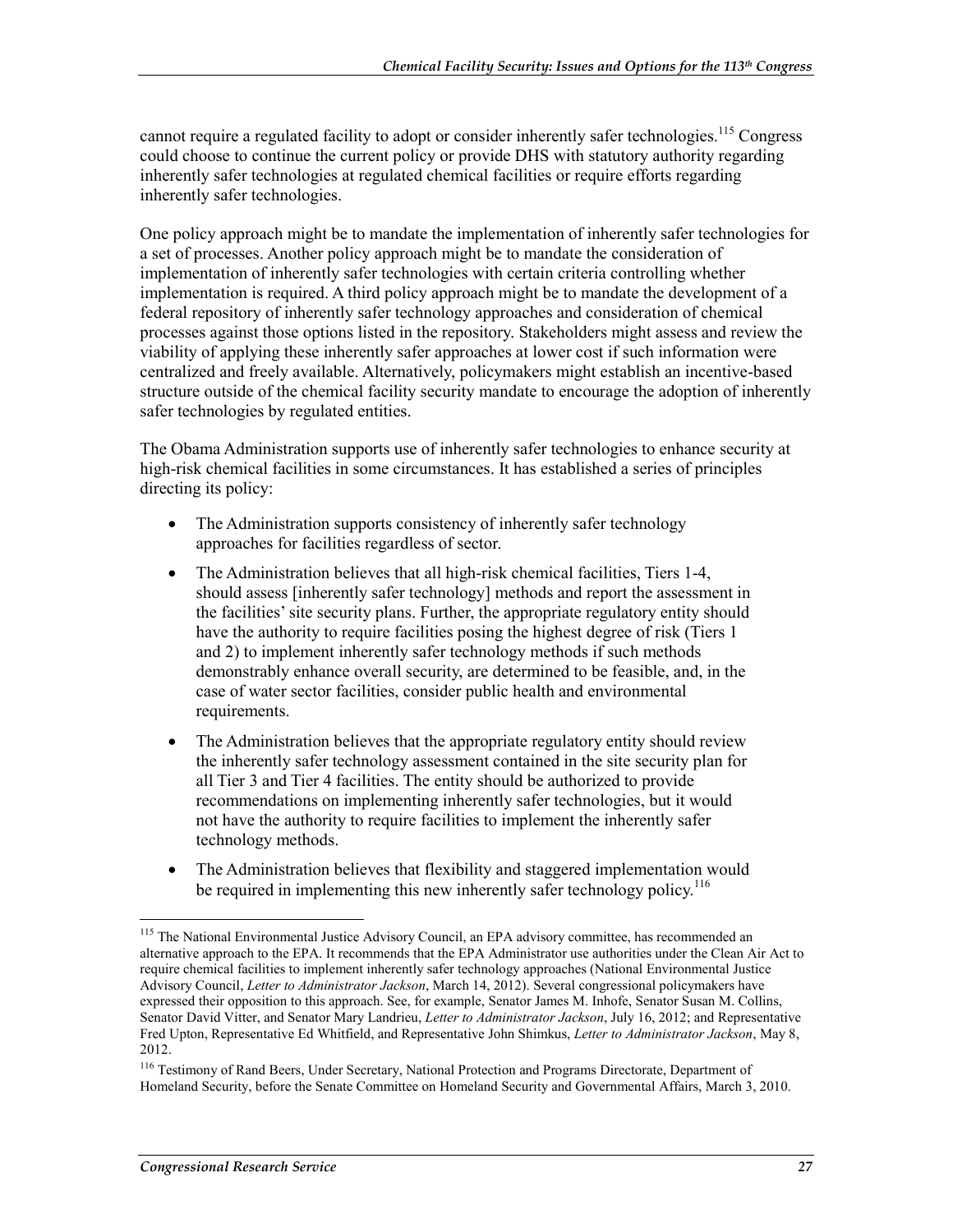A congressional mandate for regulated entities to adopt or consider adopting inherently safer technologies may have benefits and drawbacks. It may lead regulated entities to consider factors such as homeland security impact in their chemical process assessments. Some experts assert that existing chemical process safety activities consider and assess inherently safer technology approaches though not necessarily in a homeland security context.<sup>117</sup> These assessments may lead to changes in chemical process when deemed safer, more reliable, and cost-effective. The extent to which homeland security impact has factored into these industry decisions is unknown, but DHS has identified cases where chemical facilities have voluntarily modified chemical processes to lower their CFATS tier. An additional complication to assessing inherently safer technology is the varying amounts and quality of information available regarding industrial implementation of inherently safer technologies. While some facilities have converted to processes generally deemed as inherently safer, other facilities may not have sufficient information available to effectively assess the impacts from changing existing processes to ones considered inherently safer.<sup>118</sup> The differences that exist among chemical facilities, in terms of chemical process, facility layout, and ability to finance implementation, may challenge mandatory implementation of inherently safer technologies at regulated entities. Finally, the National Academies have identified that the chemical industry lacks a common understanding and set of practice protocols for identifying safer processes.<sup>119</sup> Therefore, it seems likely that any such mandate will also require accompanying outreach and educational activities for regulated entities. Even the mandatory consideration of inherently safer technologies may place a financial burden on some small regulated entities. Congress might limit mandatory measures to those facilities considered by DHS to pose the most risk or might provide such financial assistance to regulated facilities.<sup>120</sup>

Policymakers might choose to try to further incentivize regulated entities to adopt inherently safer technologies. Under the CFATS regulations, facilities that adopt inherently safer technologies might change their assigned risk tier by reducing the amount of chemicals of interest they store. As of July 2012, more than 2,730 facilities had removed or reduced the amount of chemicals of interest stored onsite in order to no longer qualify as a high-risk facility.<sup>121</sup> Policymakers might provide regulated entities that adopt inherently safer technologies with additional financial or regulatory incentives. Alternatively, policymakers might direct DHS or another agency to perform

<sup>&</sup>lt;u>.</u> <sup>117</sup> See, for example, testimony of Dennis C. Hendershot, Staff Consultant, Center for Chemical Process Safety, American Institute of Chemical Engineers, before the Senate Committee on Environment and Public Works, June 21, 2006, S.Hrg. 109-1044.

<sup>&</sup>lt;sup>118</sup> The DHS Science and Technology (S&T) Directorate is engaged in a Chemical Infrastructure Risk Assessment Project that, among other goals, will assess the potential for safer alternative processes that may reduce risk to a select subset of high volume toxic chemicals (Department of Homeland Security, *FY2010 Budget Justification*, pp. S&T R&D - 27–28). The Chemical Security Analysis Center of the DHS S&T Directorate contracted with the Center for Chemical Process Safety of the American Institute of Chemical Engineers to develop a technically based definition for inherently safer technology. See Center for Chemical Process Safety, American Institute of Chemical Engineers, *Final Report: Definition for Inherently Safer Technology in Production, Transportation, Storage, and Use*, July 2010. The DHS has not adopted the S&T Directorate work as a regulatory definition. Congress has directed DHS to detail and report to Congress the Department's definition of inherently safer technology as it relates to chemical facilities under the purview of CFATS. See H.Rept. 112-331, p. 986.

<sup>119</sup> Committee on Inherently Safer Chemical Processes, National Research Council, *The Use of Methyl Isocyanate (MIC) at Bayer CropScience*, 2012.

<sup>&</sup>lt;sup>120</sup> Section 401 of the Public Health Security and Bioterrorism Preparedness and Response Act of 2002 (P.L. 107-188) mandated drinking water facilities serving more than 3,300 individuals develop an emergency response plan and perform a vulnerability assessment. Funds were authorized to help offset the costs to these facilities.

<sup>&</sup>lt;sup>121</sup> Infrastructure Security Compliance Division, Office of Infrastructure Protection, National Protection and Programs Directorate, Department of Homeland Security, *Chemical Facility Anti-Terrorism Standards (CFATS) and Ammonium Nitrate Security Regulation Update*, July 31, 2012.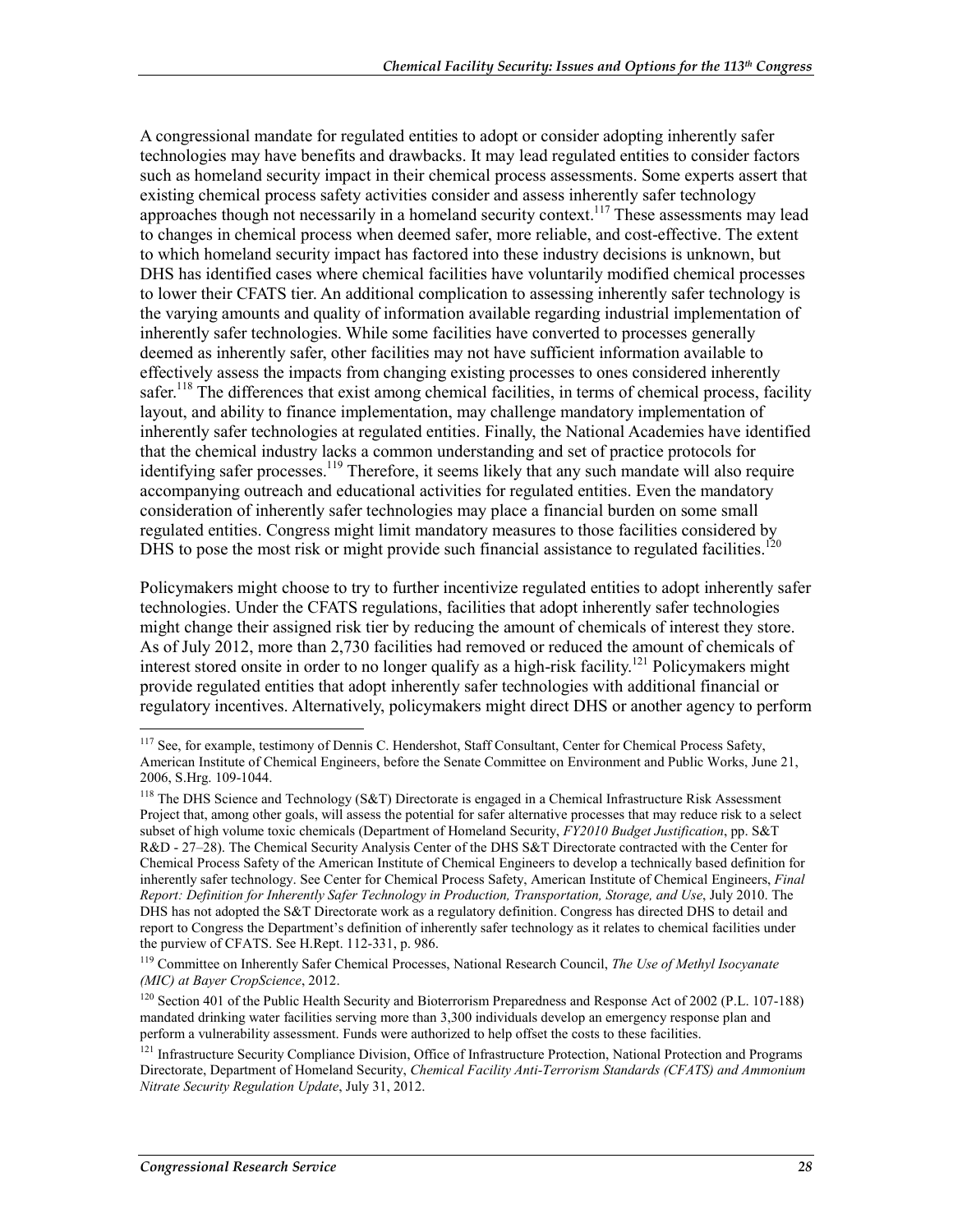inherently safer technology assessments for regulated entities, transferring the cost of such assessment from the facility to the federal government.<sup>122</sup> The regulated entity or the overseeing agency might use the results of these assessments to guide adoption of inherently safer technologies.

#### **Modify Information Security Provisions**

Congressional policymakers might choose to increase transparency in the CFATS process by altering the information security provisions of the program. Such an approach might include increasing the number and type of individuals granted access to CVI, improving information exchange with first responders, and adjusting the manner by which courts and administrative proceedings handle CVI. The Obama Administration has testified that CVI is a distinct information protection regime and expressed support for maintaining CVI in its current form.<sup>123</sup>

Congress might choose to amend the existing statutory authority to address policy concerns. Policymakers might direct DHS to make specific types of information, such as the results of enforcement activities or the approval of successful implementation of a site security plan, more generally available. As more information about the vulnerability assessment and the security process becomes available, the potential that adversaries might combine this disparate information to obtain insight into a security weakness may increase. Congressional policymakers might require that the executive branch or another entity identify the threats or vulnerabilities that might accrue from release of a greater amount of chemical facility security information prior to implementing such a policy change.<sup>124</sup>

Congressional policymakers might choose to alter the information protection regime afforded to chemical facility security information by specifically expanding access to first responders. The existing regulation explicitly states that information developed in response to other laws or regulations, such as the Emergency Planning and Community Right-to-Know Act, are not protected from disclosure. Enhancing first responder access to such information might minimize perceived barriers to disclosing information during an accident. For example, Congress might mandate that each jurisdiction with a regulated chemical facility contain a first responder designated as a covered individual.

Conversely, congressional policymakers might choose to further limit dissemination of CVI so as to increase barriers to its release. Congress might prohibit DHS from sharing such information outside of the federal government or further limit CVI access to state and local officials by

<u>.</u>

 $122$  Following investigation into the explosion at the Bayer CropScience facility in Institute, WV, Members of Congress requested that the Chemical Safety Board provide recommendations on the adoption of alternative chemical processes at the chemical facility. Rep. Henry A. Waxman, Sen. John D. Rockefeller IV, Rep. Bart Stupak, and Rep. Edward J. Markey, *Letter to John Bresland*, May 4, 2009.

<sup>&</sup>lt;sup>123</sup> Testimony of Rand Beers, Under Secretary, National Protection and Programs Directorate, Department of Homeland Security, before the Senate Committee on Homeland Security and Governmental Affairs, March 3, 2010.

 $124$  A similar approach was taken with regard to making available chemical facility information submitted to the EPA under the auspices of the Risk Management Program. In this case, Congress directed the President to assess the potential risk of placing this information on the Internet. See Section 3 of Chemical Safety Information, Site Security and Fuels Regulatory Relief Act (P.L. 106-40). The Department of Justice assessed that placing such information on the Internet posed law enforcement and national security concerns. See Department of Justice, *Assessment of the Increased Risk of Terrorist or Other Criminal Activity Associated with Posting Off-Site Consequence Analysis Information on the Internet*, April 18, 2000.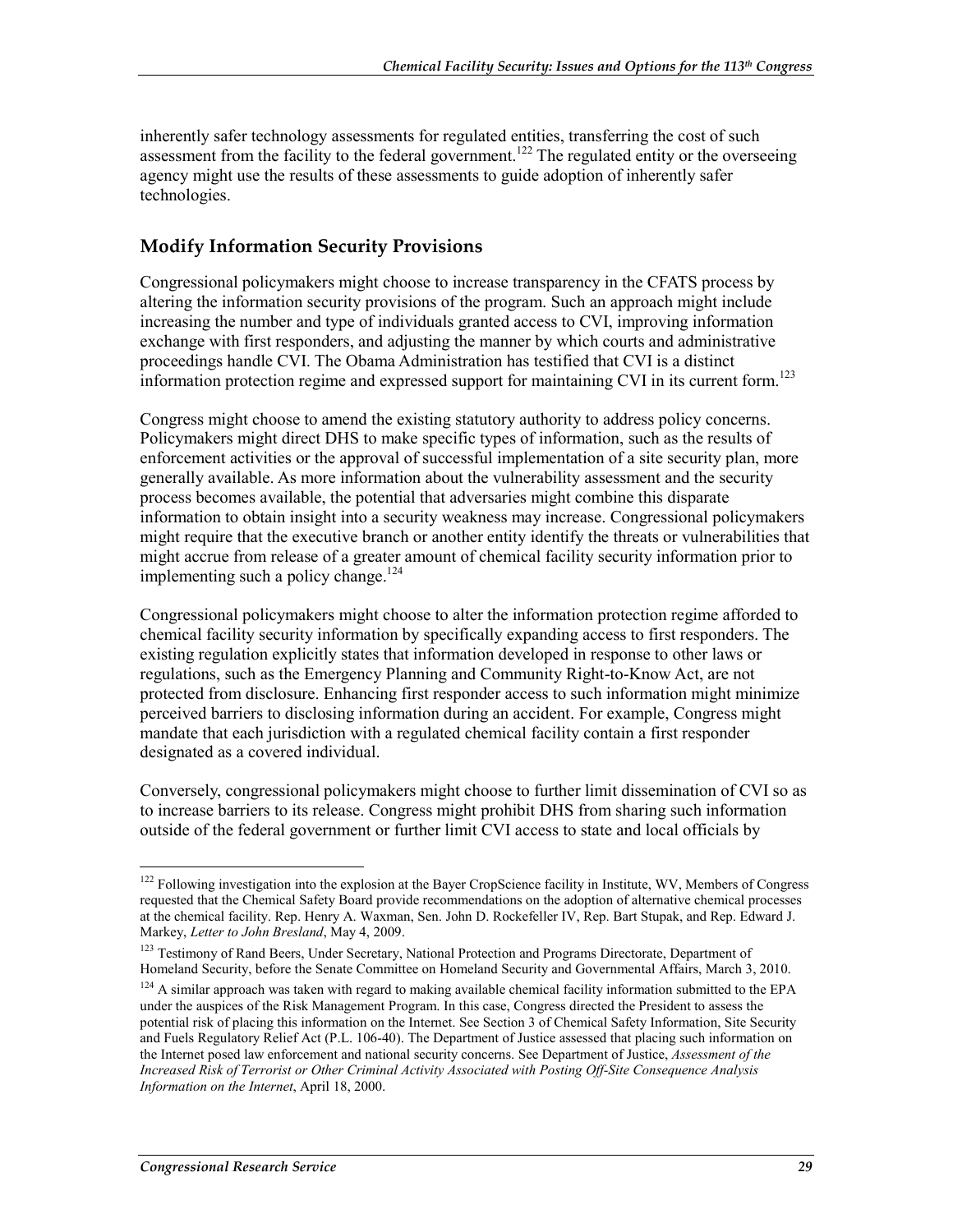establishing additional eligibility criteria. Limiting the number of individuals with access to CVI may make it more difficult for those wishing to do harm to obtain technical or operational security information. Conversely, state and local officials may not support such an approach, as limitations on distribution may also adversely affect emergency response at a regulated facility or inhibit the ability of state and local law enforcement officials to provide targeted protection of particular chemical facility assets.

Policymakers might also choose to address the issue of identifying and marking protected information by mandating review of marked documents. Congressional policymakers might place this responsibility to review and certify marked information on the chemical facility. Alternatively, the federal government might review and certify documents marked CVI on a regular basis. Industry representatives may not support such a requirement due to the additional regulatory burden caused by the review. While such review might potentially limit incorrect marking, it may inhibit information reporting by regulated entities to the federal government. Additionally, absent a penalty for incorrect marking, it is unclear how to discourage incorrect marking of nonsecurity materials in order to avoid public release.

Congressional policymakers may also address concerns raised regarding the ability of concerned individuals to report misdeeds by creating a "whistleblower" reporting mechanism.<sup>125</sup> One approach might be to codify the current mechanism of reporting such concerns to DHS or a similar federal entity, such as an agency Inspector General. Alternatively, Congress can create a more general exemption to the penalties arising from disclosure of protected information for those individuals who report such concerns to federal officials if that is needed to protect whistleblowers. As part of a whistleblower mechanism, policymakers might choose to extend protections against retaliation or other job-related actions to those individuals availing themselves of current or newly established reporting mechanisms.

#### **Preempt State Regulations**

The 110<sup>th</sup> Congress addressed the issue of federal preemption of state chemical facility security statutes and regulations by placing in statute the requirement that federal regulation preempt the state regulation only when an "actual conflict" occurs between them.<sup>126</sup> Congressional policymakers may choose to further limit the cases where federal regulation would preempt state regulation by affirming the right of states to make chemical facility security regulations that are more stringent than federal regulation even if they conflict. Alternatively, policymakers may choose to increase the number of cases where federal regulations preempt those of a state by expanding the types of conflict, beyond "actual," that will lead to preemption.

## **Congressional Action**

The annual appropriations process provides funding for implementation of chemical facility security regulation. The  $112^{th}$  Congress, through the Continuing Appropriations Resolution, 2013 (P.L. 112-175), extended the statutory authority through March 27, 2013, and provided

<sup>&</sup>lt;sup>125</sup> While DHS has established a "CFATS Tip-Line" where individuals may report security concerns, individuals using the tip-line accrue no special protections.

<sup>&</sup>lt;sup>126</sup> P.L. 110-161, the Consolidated Appropriations Act, 2008, Section 534.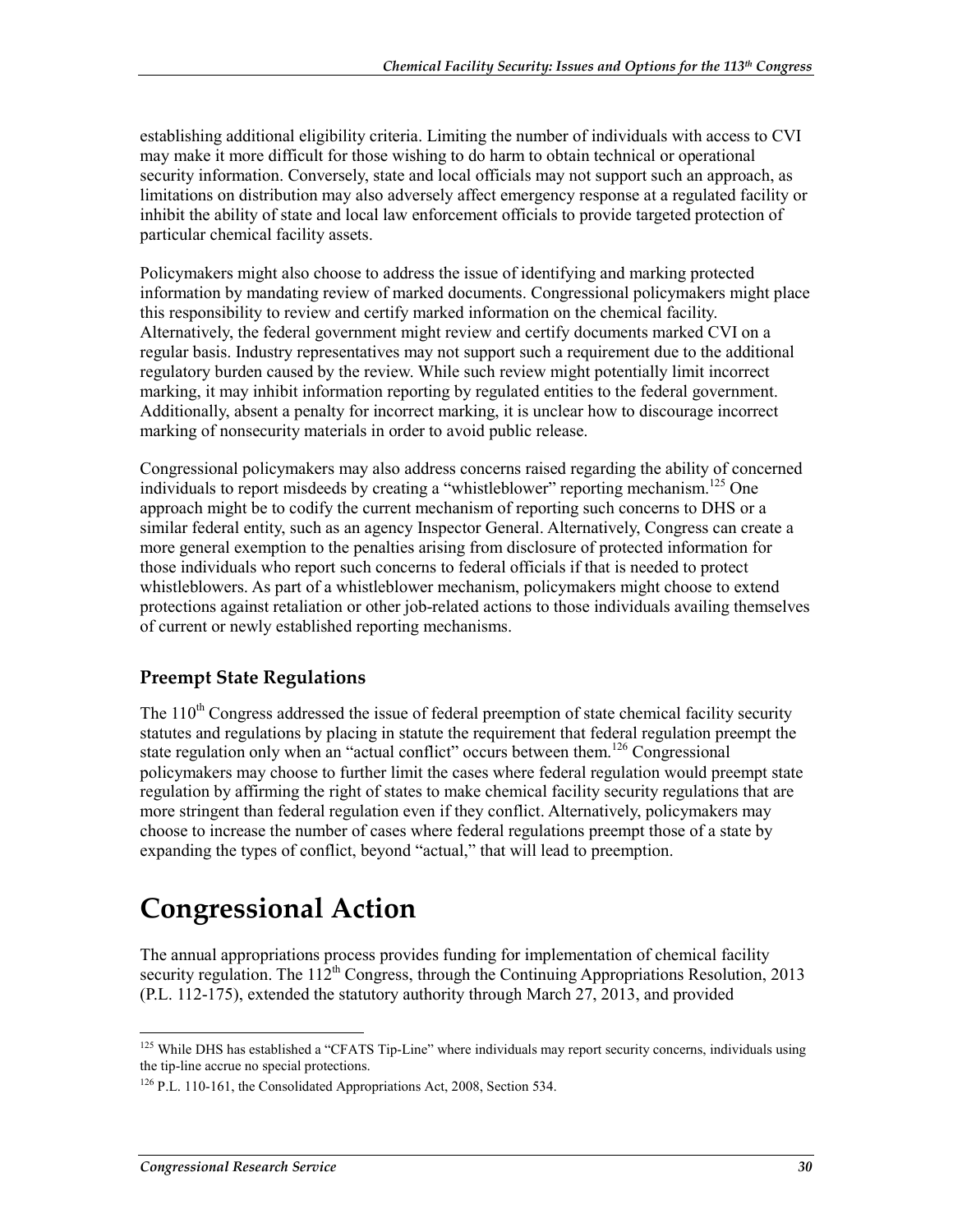appropriations for CFATS implementation. Chemical facility security legislation has also been introduced in the 113<sup>th</sup> Congress. For an overview of legislative activity in the 112<sup>th</sup> Congress, see CRS Report R41642, *Chemical Facility Security: Issues and Options for the 112th Congress*, by Dana A. Shea.

### **Extend the Existing Authority**

The current statutory authority to regulate security at chemical facilities expires on March 27, 2013. The Obama Administration has requested an extension of the existing statutory authority until October 4, 2013.<sup>127</sup> Historically, Congress has extended this authority through appropriations acts. Congress is considering extending the existing authority through authorization legislation.

#### **H.J.Res. 117/P.L. 112-175**

H.J.Res. 117/P.L. 112-175, the Continuing Appropriations Resolution, 2013, became law on September 28, 2012. It extended the existing statutory authority to March 27, 2013.

#### **H.R. 933**

H.R. 933, the Department of Defense, Military Construction and Veterans Affairs, and Full-Year Continuing Appropriations Act, 2013, passed the House on March 6, 2013. It would extend the existing statutory authority to October 4, 2013.

#### **Modify the Existing Authority**

Legislation in the  $113<sup>th</sup>$  Congress has been introduced in the House that would modify the existing authority.

#### **H.R. 68**

1

H.R. 68 was referred to the House Committee on Energy and Commerce and the House Committee on Homeland Security. The act would prohibit the Secretary of Homeland Security from approving a chemical facility site security plan if the plan did not meet or exceed existing state or local security requirements. It would allow the Secretary of Homeland Security to mandate the use of specific security measures in site security plans. The bill would also cause CVI to be treated as sensitive security information in both general and legal proceedings. Finally, the act would no longer prohibit third-party individuals from bringing suit in court to require the Secretary of Homeland Security to enforce chemical facility security regulations against a chemical facility.

<sup>&</sup>lt;sup>127</sup> Office of Management and Budget, The White House, *Budget of the United States Government, Fiscal Year 2013*, *Appendix*, p. 597.